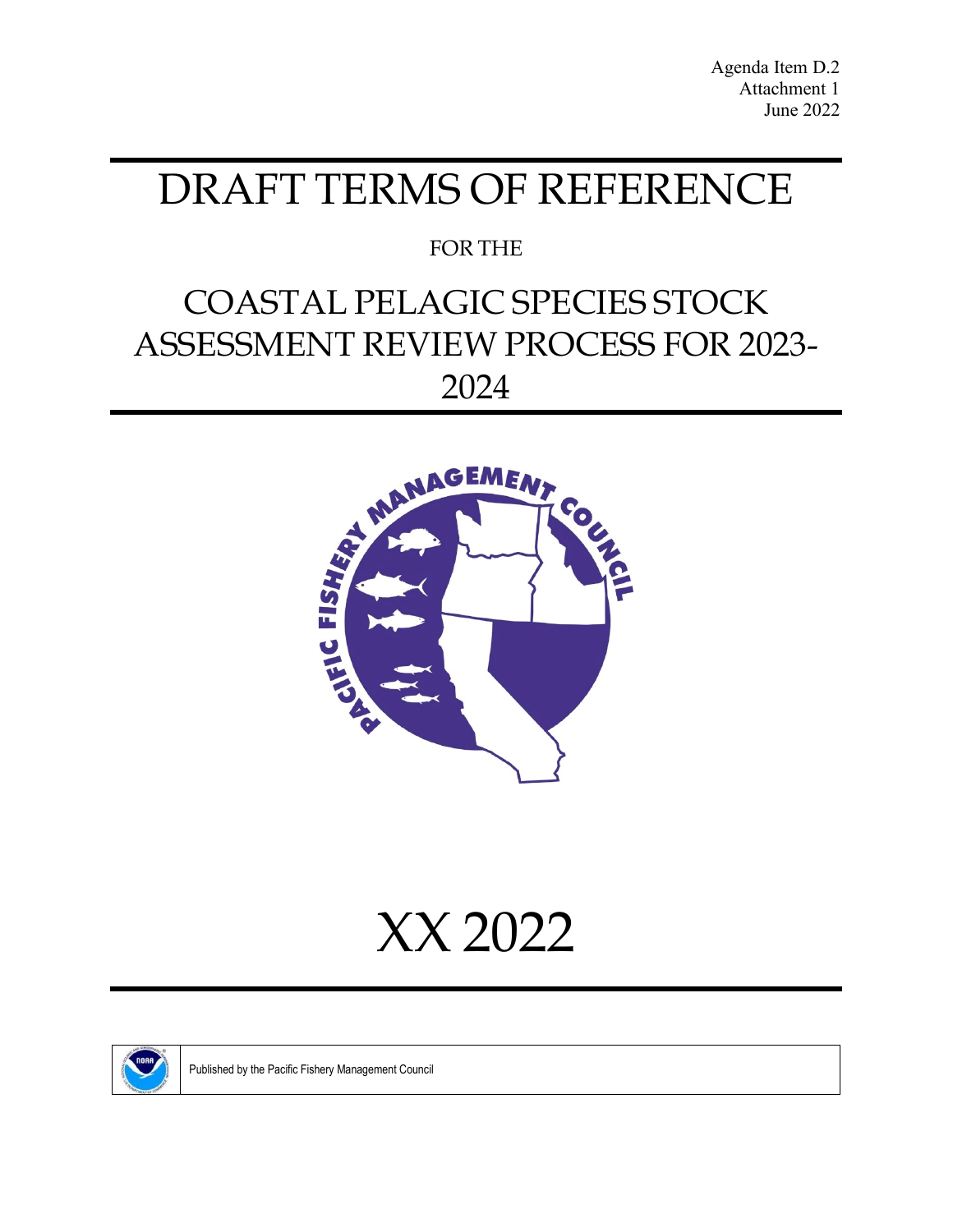## **TABLE OF CONTENTS**

| 1. | 22.                                                                                          |                                                                                                                     | 23.     |
|----|----------------------------------------------------------------------------------------------|---------------------------------------------------------------------------------------------------------------------|---------|
|    | 44.                                                                                          |                                                                                                                     | 55.     |
|    | 65.1.                                                                                        |                                                                                                                     | 65.2.   |
|    | 65.3.                                                                                        |                                                                                                                     | 115.4.  |
|    | 135.5.                                                                                       |                                                                                                                     | 165.6.  |
|    | 165.7.                                                                                       |                                                                                                                     | 175.8.  |
|    | 175.9.                                                                                       |                                                                                                                     | 185.10. |
|    | 186.                                                                                         |                                                                                                                     | 197.    |
|    | 198.                                                                                         |                                                                                                                     | 2211.   |
|    | 2312.                                                                                        | 24 APPENDIX A: 2023 STOCK ASSESSMENT REVIEW CALENDAR                                                                |         |
|    | 25                                                                                           |                                                                                                                     |         |
|    | <b>APPENDIX B: OUTLINE FOR FULL AND UPDATE STOCK ASSESSMENT DOCUMENTS</b>                    |                                                                                                                     | 26      |
|    | APPENDIX C: TEMPLATE FOR AN EXECUTIVE SUMMARY FOR FULL AND UPDATE STOCK ASSESSMENT DOCUMENTS |                                                                                                                     | 33      |
|    | APPENDIX D: CHECK LIST OF ELEMENTS TO BE INCLUDED IN FULL AND UPDATE ASSESSMENT DOCUMENTS    |                                                                                                                     | 34      |
|    |                                                                                              | APPENDIX E: DEFINITIONS OF SPECIES CATEGORIES FOR ASSESSMENTS AND RULES FOR MAKING CATEGORY ASSIGNMENTS FOR FULL OR |         |
|    | <b>UPDATE ASSESSMENTS</b>                                                                    |                                                                                                                     | 38      |
|    | <b>APPENDIX F: TTIMELINE TABLE FOR STOCK ASSESSMENT AND REVEW DEADLINES</b>                  |                                                                                                                     | 39      |
|    |                                                                                              | APPENDIX G: TABLE AND FIGURES TO BE INCLUDED STOCKS ASSESSMENT REPORTS OR IN ASSOCIATE ELECTRONIC INDICIES          | 40      |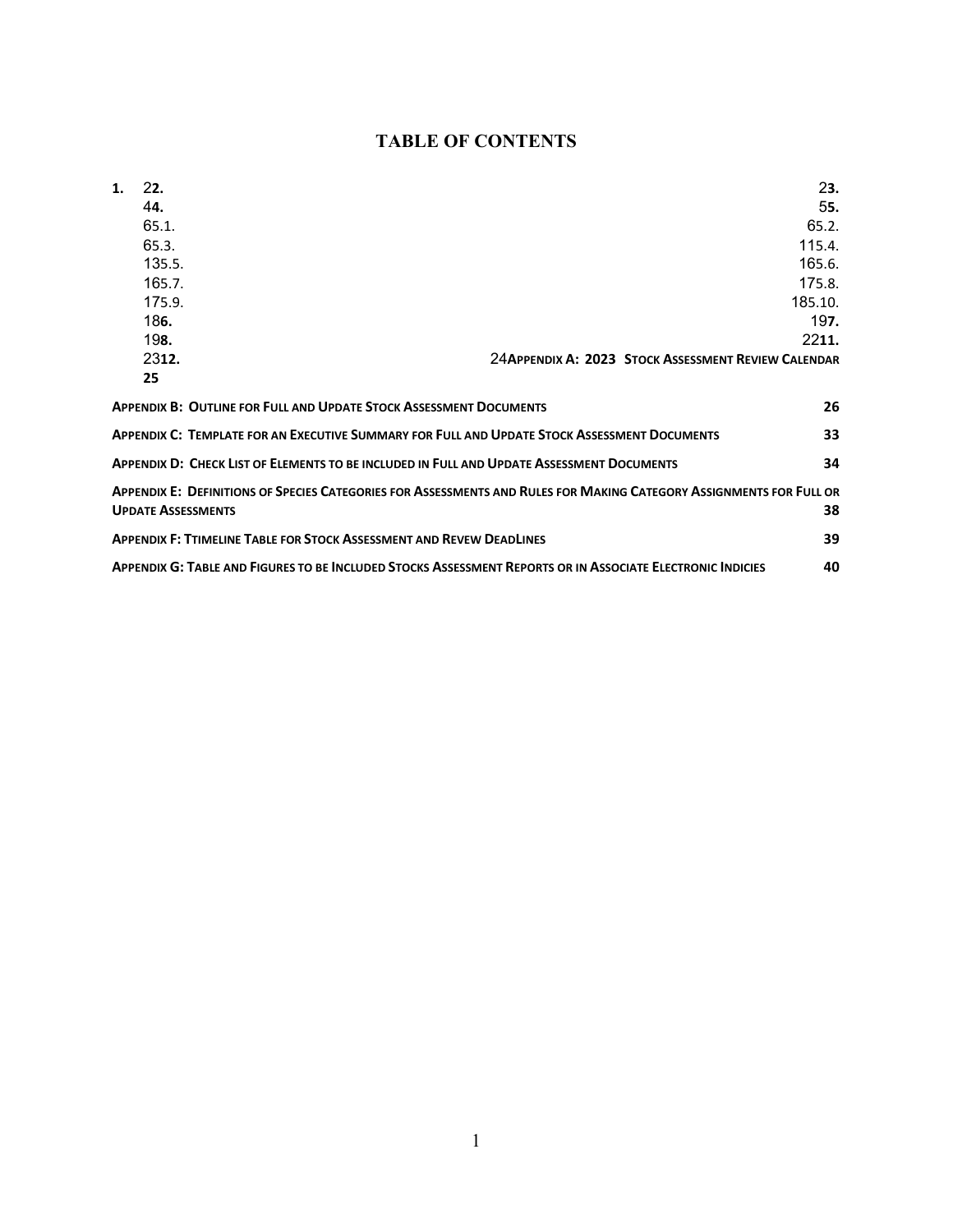## <span id="page-2-0"></span>**1. SUMMARY OF MAJOR CHANGES FROM THE 2021 TERMS OF REFERENCE**

<span id="page-2-1"></span>In 2021 and prior, a combined Terms of Reference (TOR) for both groundfish and coastal pelagic species (CPS) was used. In 2022, separate TOR were developed for groundfish and CPS. While this entailed too many changes to enumerate here, all items specific to groundfish were dropped, along with all references to data-moderate and data-limited stock assessments, and additional details relevant to CPS were added.

#### **2. Introduction**

The purpose of this document is to outline the guidelines and procedures for the Pacific Fishery Management Council's (Council's) CPS stock assessment review (STAR) process and to clarify expectations and responsibilities of the various participants. This document applies to assessments of species managed under the Pacific Coast CPS Fishery Management Plan (FMP). The STAR process has been designed to provide for peer review as referenced in the 2006 Reauthorization of the Magnuson-Stevens Fishery Conservation and Management Act (RMSA), which states that "the Secretary and each Regional Fishery Management Council may establish a peer review process for that Regional Fishery Management Council for scientific information used to advise the Regional Fishery Management Council about the conservation and management of the fishery (see Magnuson-Stevens Act section  $302(g)(1)(E)$ ." National Standard 2 (NS2) of the Magnuson-Stevens Fishery Conservation and Management Act (MSA) (published July 19, 2013) provides guidance and standards to be followed when establishing a peer review process pursuant to MSA section  $302(g)(1)(E)$  including guidance on the timing, scope of work, peer reviewer selection and process transparency. The STAR process follows these standards and is fully compliant with NS2. An overview of the STAR panel process for CPS, including the timing and participation by Council and panel bodies is provided in [Appendix F.](#page-39-0)

Parties involved in the process are Council members, Council staff, members of Council advisory bodies, including the Scientific and Statistical Committee (SSC), the CPS Management Team (CPSMT), the CPS Advisory Subpanel (CPSAS), the National Marine Fisheries Service (NMFS), state agencies, and interested persons. The review by the STAR panel is a key element in an overall procedure designed to investigate the technical merits of stock assessments and other relevant scientific information. The review of stock assessments requires a routine, dedicated effort that simultaneously meets the needs of the NMFS, the Council, and others. Program reviews, indepth external reviews, and peer-reviewed scientific publications are used by federal and state agencies to provide quality assurance for the basic scientific methods employed to produce stock assessments. The extended time frame and resources required for such reviews limits the number of assessments reviewable at a given time, thus requiring a stock assessment prioritization and balance of assessment types to review each cycle.

This current version of the TOR reflects recommendations from previous participants in the STAR process, including STAR panel members, the SSC, stock assessment teams (STATs), Council staff, and Council advisory groups. Nevertheless, no set of guidelines can be expected to deal with every contingency, and all participants should anticipate the need to be flexible and address new issues as they arise. The SSC has developed a separate TOR for reviewing new methods that might be used in stock assessments.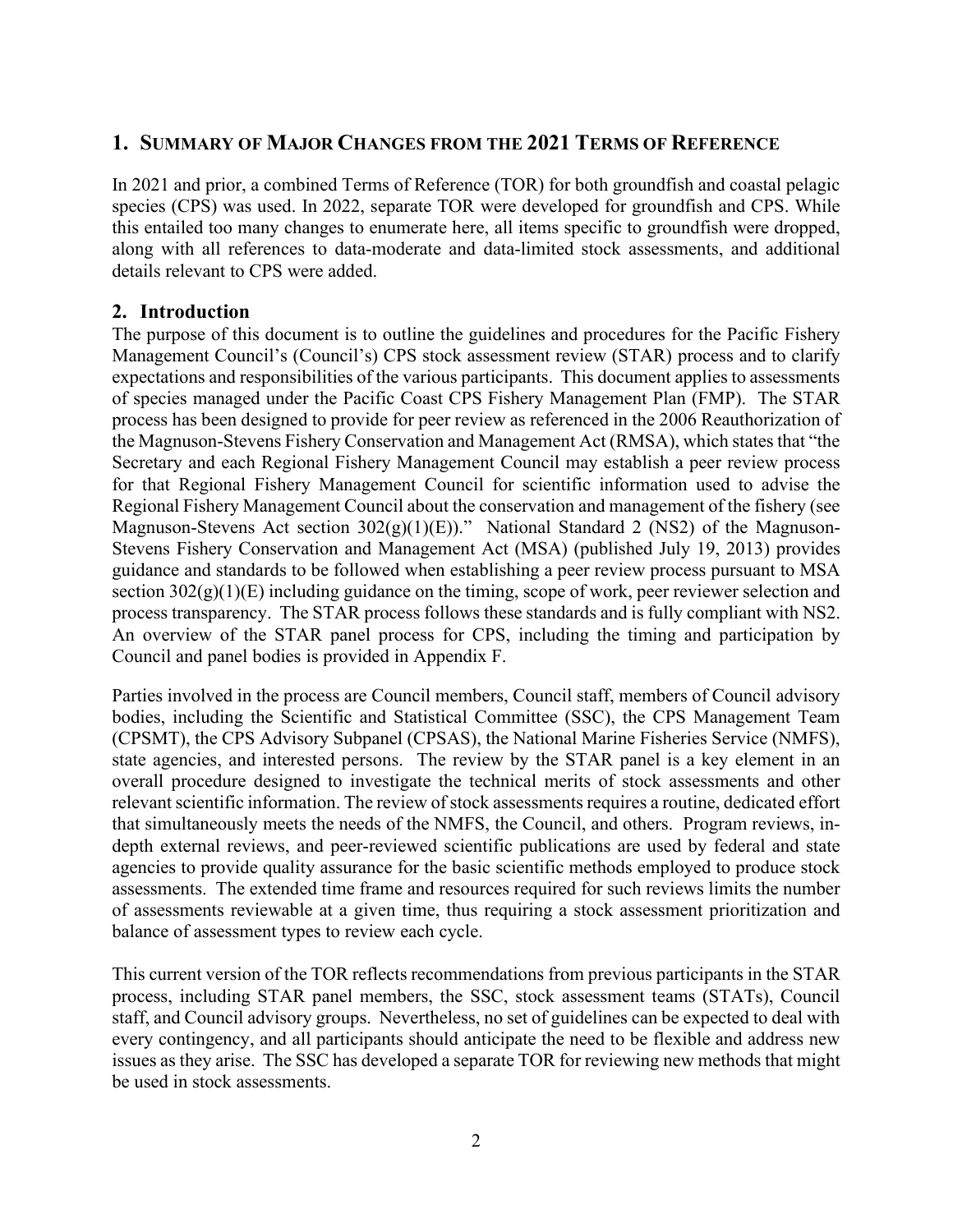Stock assessments are conducted to assess the abundance and trends of fish stocks and provide the fundamental basis for management decisions regarding appropriate harvest levels. In most cases, assessments use statistical population models to integrate and simultaneously analyze survey, fishery, and biological data. Environmental and ecosystem data may also be integrated in stock assessments. Hilborn and Walters (1992) define stock assessments as "the use of various statistical and mathematical calculations to make quantitative predictions about the reactions of fish populations to alternative management choices." In this document, the term "stock assessment" includes activities, analyses and reports, beginning with data collection and continuing through to scientific recommendations presented to the Council and its advisors. To best serve their purpose, stock assessments must attempt to identify and quantify major uncertainties, balance realism and parsimony, and make best use of the available data. Data availability produces a continuum of approaches that are outlined below:

There are several distinct types of assessment products, which are subject to different review procedures.

- 1. **Full/Benchmark assessment**: The least restricted assessment type is a **"full (or benchmark) assessment",** which makes greater use of data than other assessment types. A full assessment can be applied to a stock that has not been previously assessed or reapplied to a previously assessed stock, in which case the full assessment involves a reexamination of the underlying assumptions, data, and model parameters previously used to assess the stock. Full assessments are reviewed via the full STAR process, which includes STAR panel review. The STAR Panel reviewers are encouraged to convey issues they are concerned with to the STAT during the two-week review period prior to the STAR panel to make them aware and provide as much lead time as possible for them to address them.
- 2. **Update assessment**: Resource limitations constrain the number of full assessments that can be conducted and reviewed during an assessment cycle. An "update assessment" may be preferable when more current information is desired for a particular stock and yet there are other priorities for full assessments. An update assessment is defined as an assessment that maintains the model structure of the previous full assessment, with additions generally restricted to data that have become available since the last assessment added to previously evaluated time series, along with limited allowable minor alterations (described further in section [7](#page-19-1) of this document). Authors are encouraged to incorporate sections by reference to the previous full assessment where methods do not differ appreciably. Update assessments are reviewed by the CPS subcommittee of the SSC rather than by a STAR panel.
- 3. **Catch-only or catch and climate-only projection**: In some cases, only recent fisheries catch or catch and climate information are added to an existing, approved stock assessment model to generate catch-only or catch and climate-only projections for the stock. The latter case is applicable only to benchmark assessments that include a relationship between environmental variables and environmental parameters. Catch-only and catch and climateonly projections are reviewed by the CPS subcommittee of the SSC rather than by a STAR panel. Catch-only projection documents are short, but still require careful review, including ensuring catches are correctly distributed among fleets in fixed and forecasted years.
- 4. **Catch Report**: A **"catch report"** tabulates fishery removals over recent years to ensure that they are below specified annual catch limits (ACLs). A catch report would be produced when little new information is available about the stock to inform the assessment.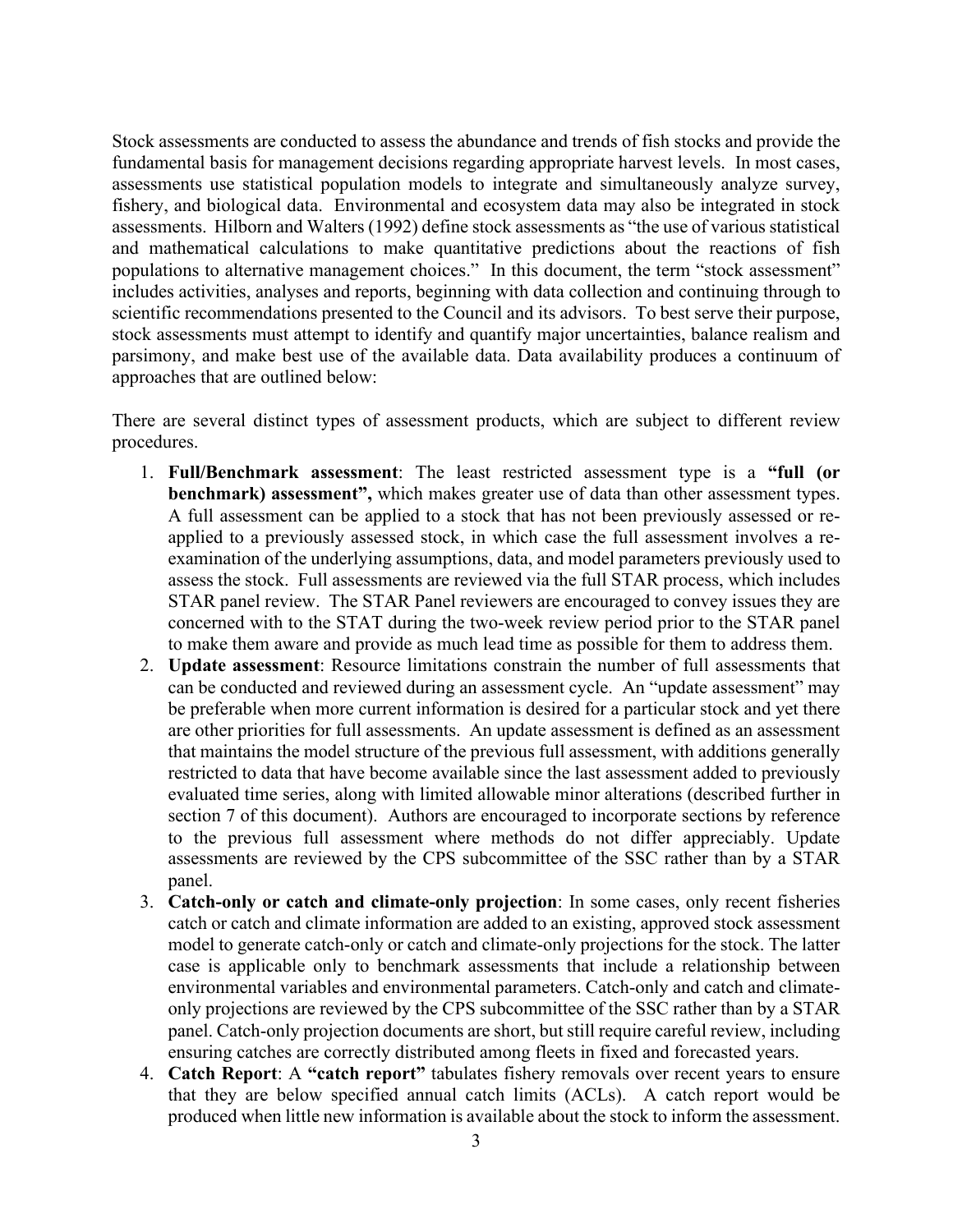Catch reports may be reviewed by the SSC.

Stock assessment products are assigned to one of three categories based on the amount of information available for the species, model diagnostics, and subsequent uncertainty associated with the stock assessments. Assignments are made by the SSC based on the recommendations from the STAR Panels. Category 1 includes the most robust assessments that have the smallest number of fixed parameters leading to a better characterization of uncertainty. Category 2 can be used to categorize full assessments that are constrained by data quality or compatibility with tractable model assumptions, resulting in more fixed parameters and unrealistically small variance around key management quantities, and/or make unusual simplifying assumptions (e.g., no recruitment deviations), and Category 3 is primarily for assessments with the largest number of fixed parameters and underestimates of uncertainty associated with assessment results. Detailed definitions for each of the three categories are provided in [Appendix E.](#page-38-0)

#### <span id="page-4-0"></span>**3. STOCK ASSESSMENT PRIORITIZATION**

The Council adopted a new CPS stock assessment prioritization process at its June 2019 meeting. Before then, Pacific sardine benchmark assessments were conducted every three years with updates in interim years, Pacific mackerel benchmark assessments were conducted every four years with a catch-only projection in the second interim year, and assessments for other CPS stocks did not have a set schedule. The Council is set to implement a CPS stock assessment prioritization agenda item for the first time in November 2022. In November 2021, the Council adopted a framework for managing the central subpopulation of northern anchovy (CSNA), including timelines for conducting stock assessments and triggers for revising acceptable biological catch (ABC) levels in response to changes in stock abundance indices. The flowchart [\(Figure 1\)](#page-5-1) describes the eight-year assessment schedule and how the Council can consider new data in revising ABC levels or if there is a need for another assessment sooner than the scheduled eight years (see [Council Operating Procedure \[COP\]](https://www.pcouncil.org/documents/2020/09/current-operating-procedures.pdf/#page=58) [9](https://www.pcouncil.org/documents/2020/09/current-operating-procedures.pdf/#page=58) for full details).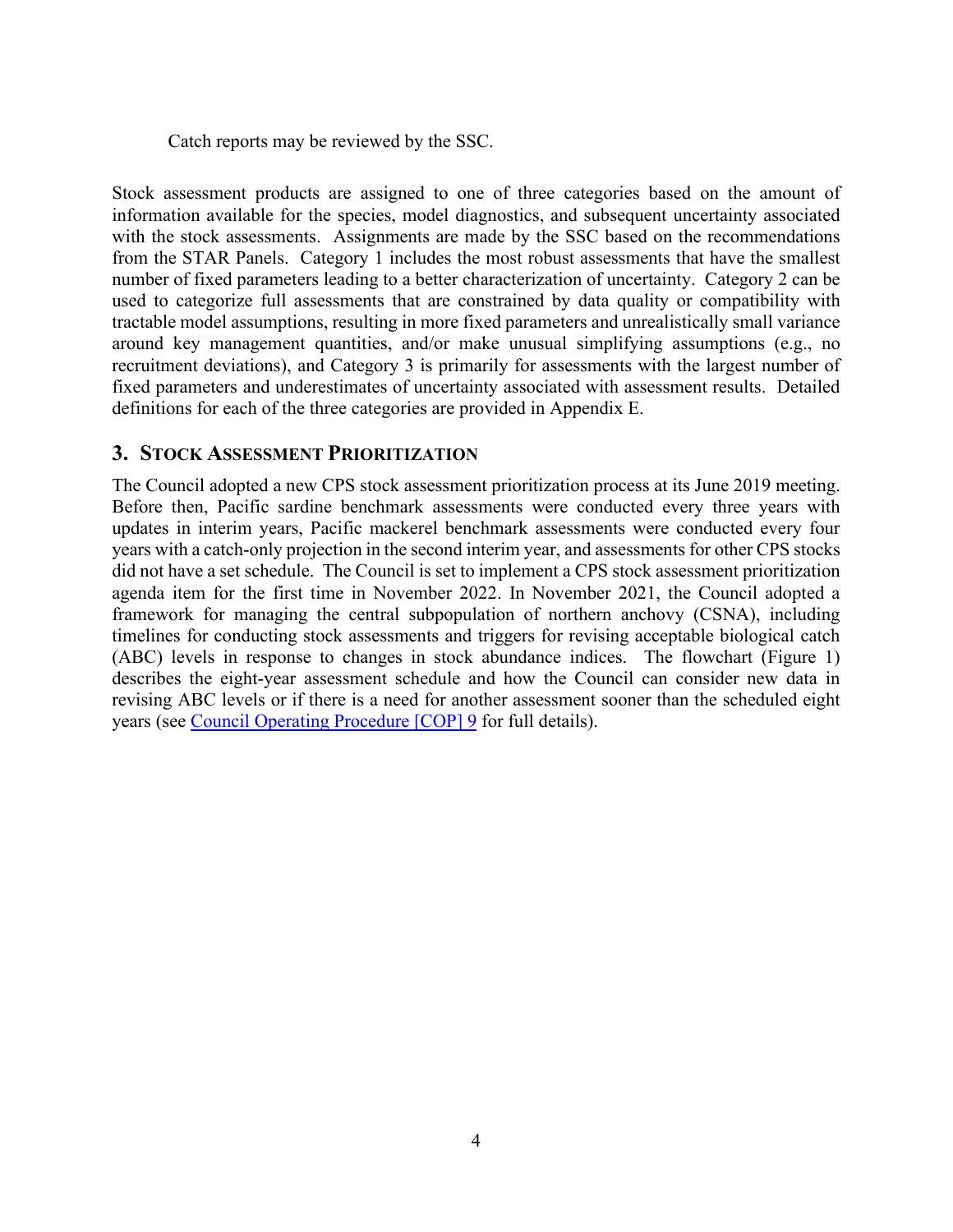

#### <span id="page-5-1"></span>**Figure 1. Flowchart from COP 9 that depicts the framework for managing the central subpopulation of northern anchovy with the parameter values to be utilized**

#### <span id="page-5-0"></span>**4. STOCK ASSESSMENT REVIEW PROCESS GOALS AND OBJECTIVES**

The goals and objectives of the CPS STAR process are to:

- 1) ensure that stock assessments represent the best scientific information available and facilitate the use of this information by the Council to adopt overfishing limits (OFLs), ABCs, ACLs, harvest guidelines (HGs), and annual catch targets (ACTs);
- 2) meet the mandates of the MSA and other legal requirements;
- 3) follow a detailed calendar and fulfill explicit responsibilities for all participants to produce required reports and outcomes;
- 4) provide an independent review of stock assessments;
- 5) increase understanding and acceptance of stock assessments and peer reviews by all members of the Council family;
- 6) identify research needed to improve assessments, reviews, and fishery management in the future; and
- 7) use assessment and review resources effectively and efficiently.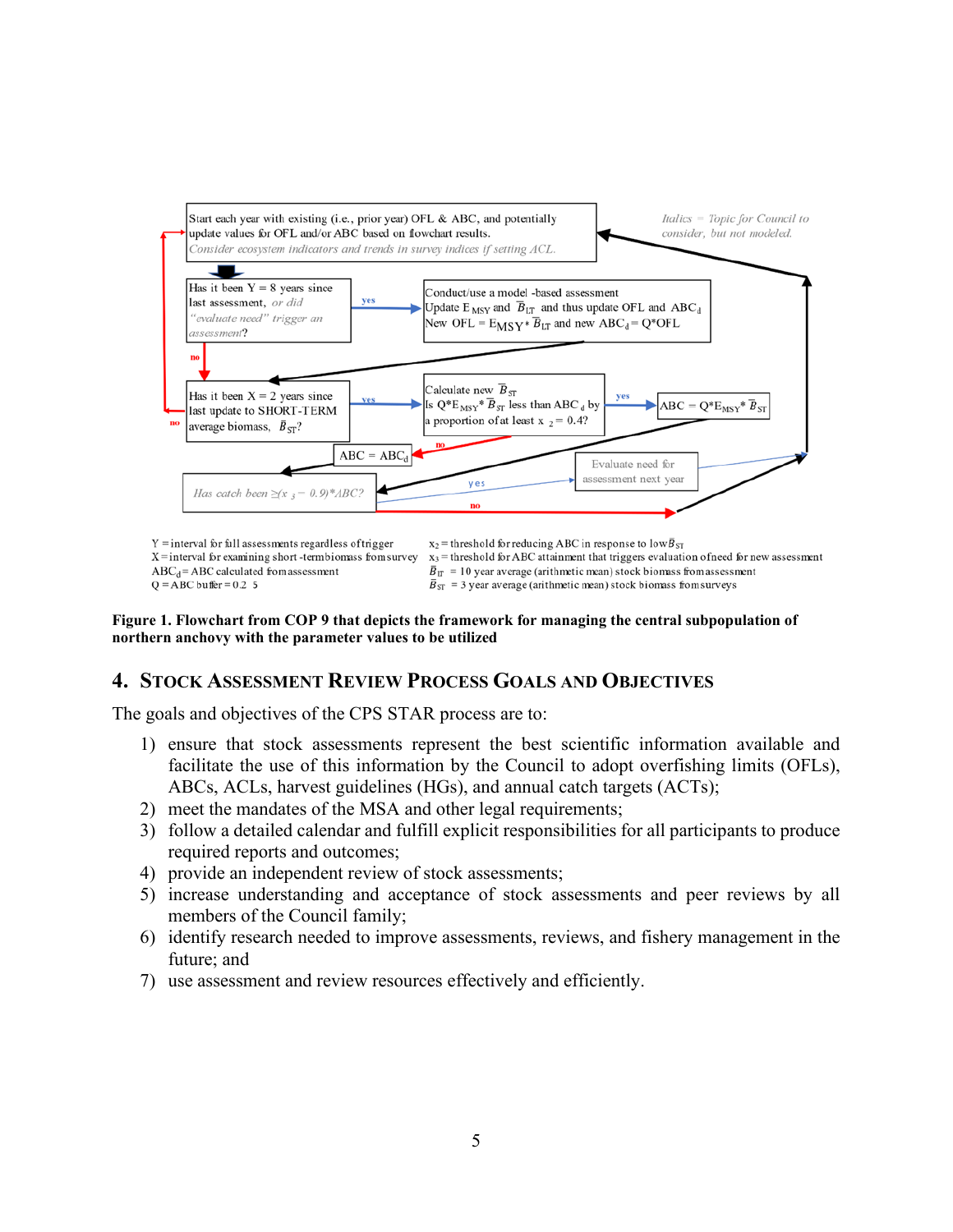## <span id="page-6-0"></span>**5. ROLES AND RESPONSIBILITIES OF STOCK ASSESSMENT REVIEW PROCESS PARTICIPANTS**

#### <span id="page-6-1"></span>**5.1. Shared Responsibilities**

All parties have a stake in assuring adequate technical review of stock assessments. NMFS, as the designee of the Secretary of Commerce, must determine that the best scientific advice has been used when it approves fishery management recommendations made by the Council. The Council uses advice from the SSC to determine that the information on which it bases its recommendations represents the best scientific information available (BSIA) as defined by criteria described under [National Standard 2 of the MSA.](https://www.ecfr.gov/cgi-bin/retrieveECFR?gp=&SID=6b0acea089174af8594db02314f26914&mc=true&r=SECTION&n=se50.12.600_1315) The STAT and STAR panel reviewers should be aware of the criteria and strive to create a final assessment that reflects the BSIA. These BSIA criteria include inclusiveness, transparency, and openness in communication, which may be hindered by implicit bias. In order to increase awareness of implicit bias in the course of the review, each panel member is encouraged to participate in training (https://implicit.harvard.edu/implicit/). Scientists and fishery managers providing technical documents to the Council for use in management need to assure that their work is technically correct.

The Council, NMFS, and the Secretary of Commerce share primary responsibility to create and foster a successful STAR process. The Council oversees the process and involves its standing advisory bodies, especially the SSC. A NMFS Science Center staff member will be assigned as the Point of Contact (POC) to facilitate and assist Council staff in overseeing the stock assessment process. Together, NMFS and the Council consult with all interested parties to plan and prepare the TOR and develop a calendar of events with a list of deliverables for final approval by the Council. NMFS and the Council share fiscal and logistical responsibilities, and both should ensure that there are no conflicts of interest in the process. $<sup>1</sup>$  $<sup>1</sup>$  $<sup>1</sup>$ </sup>

#### <span id="page-6-2"></span>**5.2. STAR Panel Responsibilities**

The role of the STAR panel is to conduct a detailed technical evaluation of full stock assessments and other assessments as determined during the stock assessment prioritization process to advance the best scientific information available to the Council. Types of stock assessment other than full do not necessarily undergo review by a STAR panel. The specific responsibilities of the STAR panel are to:

- 1) be familiar with the TOR the *Accepted Practices Guidelines*, and most recent Methodology Review reports;
- 2) review draft stock assessment documents, data inputs, and analytical models, along with other pertinent information (e.g., previous assessments and STAR panel reports, when available) before the STAR panel;

<span id="page-6-3"></span><sup>1</sup> The final NS2 guidelines state: a "[A] conflict of interest is any financial or other interest which conflicts with the service of the individual on a review panel because it: (A) Could significantly impair the reviewer's objectivity; or (B) Could create an unfair competitive advantage for a person or organization; (C) Except for those situations in which a conflict of interest is unavoidable, and the conflict is promptly and publicly disclosed, no individual can be appointed to a review panel if that individual has a conflict of interest that is relevant to the functions to be performed. Conflicts of interest include, but are not limited to, the personal financial interests and investments, employer affiliations, and consulting arrangements, grants, or contracts of the individual and of others with whom the individual has substantial common financial interests, if these interests are relevant to the functions to be performed."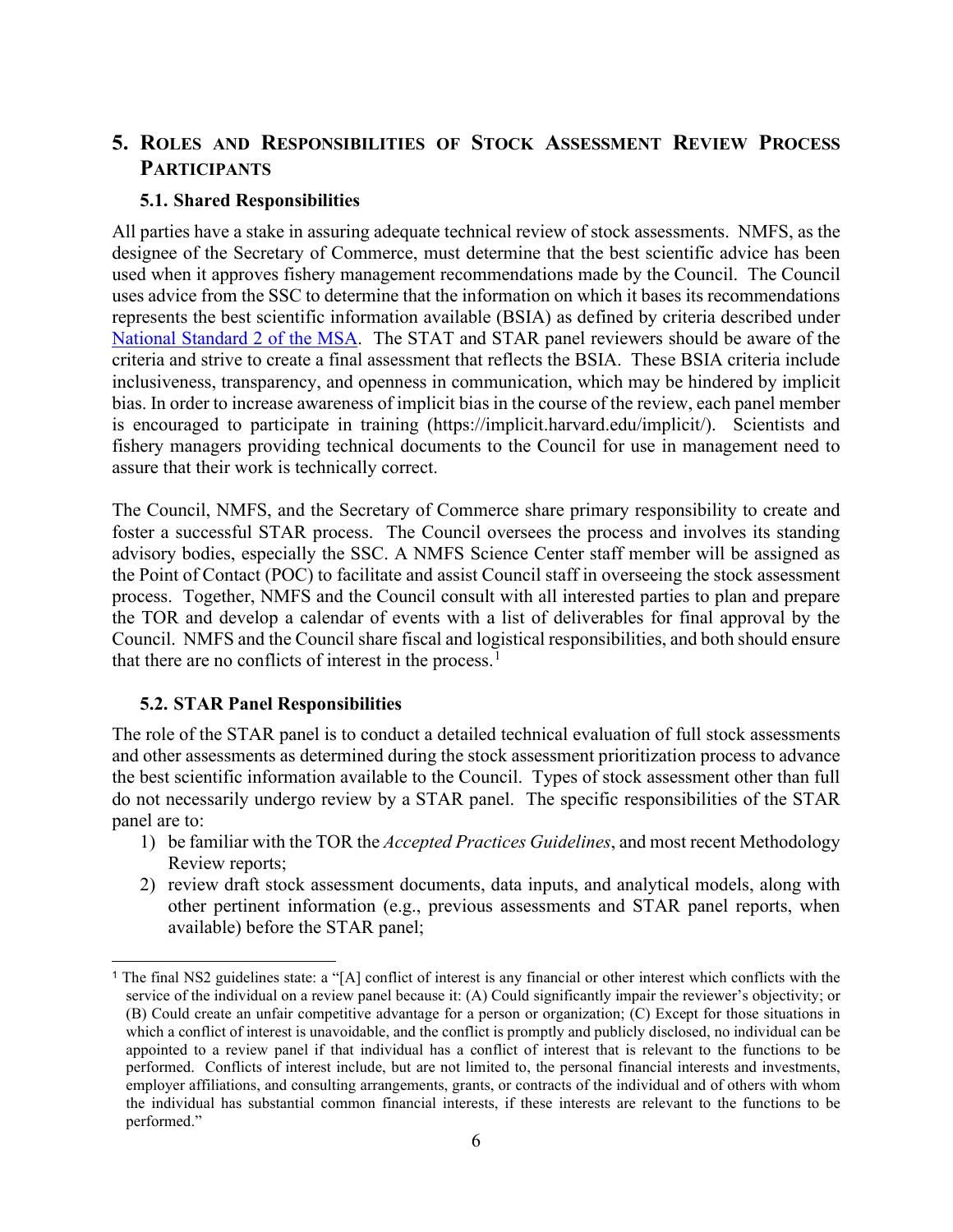- 3) discuss the technical merits and deficiencies of the input data and analytical methods during the open review panel meeting, work with the STATs to correct deficiencies, and, when possible, suggest new tools or analyses to improve future assessments; and
- 4) develop STAR panel reports for all reviewed assessments to document meeting discussion and recommendations.

STAR panels include a chair appointed by the SSC and three other experienced stock assessment analysts knowledgeable of the specific modeling approaches being reviewed. Details of the Chair's responsibilities are provided in a separate section below. Of these three other members, at least one should be appointed from the Center for Independent Experts (CIE) and at least one should be familiar with West Coast stock assessment practices. Selection of STAR panelists should be based on expertise, independence, and a balance between outside expertise and in-depth knowledge of West Coast fisheries, the data sets available for those fisheries, and the modeling approaches applied to CPS. Expertise in ecosystem models or processes, and knowledge of the role of CPS in the ecosystem is also desirable, particularly if the assessment includes ecosystem models or environmental processes.

Selected reviewers should not have financial or personal conflicts of interest with the scientific information, subject matter, or work product under review, either current to the meeting, within the previous year (at minimum), or anticipated. STAR panel members who are federal employees should comply with all applicable federal ethics requirements. Reviewers who are not federal employees will be screened for conflicts of interest either through existing financial disclosure processes used by the SSC and CIE, or under the National Oceanic and Atmospheric Administration Policy on Conflicts of Interest for Peer Review Subjects.

Reviewers should not have contributed or participated in the development of the work product or scientific information under review, and reviewer responsibilities should rotate across the available pool of qualified reviewers, when possible.

STAR panel meetings also include representatives of the CPSMT and the CPSAS, with responsibilities as laid out in these TOR, and a Council staff member to advise the STAR panel and assist in recording meeting discussions and results. The STAR panel, STATs, the CPSMT and CPSAS representatives, and the public are all legitimate meeting participants who should be accommodated in discussions. It is the STAR panel chair's responsibility to coordinate discussion and public comment so that the assessment review is completed on time. The STAR panel should thoroughly evaluate each analytical approach, comment on the relative merits of each, and, when conflicting results are obtained, identify the reasons for the differences. The STAR panel should work with the STATs to come to agreement on a base model that will be reviewed by the SSC to determine its merits for supporting management advice.

The STAR is by design a transparent process. STAR panel meetings are open to the public and are announced on the Council's website, through Council meeting notices, and in the Federal Register prior to the STAR panel meeting. The Council or the Southwest Fisheries Science Center posts background materials on an accessible site (e.g., ftp) prior to the meeting and makes hard copies available upon request. A STAR panel normally meets for four to five days. The panel chair should schedule the meeting to give the STAT adequate time to respond to requests for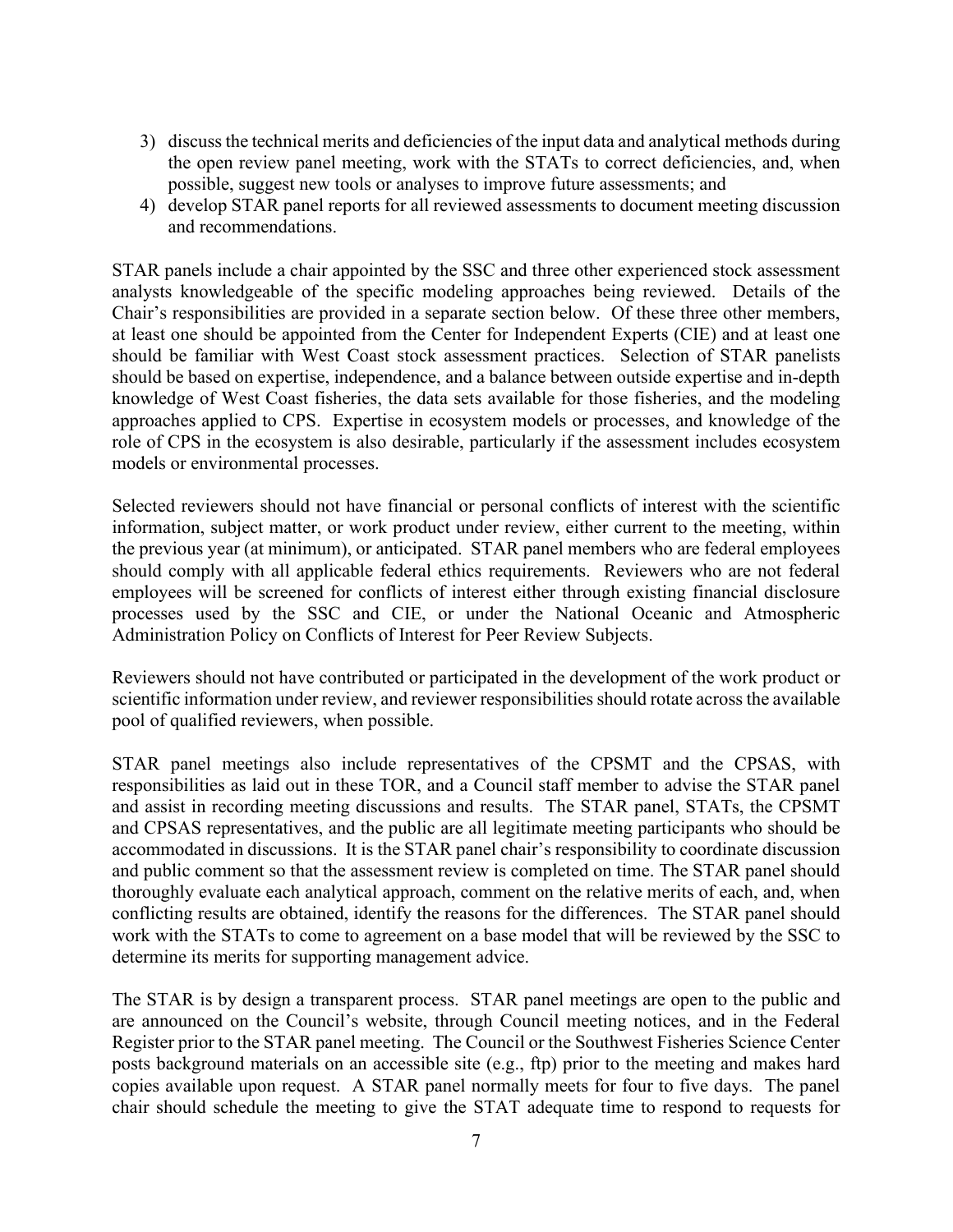additional analyses/ information.

Contested assessments, in which alternative assessments are brought forward by competing STATs using different modeling approaches and assumptions, would typically require additional time (and/or panel members) to review adequately, and should be scheduled accordingly. Historically, the occurrence of contested assessments has been rare; however, there are mechanisms in place to accommodate them within the STAR process. In all cases, competing assessment models should not be proposed to the SSC if they have not undergone a STAR panel review.

During interim periods, new data collection efforts, research surveys, and/or analytical methods in support of stock assessments may be reviewed through the Council's Methodology Review Process for CPS [\(COP 26\)](https://www.pcouncil.org/documents/2019/09/cop-26.pdf/). This process provides an independent peer review process of new methods in advance of the STAR Panel process to ensure the best scientific information available is used in stock assessments. The decisions and guidelines documented in endorsed methodology review panel reports are used to inform the *Accepted Practices Guidelines for Stock Assessments*. The *Guidelines* are intended to provide STATs with default approaches they should use for dealing with certain stock assessment data and modeling issues. STATs may diverge from the *Guidelines* if they provide adequate justification for doing so. Accepted practices endorsed by the SSC should not be re-evaluated during STAR Panel, unless there have been changes in the approach or method previously reviewed, or under other extenuating circumstances.

#### *STAR Panel Requests for Additional Analyses*

STAR panel meetings are intended as technical reviews of complete assessments rather than workshops for constructing the assessments. In the course of a meeting, the panel may ask the STAT for a reasonable number of sensitivity runs, request additional details on the proposed base model presented, or ask for further analyses of alternative runs. However, it is not unusual for the review to identify technical problems that would result in changes to the assessment results. Resolving technical issues to the mutual satisfaction of the STAR and STAT is an important task of the STAR process. The STAR panel is not authorized to conduct an alternative assessment representing its own views that are distinct from those of the STAT, nor can it impose an alternative assessment on the STAT. Similarly, the panel should not impose their preferred methodologies when this is a matter of professional opinion. Rather, if the panel finds an assessment to be inadequate, it should document its opinion and suggest potential remedial measures for the STAT to take to rectify perceived shortcomings of the assessment. Differences of opinion often may best be addressed by future research, and thus are appropriate to include in the "Future Research Recommendations" sections of the assessment and STAR panel report.

The STAR panels are expected to be judicious in their requests of the STATs. Requests for large changes in data or analytical methods used may often require a significant amount of time to complete and may result in changes to the assessment that cannot be adequately evaluated during the STAR panel meeting. Therefore, caution should be exercised in making such changes. In many cases, such changes should be relegated to future research recommendations and/or methodology review. If the STAR panel agrees that the assessment results strongly indicate that the parameters of the harvest control rules are inappropriate, it should identify this in its report and recommend further analysis to support a change to more appropriate values.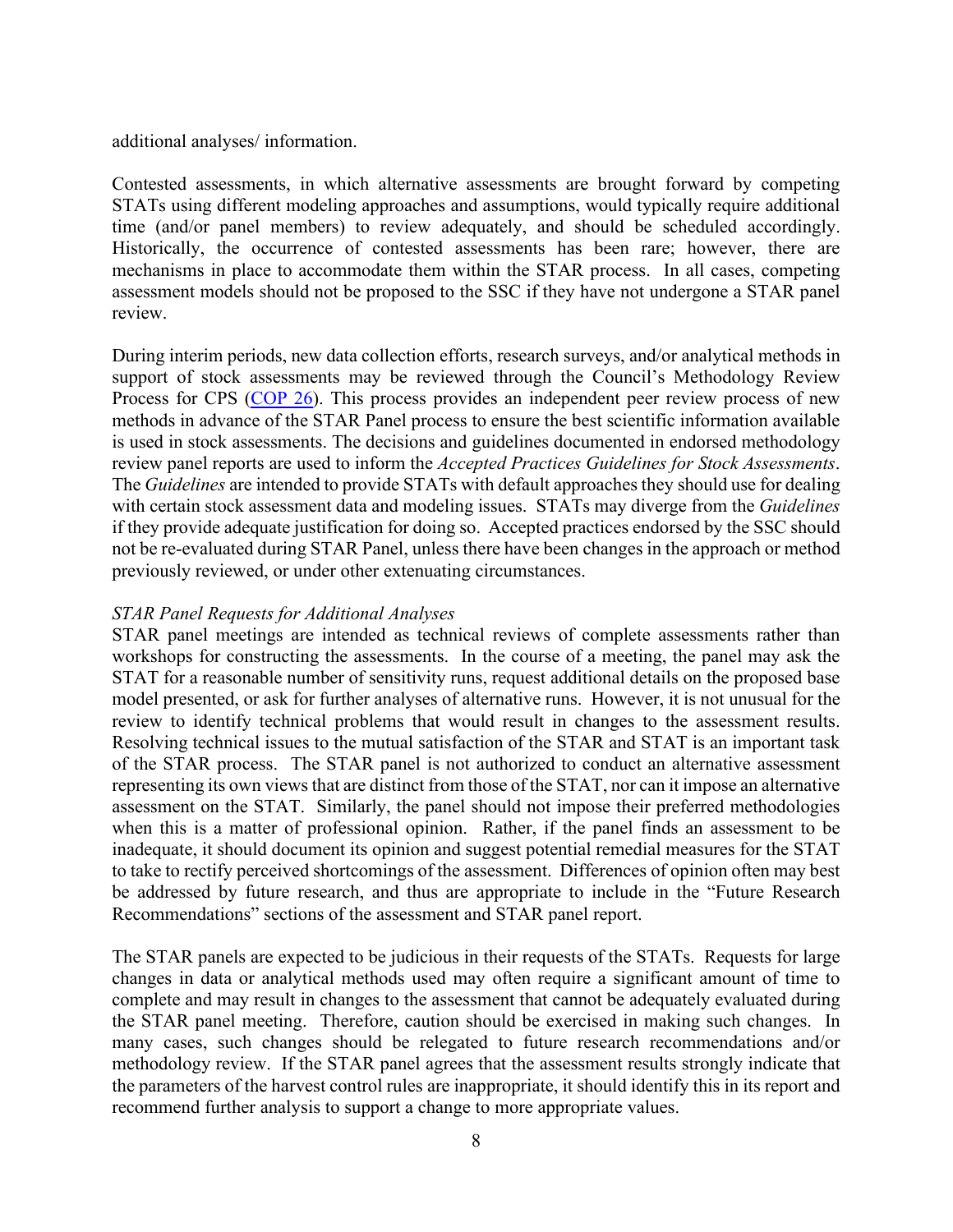STAR panel requests to the STAT for additional model runs or data analyses must be clear, explicit, and in writing. These requests and recommendations should be listed within the STAR panel's report, along with rationale and the STAT response to each request.

To the extent possible, analyses requested by the STAR panel should be completed by the STAT during the STAR panel meeting. In situations where a STAT arrives with a well-constructed, thoroughly investigated assessment, it may be that the panel finishes its review earlier than scheduled (i.e., early dismissal of a STAT). If follow-up work by the STAT is required after the review meeting (such as Markov chain Monte Carlo (MCMC) integration of an alternative model created during the STAR panel meeting), this should be completed before the briefing book deadline for the Council meeting at which the assessment is scheduled for review.

For some stocks selected for full assessments, the available data may prove to be insufficient to support a category 1 assessment [\(Appendix E\)](#page-38-0). It is the responsibility of the STAR panel, in consultation with the STAT, to consider the strength of inferences that can be drawn from analyses presented and identify major uncertainties. If useful results have been produced, the STAR panel should review the appropriateness and reliability of the methods used to draw conclusions about stock status and/or exploitation rates, and either recommend or reject the analysis on the basis of its ability to provide useful information into the management process. If the STAR panel agrees that important results have been generated, it should forward its findings and conclusions to the SSC and the Council for consideration in setting of OFLs, ABCs, ACLs, and HGs. A key section of the assessment is on research needed to improve the assessment. Highlighting research priorities should increase the likelihood that future stocks assessments can be raised to category 1.

#### *Uncertainty in Stock Assessments*

The STAR panel review focuses on technical aspects of full stock assessments. It is recognized that no model or data set is perfect or issue-free. Therefore, outputs of a broad range of model runs should be evaluated to better define the scope of the accepted model results. The panel should strive for a risk-neutral perspective in its deliberations and discuss the degree to which the accepted base model describes and quantifies the major sources of uncertainty in the assessment. Confidence intervals for model outputs, as well as other measures of uncertainty that could affect management decisions, should be provided in completed stock assessments and the reports prepared by STAR panels. The STAR panel may also provide qualitative comments on the probability of results from various model runs, especially if the panel does not consider the probability distributions calculated by the STAT to capture all major sources of uncertainty. However, as a scientific peer review body, the STAR panel should avoid matters of policy. Assessment results from model runs that are technically flawed or questionable on other grounds should be identified by the panel and excluded from the alternatives upon which management advice is to be developed. The panel chair should schedule the meeting to give the STAT adequate time to respond to requests for additional analyses/ information category designation, and the associated sigma value should be determined at the STAR panel.

#### *Determination of assessment model uncertainty*

The STAR panel and STAT in consultation with Council staff should propose an appropriate method for measuring the scientific uncertainty in the stock assessment, known as "sigma".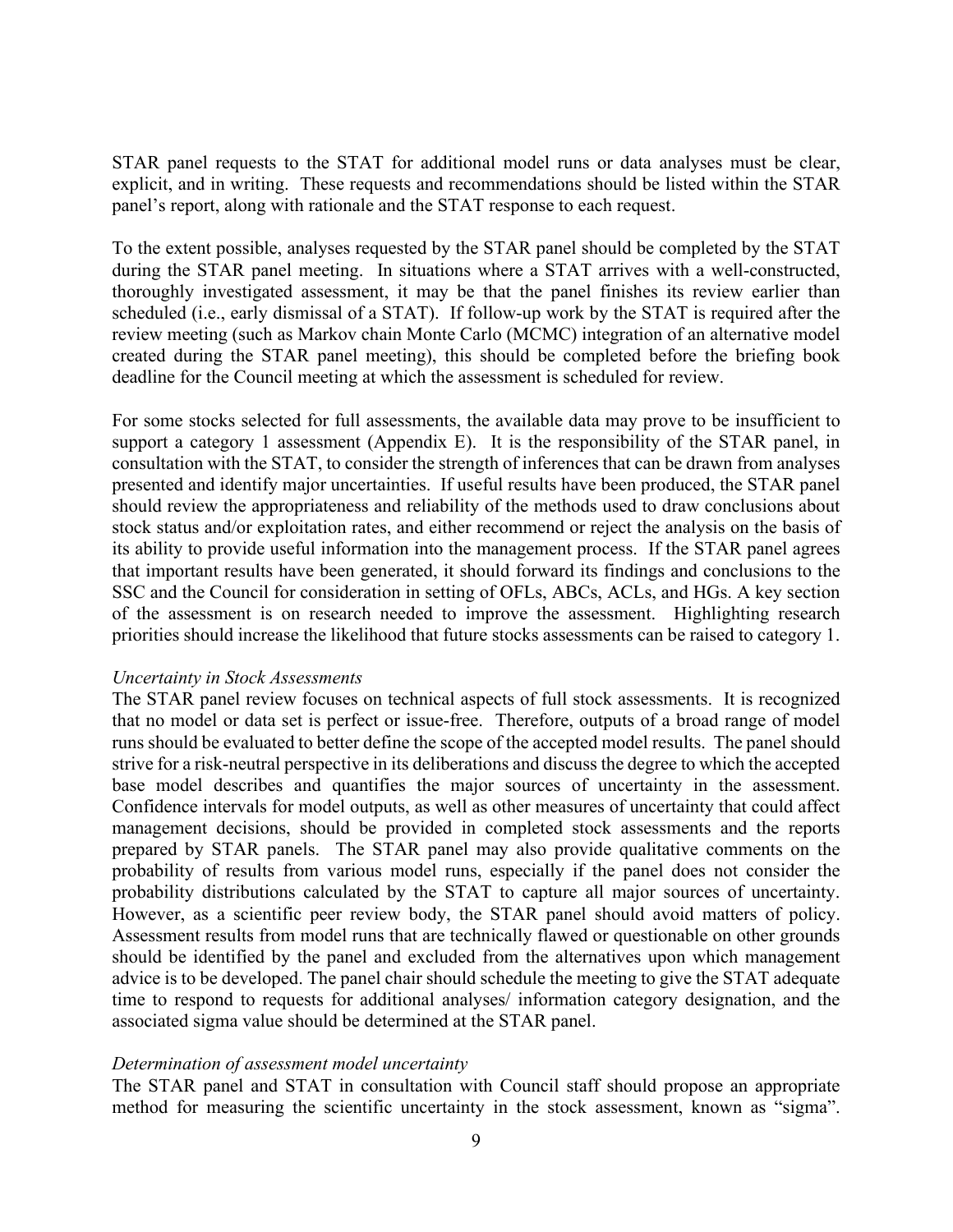Uncertainty should be based on the OFL uncertainty, to correspond to the newly adopted approach for addressing scientific uncertainty [\(Wetzel and Hamel 2019;](https://www.pcouncil.org/documents/2019/02/agenda-item-g-3-supplemental-revised-attachment-3-accounting-for-increased-uncertainty-in-setting-precautionary-harvest-limits-from-past-assessments.pdf/) [Privitera-Johnson and Punt 2020\)](https://academic.oup.com/icesjms/article/77/2/515/5675586). Typically, sigma would be based on the larger of the category-specific default value or the asymptotic uncertainty estimate associated with the estimated OFL distribution. The SSC will determine the appropriate sigma value (e.g., a proxy sigma value for the stock category or a stockspecific sigma) to apply to estimates of ABC based on these calculations. As of 2019, sigma values account for the increase in scientific uncertainty with time, incorporating a concomitant increase in the buffer between the overfishing limit and acceptable biological catch with each year since the most recent last full or update assessment, which should be accounted for in producing projections [\(Wetzel and Hamel 2019;](https://www.pcouncil.org/documents/2019/02/agenda-item-g-3-supplemental-revised-attachment-3-accounting-for-increased-uncertainty-in-setting-precautionary-harvest-limits-from-past-assessments.pdf/) [Privitera-Johnson and](https://academic.oup.com/icesjms/article/77/2/515/5675586) Punt 2020).

#### *Areas of Disagreement*

STATs and STAR panels are required to make an honest attempt to resolve any areas of disagreement during the meeting. Occasionally, fundamental differences of opinions may remain between the STAR panel and STAT that cannot be resolved during the STAR panel meeting. In such cases, the STAR panel must document the areas of disagreement in its report. While identifying areas of disagreement, the following questions should be discussed at the meeting:

- 1) Are there any differences in opinion about the use or exclusion of data?
- 2) Are there any differences in opinion about the choice of the base model?
- 3) Are there any differences in opinion about the characterization of uncertainty?

The STAT may choose to submit a supplemental report supporting its view, but in that case, an opportunity must be given to the STAR panel to prepare a rebuttal. These documents would then be appended to the STAR panel report as part of the record of the review meeting. In some cases, STAR panel members may have fundamental disagreements among themselves that cannot be resolved during the review meeting. In such cases, dissenting STAR panel members may prepare a report that would also become part of the record of the review meeting. The SSC would then review all information pertaining to STAR panel and STAR panel/STAT disputes and issue its recommendation.

#### *STAR Panel Report*

The STAR panel report should be developed and approved by the full panel shortly after the STAR panel meeting.

The STAR panel report should include:

- Summary of the STAR Panel meeting:
	- o names and affiliations of STAR panel members, STAT, and STAR panel advisors;
	- o brief overview of the meeting (where the meeting took place, what species/stock was assessed, what was the STAR panel recommendation, etc.);
	- o brief summary of the assessment model and the data used; and
	- o list of analyses requested by the STAR panel, the rationale for each request, and a brief summary of the STAT response to the request.
- Description of the base model.
- Recommended sigma value and the basis for the recommendation.
- Comments on the technical merits and/or deficiencies in the assessment and recommendations for remedies.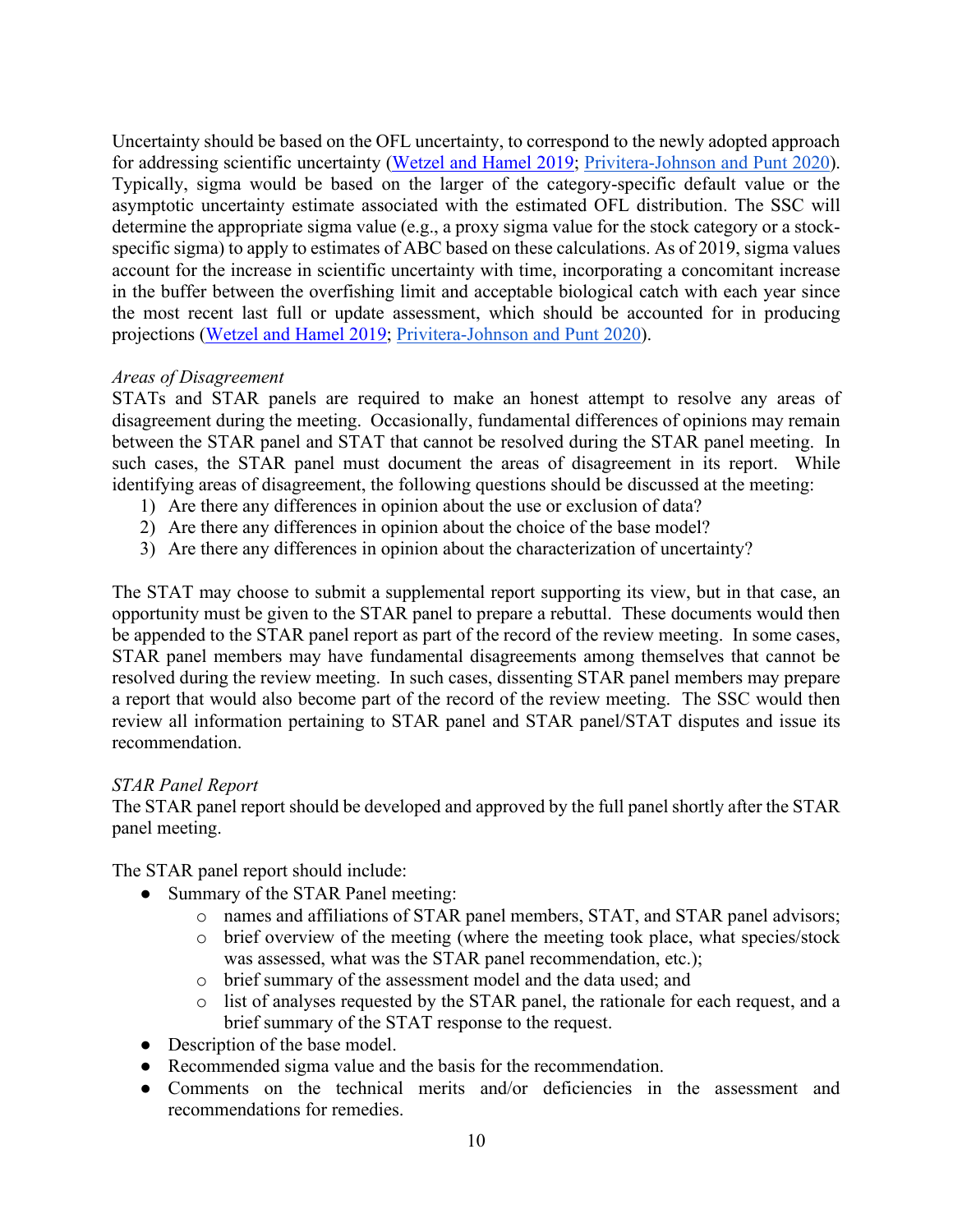- Areas of disagreement regarding STAR panel recommendations:
	- o between the STAR panel and STAT(s); and
	- o among STAR panel members (including concerns raised by STAR panel advisors).
- Unresolved problems and major uncertainties, e.g., any special issues that complicate the assessment and/or interpretation of results.
- Management, data, or fishery issues raised by the STAR panel advisors during the STAR panel.
- Prioritized recommendations for future research and data collection, including methodology and ecosystem considerations for the subsequent assessment.

The STAR panel should recommend the category for the assessment based on the definitions of assessment categories in Appendix E and associated rules for relating category designations with sigma (the metric for an assessment's scientific uncertainty). The SSC will consider this recommendation when ultimately deciding the appropriate stock category.

The STAR panel report should be made available for review by the STAT within two weeks of the conclusion of the review, with sufficient time that the STAT can comment on issues of fact or differences in interpretation prior to the briefing book deadline. If differences of opinion come up during review of the STAR panel report, the STAR panel and STAT should attempt to resolve them. Otherwise, the areas of disagreement must be documented in the STAR panel report.

#### <span id="page-11-0"></span>**5.3. STAR Panel Chair Responsibilities**

The STAR Panel chair is appointed by the SSC and is responsible to: 1) develop a STAR panel meeting agenda; 2) ensure that STAR panel participants follow the TOR; 3) guide the STAR panel and the STAT to mutually agreeable solutions; and 4) coordinate and conduct reviews of revised stock assessment documents before they are forwarded to the SSC.

It is the STAR panel chair's responsibility to ensure that STAR panel participants adhere to the TOR and that the meeting is run effectively and efficiently. This avoids discussing topics beyond the scope of the assessment review to focus efforts on the task at hand. Additional resources on running an efficient review can be provided by Council staff upon request. During the panel meeting, the STAR panel chair appoints members of the panel to act as rapporteurs and draft the report (or specific sections thereof) according to the STAR panel chair guidance on format and level of detail. Participation in any pre-assessment workshop is desirable to provide input on the direction of the assessment early in the process and to be aware of all issues raised. The STAR panel chair in collaboration with Council staff should prepare a report detailing issues raised at a pre-assessment workshop and ensure that any issues raised at a pre-assessment workshop are adequately addressed. The STAR panel chair (or an appropriate designee) should document modeling decisions agreed at any pre-assessment workshop, including the spatial strata for assessments, via the pre-assessment meeting workshop report, in consultation with the STAT.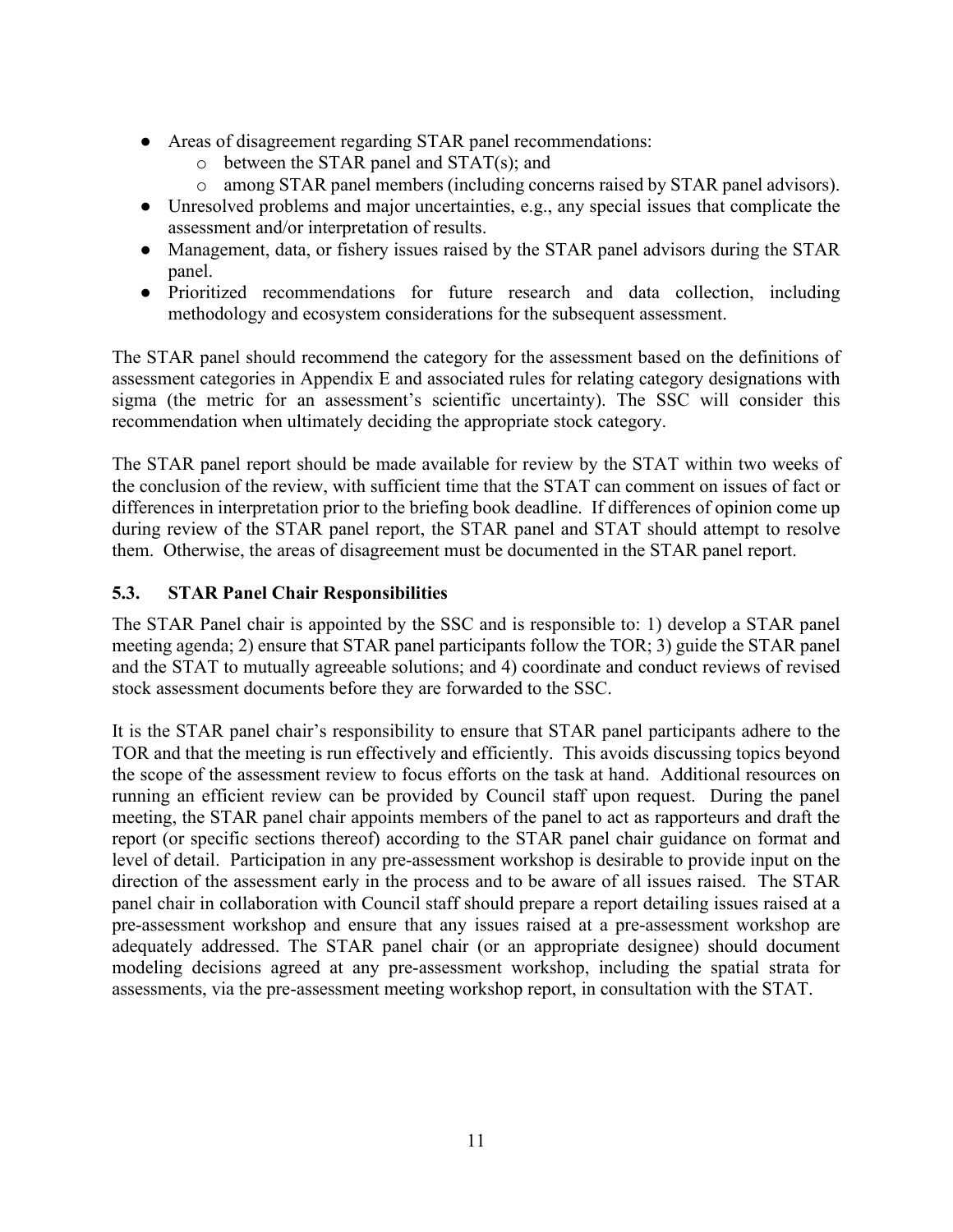It is the obligation of the STAR panel chair, in consultation with other panel members, to prioritize requests to the STAT for additional analyses and to make certain that STAT responses are thorough and clearly presented. It is the responsibility of the STAR panel reviewers (and a designated rapporteur) to capture the explanation and discussion of each request in the 'response' section of the requests, rational, and responses, and the chair should ensure that sufficient details are captured. The STAR panel chair is responsible for preparing the final draft of the panel report, obtaining panel approval, providing a copy for STAT review and comment, and submitting it to the Council in a timely fashion (i.e., as dictated by the schedule below).

Following the STAR panel meeting, the chair will lead the effort to draft the STAR panel report. In addition to the reviewers, the chair will solicit comments on the draft report from the STAT and the STAR panel advisors. The purpose of this is limited to ensuring that the report is technically accurate and reflects the discussion that occurred at the meeting and should not be viewed as an opportunity to reopen debate on issues. The panel chair is the final arbiter on wording changes suggested by STAT and the STAR panel advisors as the report is the panel's report of the meeting. The chair is responsible for providing the Council staff with the final version of the STAR panel report.

The STAR panel chair is also responsible for communicating with the STAT to determine if the revised stock assessment document is complete. In particular, the chair should confirm that the revised stock assessment document includes an accurate description of the final base model that was agreed during the review. Any post-STAR drafts of the stock assessment must be reviewed and approved by the STAR panel chair. The assessment document can only be given to Council staff for distribution after it has been endorsed by the STAR panel chair, and when it is accompanied by a complete and approved STAR panel report. Likewise, the final draft that is published on the Council's web site (www.pcouncil.org) must also be approved by the STAR panel chair prior to being accepted by Council staff.

The STAR panel chair is also expected to attend the SSC subcommittee meeting, SSC meeting, and, if requested, CPSMT meetings and the relevant portions of the Council meetings, where stock assessments are discussed, explain the reviews, and provide technical information and advice. In addition, the chair is expected to participate in the stock assessment process review meeting to discuss any issues and provide feedback to improve the process for future assessment cycles.

The STAR panel chair is responsible for ensuring that the following schedule is adhered to (as closely as possible, recognizing that exceptional and personal circumstances do arise):

- 1. The STAR panel report should be in complete form, except for minor wording edits, etc. within two weeks of the end of the STAR panel, so that the STAT can review and ensure the post-STAR draft assessment document sent to the STAR panel chair adheres to the STAR panel report (or at least explains reasons for any discrepancies in that version of the assessment)
- 2. Comments on the post-STAR/pre-SSC draft of the assessment should be returned to the STAT within two weeks after the deadline for that draft.
- 3. Comments on the post-SSC assessment document draft, if there is one, should be returned to the STAT within two weeks after the Council meeting at which it is discussed.
- 4. When time is limited between the STAR panel and the briefing book submission deadline,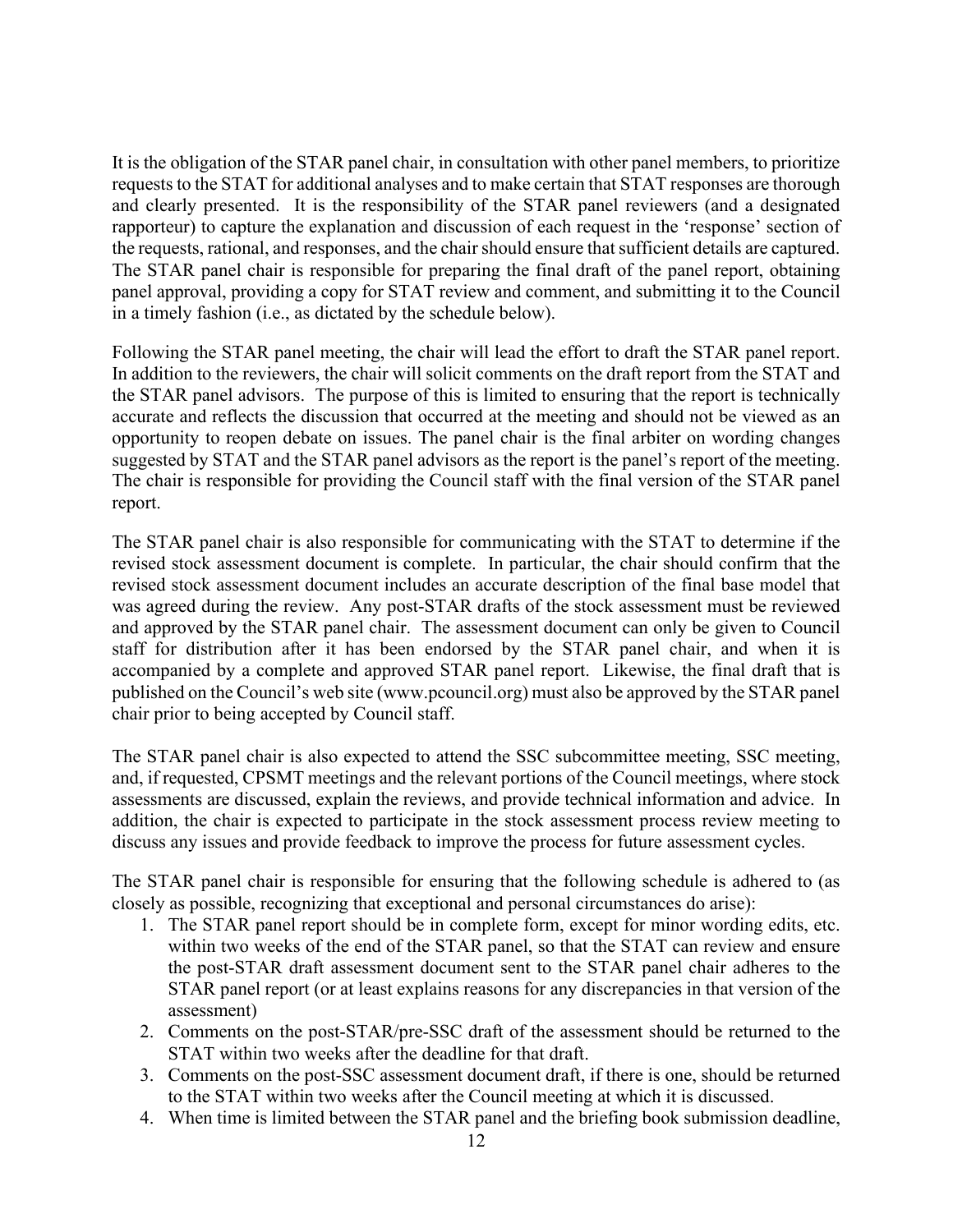an accelerated timeline of intermediate deadlines for the STAT and STAR panel/chair should be decided upon when the STAR panel calendar is approved to ensure an appropriately reviewed and revised version of the assessment will be available by the submission deadline.

#### <span id="page-13-0"></span>**5.4. Stock Assessment Team Responsibilities**

The STAT is responsible for conducting a complete and technically sound stock assessment that conforms to accepted standards of quality, and in accordance with these TOR.

For any assessment reviewed at a STAR panel, the STAT is responsible for preparing three versions of the stock assessment document:

- 1) a "draft" for discussion during the STAR panel meeting;
- 2) a "revised draft" for presentation to the SSC, the Council, CPSMT and CPSAS; and
- 3) a "final version" to be posted on the Council's web site.

For assessment products reviewed only by the CPS SSC subcommittee, the STAT is responsible for preparing two versions of the stock assessment document:

- 1) a "draft" for discussion during an SSC subcommittee review; and
- 2) a "final version" to be posted on the Council's web site.

The draft assessment document for full and update assessments should follow the outline in Appendix B with an optional executive summary (required in the final version) as in the template in Appendix C. Where possible, the executive summary should paraphrase the shared content of the body of the report to minimize redundancy.

In the draft document, the STAT should identify a candidate base model, fully-developed and welldocumented, for the STAR panel to review. A draft assessment document should be submitted by the STAT to the STAR panel chair, Council staff, and the NMFS Stock Assessment Coordinator three full weeks prior to the STAR panel meeting, to determine whether the document is sufficiently complete to undergo review. If the draft assessment is judged complete, the draft assessment and supporting materials would be distributed to the STAR panel and the CPSMT and CPSAS representatives two weeks prior to the STAR panel meeting.

If the STAT brings a model to the STAR panel that differs from what was described in the pre-STAR document, the STAT should prepare and distribute a detailed errata sheet and/or list of changes detailing how the pre-STAR draft assessment differs from the version that will be presented at the STAR panel. The STAT should document any major pre-STAR model changes (including a sequential analysis of model changes) and present them at the start of the STAR Panel to allow as much time as possible for consideration and review as well as providing an errata sheet. If the assessment document does not meet minimum criteria of the TOR, the review would be postponed to a subsequent assessment cycle.

The STAT is also responsible for providing model files and data (in digital format) to the review meeting. For assessments conducted with Stock Synthesis, the set of files provided by the STAT should include all files needed to run the model as well as the standard set of r4ss output files as an electronic index of tables and figures. Inclusion of the electronic index may reduce the need to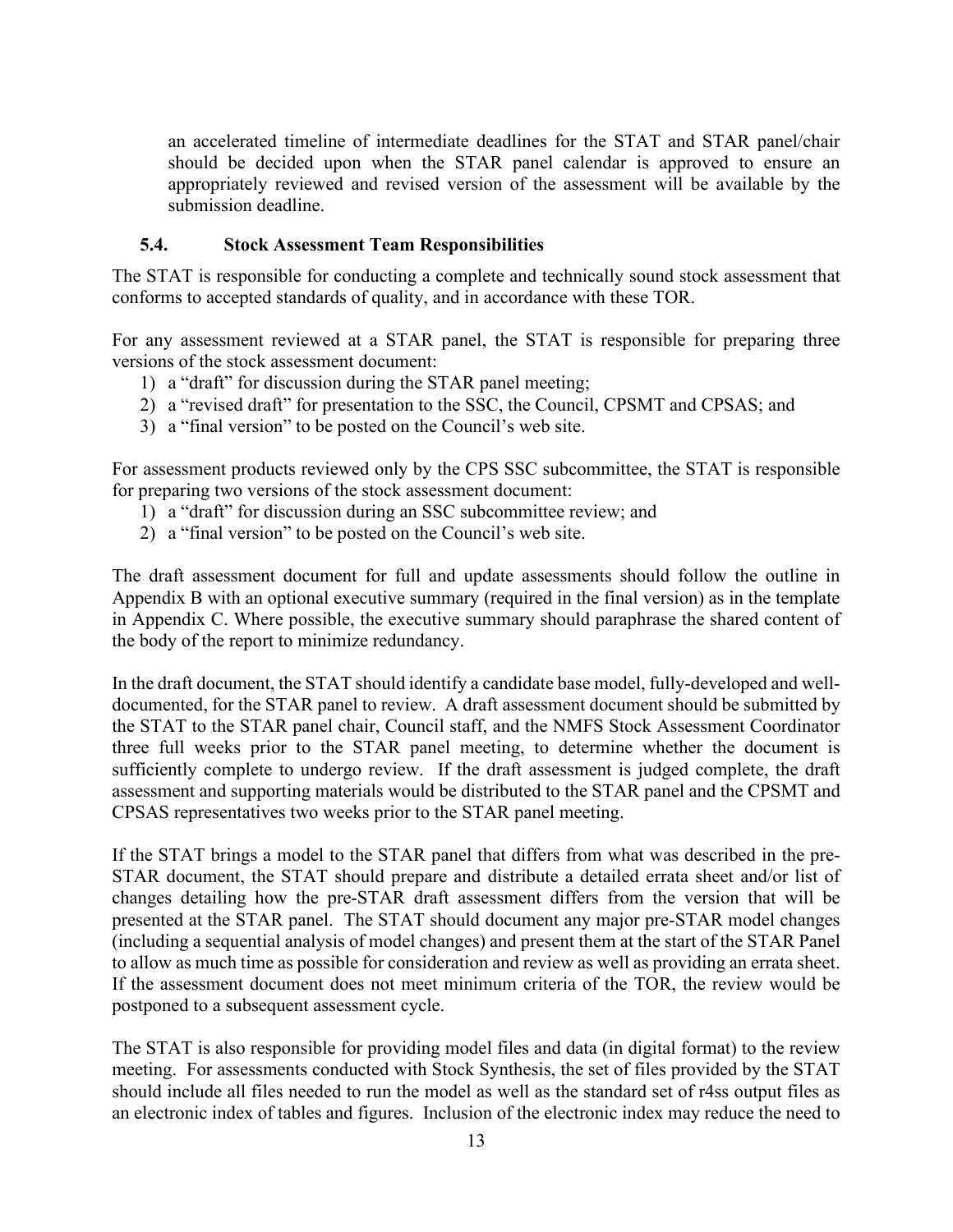include some tables and figures historically included in the assessment document unless they are pertinent to considerations explicitly discussed. A list of available tables and figures provided in the electronic index should be included as an appendix in the assessment to make the readers aware of what tables and figures are available and where the electronic index can be found.

The STAT is responsible for providing responses to any formal STAR panel requests with an explanation of how the new analysis affected model results. Figures should be provided with captions and sufficient written explanation to document the analysis and results. The STAT is encouraged to provide extractable tables and/or figures with their responses to STAR Panel requests to facilitate their use in STAR Panel reports.

In most cases, the STAT should produce a revised draft of the assessment document within three weeks of the end of the review panel meeting. The revised draft must be finalized before the briefing book deadline for the Council meeting at which the assessment is scheduled for review. Post-STAR drafts must be reviewed and approved by the chair of the review meeting prior to being submitted to Council staff. These reviews are limited to editorial issues, verifying that all required elements are included, and confirming that the document reflects the discussion and decisions made during the review meeting.

The final version of the assessment document is produced after the assessment has been reviewed and endorsed by the SSC. Other than changes recommended by the SSC, only editorial and other minor alterations should be made to the revised draft for the final version. Electronic versions of the final assessment document, model files, and key output files should be submitted by the STATs to Council staff for inclusion in a stock assessment archive following the meeting in which the assessment is adopted. Any tabular data that are inserted into the final documents in an object format should also be submitted to the Council staff in alternative forms (e.g., spreadsheets), which allow selection of individual data elements.

A STAT conducting an assessment for which no base model was endorsed by a STAR panel should, in most cases, provide the pre-STAR draft assessment (or corrected/ updated version thereof, as agreed upon with the STAR panel) to the Council by the relevant briefing book deadline. If the STAR panel, nonetheless, recommends using outputs of certain sensitivity runs to bracket uncertainty in the assessment, the results of those runs should be appended to the draft assessment and provided to the Council and its advisory bodies.

STATs are strongly encouraged to develop assessments in a collaborative environment by forming working groups and consulting with other stock assessment and ecosystem assessment scientists. Any pre-assessment workshops should be held with sufficient time to conduct preliminary analyses, gather data, and begin initial assessment planning. The workshops allow stakeholders to discuss the available data, the potential data gaps, and have the STATs lead discussions regarding the anticipated foundational assumptions/issues and their treatment within the assessment. Sufficient detail and presentation of considerations should be provided to facilitate discussions. The STAR panel chair, advisors to the STAR panel, Council staff, and relevant data stewards should ideally participate in the workshop to interpret and critically evaluate potential data sources. One goal of a pre-assessment workshop is to provide quality control of the data that will be used in assessments; the STAT should present preliminary data plots and analyses. The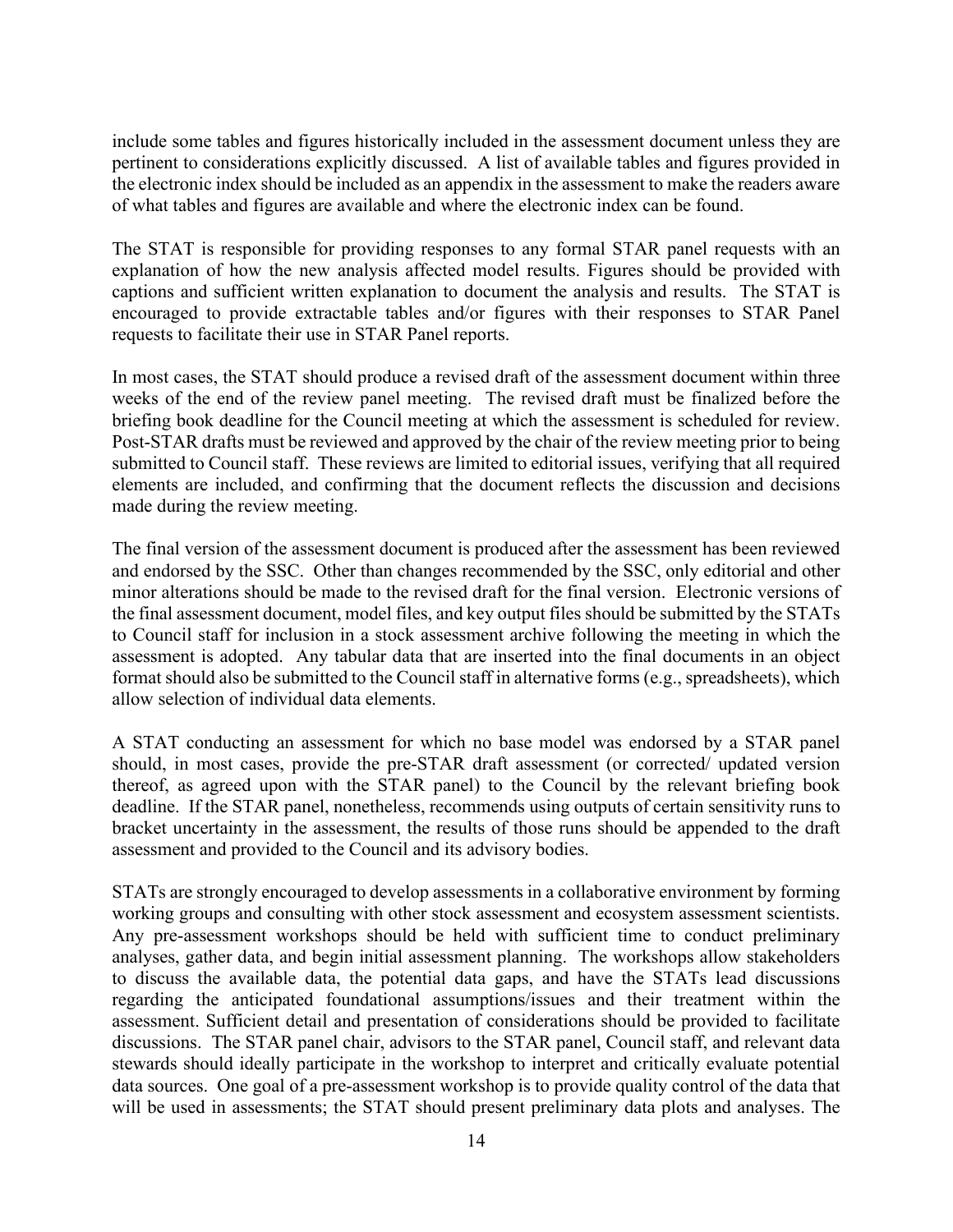concerns raised in a pre-assessment workshop should be submitted to the STAT in writing by the chair of the review meeting and major concerns and responses should be documented in the draft assessment.

STATs are encouraged to evaluate alternative models and analyses that incorporate ecosystem considerations and cross-FMP interactions that may affect stock dynamics. Early coordination with the Integrated Ecosystem Assessment team to evaluate ecosystem considerations is recommended and, at a minimum, the predators and food habits of the subject species should be included in the ecosystem considerations section of the assessment. When new data sources or methods, which could be used in many assessments or are likely contentious, are planned for inclusion in the assessment, they should typically be reviewed by a methodology panel. STATs should identify whether such new data sources or methods will be proposed for inclusion in assessments as early as feasible so that it is possible to hold a methodology review panel if one is needed [\(COP 26\)](https://www.google.com/url?q=https://www.pcouncil.org/documents/2020/09/current-operating-procedures.pdf/%23page%3D119&sa=D&source=docs&ust=1651850733172635&usg=AOvVaw1QkzIN8KUSnhuclYzigZxv). Irrespective of whether a methodology review panel takes place, the STAR panel should be provided with model runs with and without the new data sources so that it can evaluate the sensitivity of model outputs to these data sources.

Final data are due to the STATs at least eight (ideally twelve) weeks in advance of the STAR panel meeting, to allow sufficient time for data processing, assessment model development, assessment document preparation, and document review. STATs are not obliged to use data provided after the deadline and delays in provision by responsible parties may affect the availability of information used in the final assessment. Deadlines for the 2023-2024 stock assessment reviews are provided in Appendix A.

STATs should make themselves available for discussions and meetings with industry and interested parties to discuss data and stock assessment issues, as needed. The STAT should initiate contact with the CPSAS representative early in the assessment process, keep the CPSAS informed of the data being used and respond to any concerns that are raised. The STAT should also contact the CPSMT representative and Council staff early in the process for information about changes in fishing regulations and spatial management issues that may influence model structure and the way data are used in the assessment.

Barring exceptional circumstances, STAT members who are not attending the STAR panel meeting should be available remotely to assist with responses when needed. A member of the STAT should be available to respond to questions during the review by the SSC and Council, whether in person or remotely. In addition, the STAT should be prepared to respond to CPSMT or Council staff requests to facilitate development of ACL alternatives; these requests will be provided in writing to the STAT prior to the end of the STAR panel.

When developing an assessment model, the STAT should follow accepted best practices. However, for some technical issues, there is not yet general agreement on what constitutes best practice. To produce greater consistency among assessments in the approaches taken to common technical problems, the STATs should follow the *Accepted Practices Guidelines*. The STATs may diverge from the guidelines if they provide adequate justification to the review group and in the assessment document.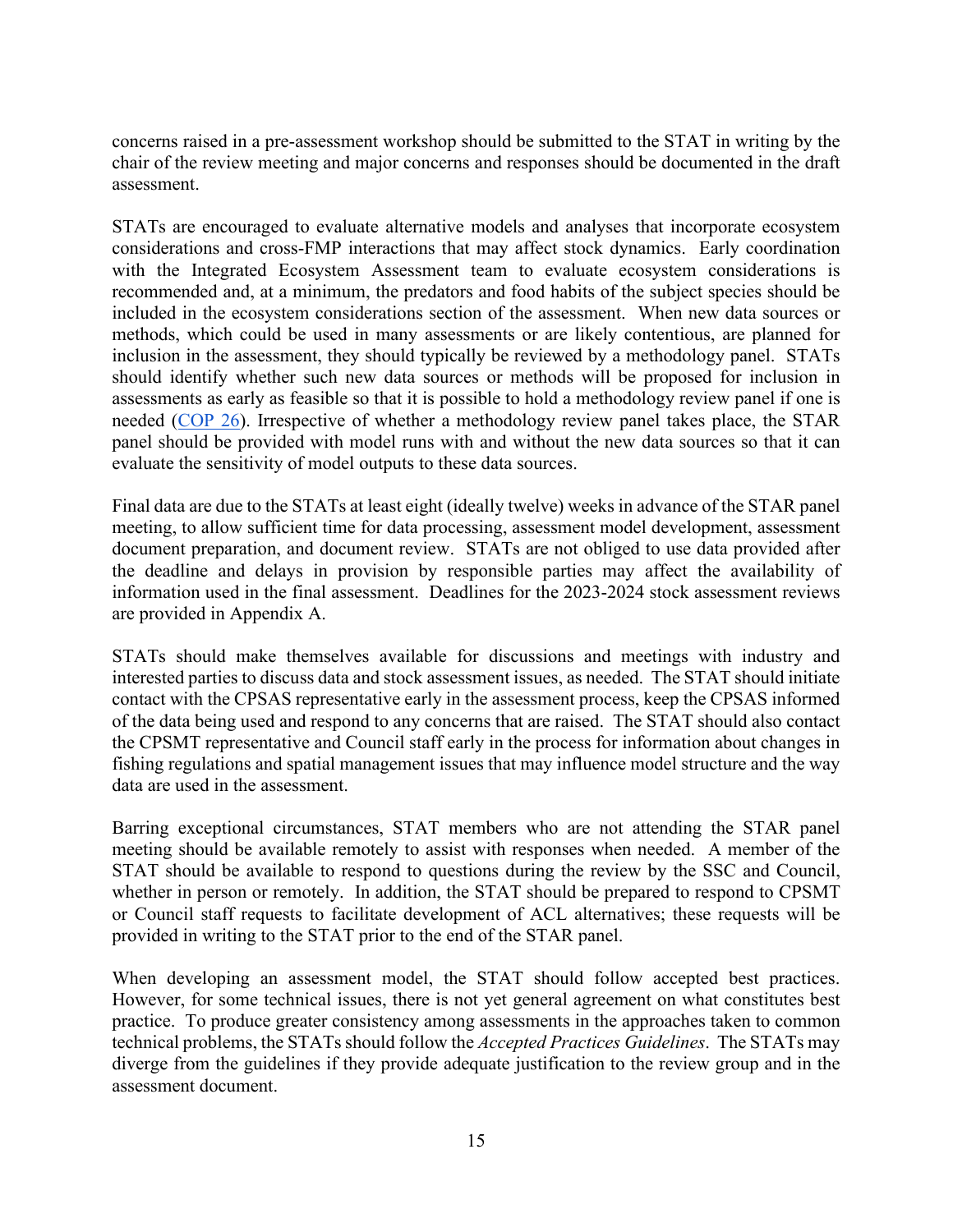For a stock identified as needing a rebuilding analysis, a STAT representative is strongly encouraged to attend the SSC meeting at which the draft rebuilding plan is reviewed.

#### <span id="page-16-0"></span>**5.5. National Marine Fisheries Service Responsibilities**

The NMFS Southwest Fisheries Science Center (SWFSC) provides a staff member to facilitate and assist in the STAR process.

NMFS, with assistance from the CPSMT, works to develop assessment prioritization guidance, a ranking of stocks for assessment that considers a range of factors, for consideration by the Council. NMFS also develops a draft STAR panel schedule for the Council review. The STAR panel chair and Council staff identify STAR panel members based on criteria for reviewer qualifications. The costs associated with these reviewers are borne by NMFS for federal or CIE reviewers and the Council for other reviewers not affiliated with a federal agency or the CIE. NMFS also helps organize STAR panel meetings and develops meeting schedules.

NMFS (along with the Council staff and the STAR panel chair) coordinates with the STATs to facilitate delivery of required materials by scheduled deadlines and in compliance with the TOR.

NMFS is encouraged to develop stand-alone documentation of key data sources under its purview that inform assessments that can be incorporated by reference in stock assessments. Such documentation should include digital maps of the geographical areas covered by surveys. There should also be thorough stand-alone documentation of stock assessment software and associated analytical methods that have been endorsed by the SSC. Such documentation can be incorporated by reference in stock assessments and will aid reviewers at STAR panels who may be unfamiliar with key data sources or modeling approaches and serves to maintain transparency in the STAR process.

#### <span id="page-16-1"></span>**5.6. Council Staff Responsibilities**

The role of Council staff is to coordinate, monitor, and document the STAR process to ensure compliance with this TOR. Council staff coordinate with the STAR panel chair and NMFS in a pre-review of assessment documents, to assure they are complete. If an assessment document is not in compliance with the TOR, Council staff returns the assessment document to the STAT with a list of deficiencies, a notice that the deadline has expired, or both. Council staff also coordinate with the STAR panel chair, STAT, and NMFS in a post-STAR review of the revised assessment document for consistency with the TOR. When inconsistencies are identified, the STAT is requested to make appropriate revisions in time for briefing book deadlines.

Council staff attend and monitor all STAR panel meetings to ensure continuity and adherence to the TOR and the independent review requirements of [COP](http://www.pcouncil.org/wp-content/uploads/cop4.pdf) 4. If inconsistencies with the TOR occur during STAR panel meetings, Council staff coordinate with the STAR panel chair to develop solutions to correct the inconsistencies. Council staff serves as an advisor to the STAT and STAR panel but does not serve as a member of the STAR panel. Council staff also attends and monitors the SSC review of stock assessments to ensure compliance with the TOR.

Council staff is responsible for timely issuance of meeting notices and distribution of stock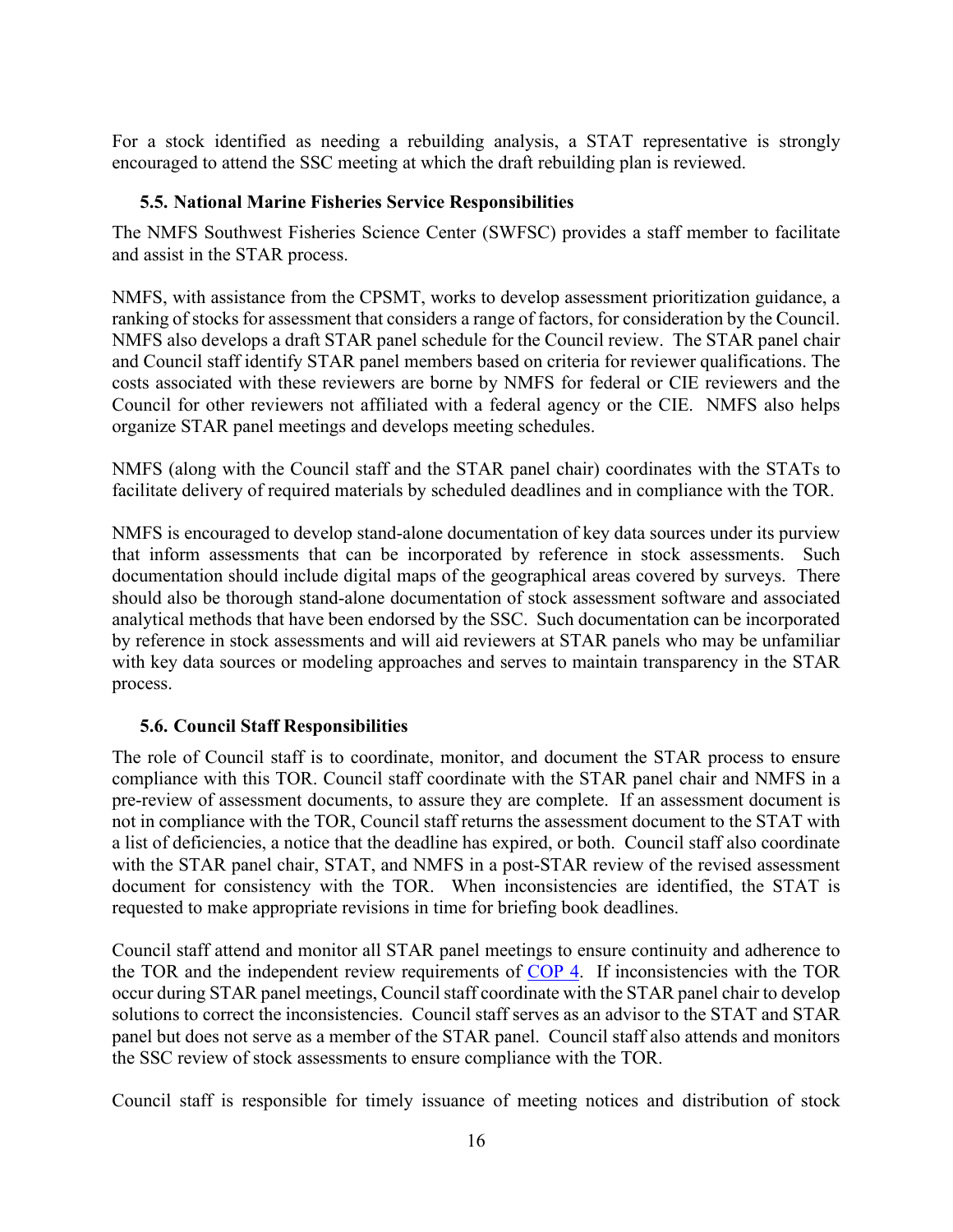assessments and other appropriate documents to relevant groups. Council staff also collects and maintains electronic copies of assessment documents and relevant reports from the STAR panel, SSC, CPSMT, CPSAS and CIE reviewers, as well as letters from the public and any other relevant documents. These documents are typically posted on the Council's web site.

#### <span id="page-17-0"></span>**5.7. Management Team Responsibilities**

The CPSMT is responsible for identifying and evaluating potential management actions based on the best scientific information available. In particular, the CPSMT uses stock assessment results and other information to make ABC, ACL, HG and ACT recommendations to the Council. A CPSMT representative attends the STAR panel meeting and serves as an advisor to the STAT and STAR panel on changes in fishing regulations that may influence data used in the assessment and the nature of the fishery in the future. The CPSMT representative does not serve as a member of the STAR panel. The CPSMT should be involved early in the stock assessment process to provide guidance on fishing regulations to ensure the STAT accommodates regulatory changes as best as possible in the modelling framework. *This involvement should ideally include participating in any pre-assessment workshops.*

Successful separation of science (e.g., STAT and STAR panels) from management (e.g., CPSMT) depends on assessment reviews being completed by the time the CPSMT meets to discuss preliminary ACL, HG and ACT recommendations. The CPSMT should not seek revision or additional review of the stock assessments after they have been endorsed by the STAR panel. The CPSMT chair should communicate any unresolved issues to the SSC for consideration. The CPSMT, however, can request additional model projections from the STAT, to fully evaluate potential management actions. Any additional requests from the remainder of the CPSMT, CPSAS or other outside sources should be conveyed through the CPSMT representative to avoid communication issues, and formally requested in writing to the STAT through Council staff. Any proposed changes should be discussed informally between the CPSMT and the STAT before being made officially to avoid functional duplication of alternatives that are redundant or that are similarly bracketed by prior requests. *Any such additional model projection requests would need to occur during the STAR panel.*

#### <span id="page-17-1"></span>**5.8. Advisory Subpanel Responsibilities**

A CPSAS representative attends the STAR panel meeting and serves as an advisor to the STAT and STAR panel. Participation in any pre-assessment workshop is expected to provide input on direction of the assessment early in the process. The CPSAS representative should review the data sources being used in the assessment prior to development of the stock assessment model and ensure that industry concerns regarding the adequacy of data used by the STAT are communicated and addressed early in the assessment process. The CPSAS representative does not serve as a member of the STAR panel, but, as a legitimate meeting participant, may provide appropriate information and advice to the STAT and STAR panel during the meeting.

The CPSAS representative is expected to attend the Council meeting where the relevant harvest recommendations are discussed.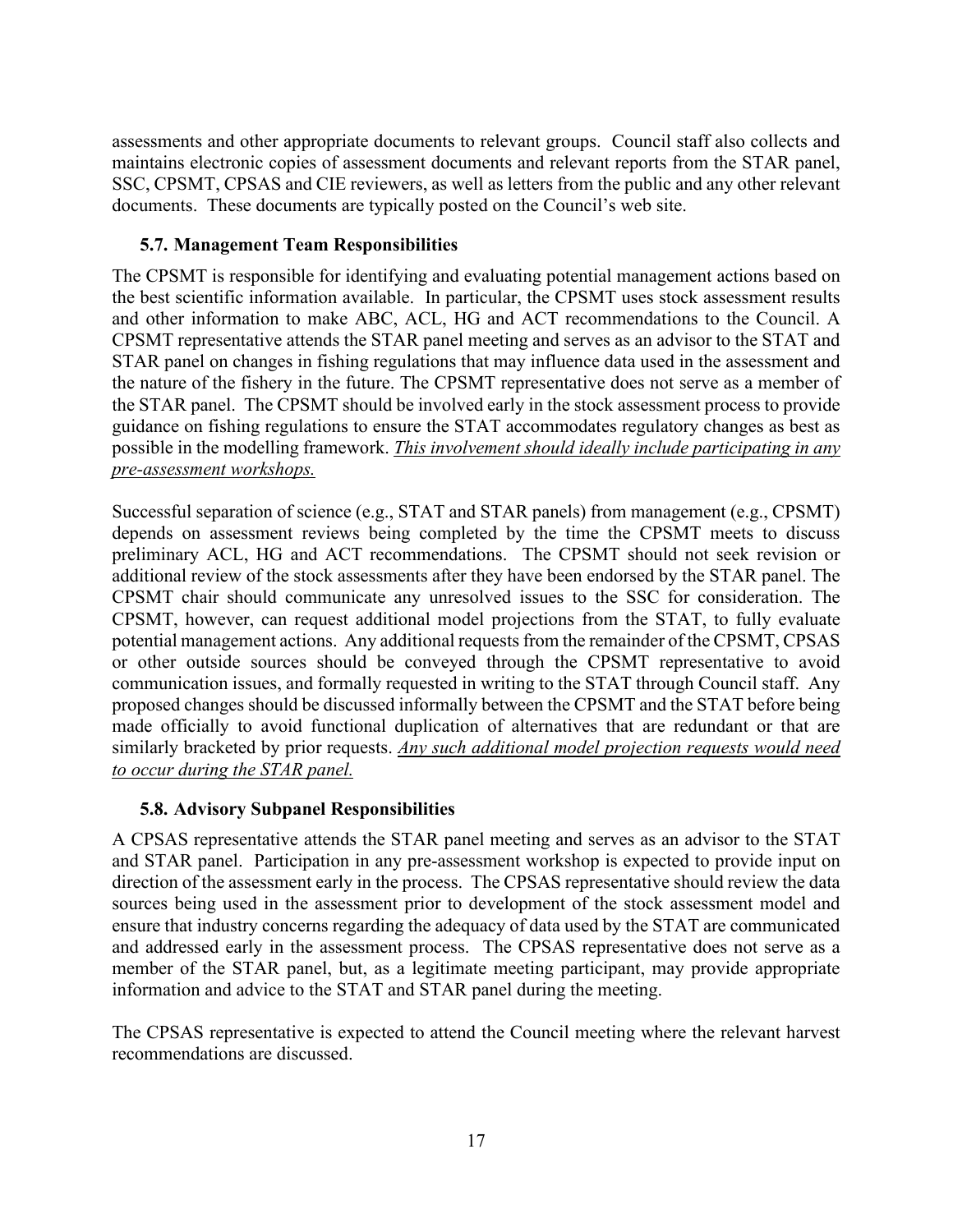#### <span id="page-18-0"></span>**5.9. State / Tribal Data Stewards and State / Tribal Agency Responsibilities**

Most stock assessments rely on data collected by state and tribal agency staff as part of their routine fishery monitoring and sampling activities. Although these data are generally housed and available from the PacFIN and RecFIN data repositories, some data from special collections may only be available directly from the state or tribal agencies or may require special consideration (e.g., because of unusual sampling protocols). State and tribal data stewards or other knowledgeable representatives from the state and tribal agencies should be tasked with working with the STATs to provide relevant stock assessment data. These individuals should (a) provide the STATs with information on available data that might be relevant to upcoming assessments, (b) provide data requested by the STATs in a timely manner, (c) provide guidance on any special attributes of the data that may need consideration for their correct analysis and interpretation, and (d) attend any pre-assessment workshops organized for the assessments. Data stewards should provide STATs with final data at least twelve (ideally eight) weeks prior to the start of the STAR panel. Specific deadlines for data are specified in Appendix A.

#### <span id="page-18-1"></span>**5.10. Scientific and Statistical Committee Responsibilities**

The Council's SSC plays multiple roles within the STAR process and provides the Council and its advisory bodies with technical advice related to the stock assessments and the STAR process. The SSC, in coordination with NMFS and Council advisory bodies, is responsible for developing the TOR, and the SSC provides guidelines for accepted practices for data and modeling approaches for developing stock assessments.

The SSC is responsible for overseeing the stock assessment review process. To that end, at regular intervals, the SSC should review progress towards the achievement of important milestones such as the assignment of analysts to STATs, provision of data to the STATs, planning and implementation of pre-assessment workshops, and planning and implementation of STAR panels.

The SSC assigns an SSC member to act as the STAR panel chair. The STAR panel chair ideally attends any pre-assessment workshop and the assigned STAR panel meeting and fulfills responsibilities described in the section "STAR Panel Chair Responsibilities".

The SSC conducts a final review of all the types of stock assessment. Reviews of full stock assessments (either by the CPS Subcommittee or the full SSC) should not repeat the detailed technical review conducted by the STAR panel. The SSC reviews the stock assessment document, the STAR panel report, and the CPS Subcommittee report (when applicable) to ensure the assessment and review followed the *Terms of Reference* and *Accepted Practices Guidelines*. The SSC should generally note any concerns for the next assessment and propose changes to an assessment only under exceptional circumstances, such as finding an error or a gross violation of the *Terms of Reference* or *Accepted Practices Guidelines.* Although the SSC has the discretion to look into concerns it deems critical to evaluate, even if this requires requests for additional model runs, the SSC should strive to limit its attention to issues that were not covered in the *Terms of Reference* and/or *Accepted Practices Guideline* or, in some cases, decisions concerning the base model configuration that may not have considered and evaluated all factors and diagnostics associated with the configuration.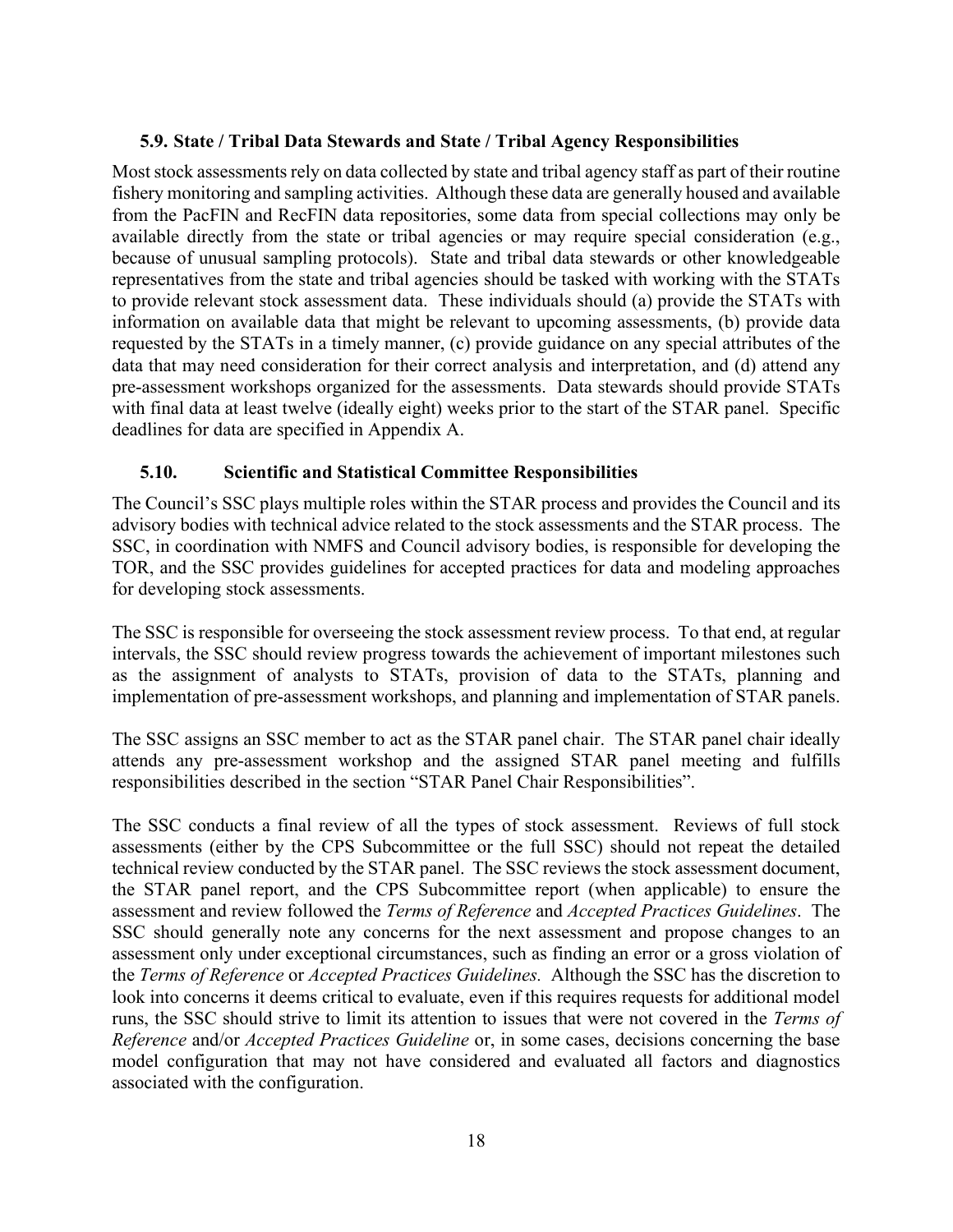The SSC also reviews the STAR panel recommendations and serves as an arbitrator to resolve disagreements between the STAT and the STAR panel if such disagreements occurred during the review meeting. The SSC is responsible for reviewing and endorsing any additional analytical work requested from the STAT by the CPSMT or Council staff after the stock assessment has been reviewed by the STAR panel. To ensure independence in the SSC review, the SSC members who served on the STAT or STAR panel for the stock assessment being reviewed are required to recuse themselves; their involvement in the review being limited to providing factual information and answering questions. The SSC may request post-STAR analyses and model changes to arrive at an assessment that is acceptable to the SSC, but the requests should be limited and focused.

The SSC is responsible for making OFL recommendations to the Council. The SSC is also responsible for assigning species managed by the Council to a specific category based on definitions of assessment categories in Appendix E, as well as determining the scientific uncertainty in estimating the OFL (i.e., the value for sigma). It is also the SSC's responsibility to determine when it is appropriate to make changes to proxies or the use of the parameters of harvest control rules.

If an assessment is found not to be acceptable for use in management, a full assessment would be considered the following year. This consideration should include whether the issues leading to rejection of the current assessment are likely to be addressable the next year, and the implications of possible delays in assessments of other stocks.

#### <span id="page-19-0"></span>**6. FULL ASSESSMENTS**

Full stock assessments apply statistical models that are age- or size-structured to "data-rich" stocks, meaning the available data are adequate to produce estimates of year-class strength and there is information from surveys or fisheries to resolve trends in biomass and estimate stock status. Each full assessment model has underlying equations to mimic the dynamic processes of fish growth, maturation, reproduction, and mortality (due both to natural causes and related to fishing). The models produce annual estimates of age-specific abundance, biomass, and catch that are compared to the available observational data to find sets of parameters that best-fit the available data. A full assessment in its simplest form might be used for a stock having sexes with identical size-at-age, a single fishery (with an associated series of annual catches, age-specific fishery selection coefficients, weights-at-age, and age-compositional data), and a single survey (with an associated series of annual biomass index values, age-specific survey selection coefficients, and age-compositional data).

#### <span id="page-19-1"></span>**7. UPDATE ASSESSMENTS**

An update assessment reruns an approved assessment model with the data series extended to include new data.

An update assessment is generally restricted to the addition of new data that have become available since the last full assessment. It must carry forward the fundamental structure of the last full assessment reviewed and endorsed by a STAR panel, the SSC, and the Council. Assessment structure here refers to the population dynamics model, data sources used as inputs to the model, the statistical platform used to fit the model to the data, and how the management quantities used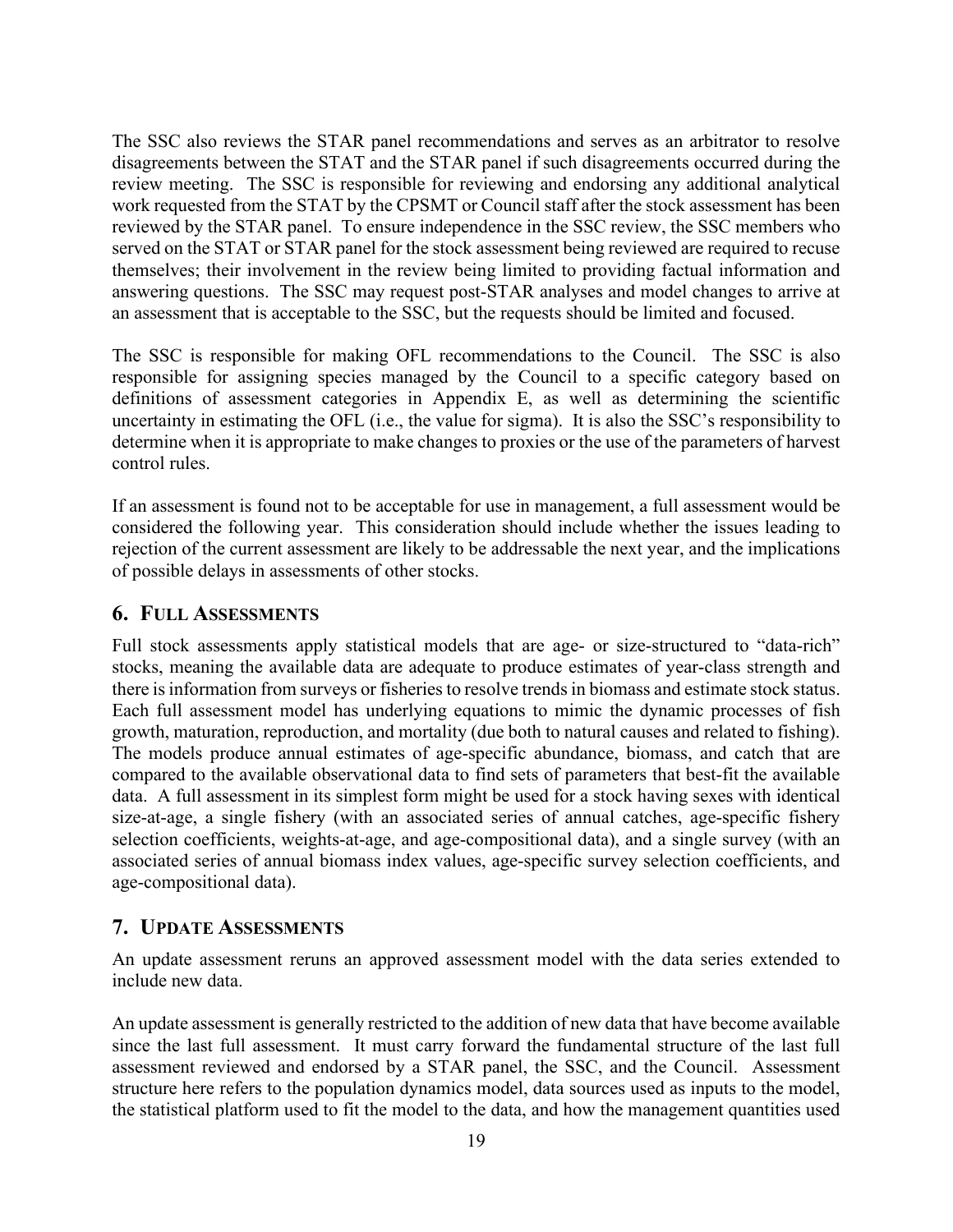to set harvest specifications are calculated. Particularly, when an update assessment is developed, with the exceptions noted below, no substantial changes should be made to:

- 1) the particular sources of data used. It is not uncommon that data sources are updated to correct data entry errors or include additional historical data. It is acceptable to use the most up-to-date data from the sources used in the original assessment.
- 2) the software used in programming the assessment. It is acceptable to use a newer version of Stock Synthesis (or other assessment software used). A comparison should be provided to illustrate that the newer software version produces adequately similar results when used with the same model files as in the original assessment.
- 3) the assumptions and structure of the population dynamics model underlying the stock assessment.
- 4) the statistical framework for fitting the model to the data and determining goodness of fit.
- 5) the analytical treatment of model outputs in determining management reference points.

Major changes to the assessment should be postponed until the next full assessment. Alterations to the assessment can be considered as long as the update assessment clearly documents and justifies the need for such changes and provides a step-by-step transition (via sensitivity analysis) from the last full assessment to an update assessment under review. If more substantial changes to the model are contemplated by the STAT, a full assessment may be recommended for the next year.

Alterations are allowed when there are clear and straightforward improvements in the input data and/or how they are processed and analyzed for use in the model. It is acceptable to use the newer versions of software to process input data (e.g., software for Generalized Linear Mixed Model [GLMM] analysis of survey catch data), with comparison provided between results generated from the same dataset using old and new software versions. It is also allowed to follow a model selection process used in the original assessment for model inputs (e.g., GLMM) rather than using the model selected in the original assessment. It is acceptable to use updated parameter priors as long as comparison of model results is provided while using old and new priors.

Examples of other allowable alterations include: 1) the weighting of the various data components (including the use of methods for tuning the variances of the data components); when data weightings in the assessment were chosen based on a repeatable process, it is allowed to repeat this same process rather than to use identical weighting as in the original assessment; 2) changes to the selectivity blocks to extend time periods for the end years of the model; 3) correcting data entry errors; 4) bug fixes in software programming; and 5) improved estimates of parameters such as steepness or the natural mortality rate due to new research or updated meta-analyses. This list is not meant to be exhaustive, and other alterations can be considered if warranted. Ideally, improved data or methods used to process and analyze data would be reviewed by the SSC prior to being used in assessments.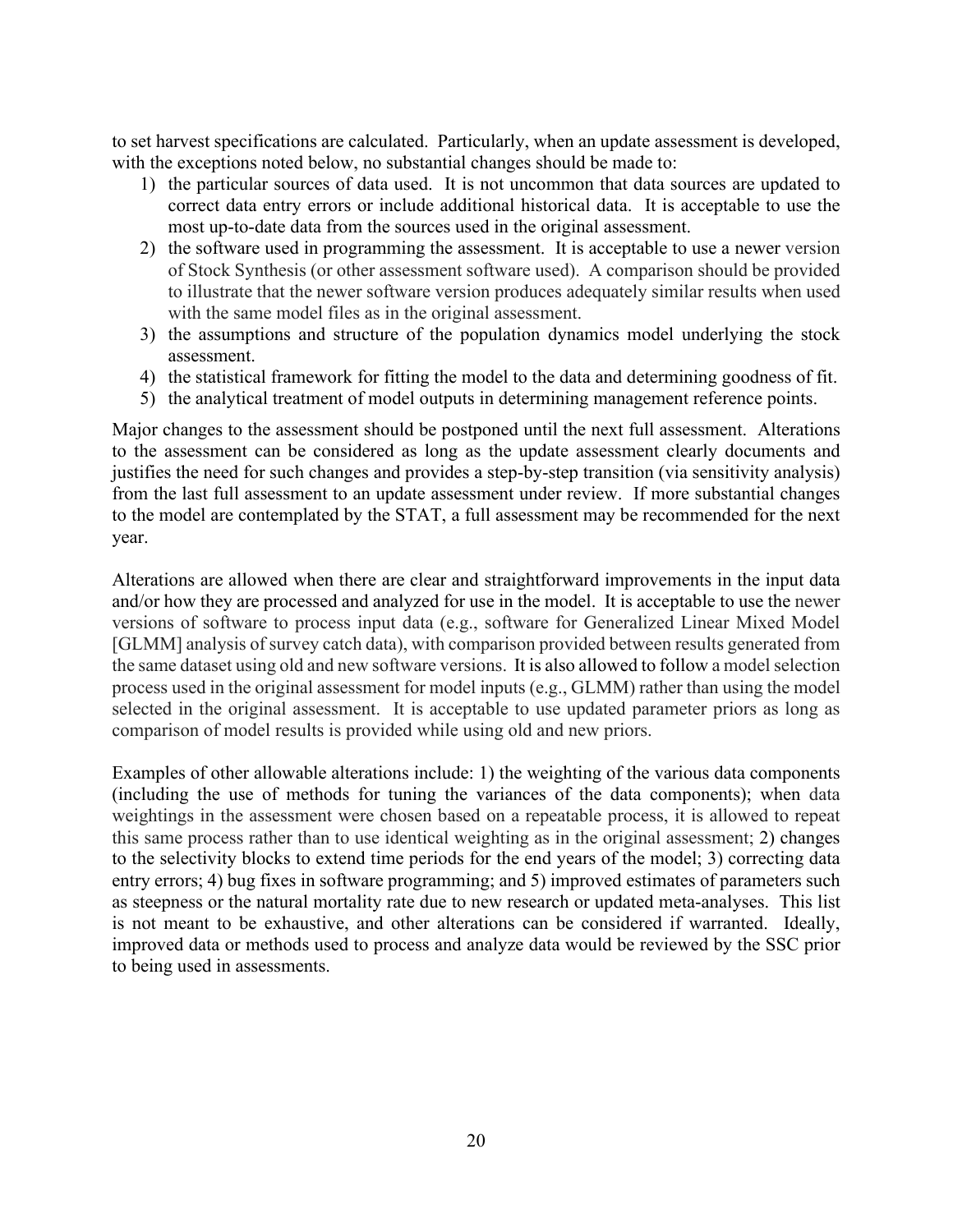#### *Review of Update Assessments*

Update assessments are reviewed by members of the CPS subcommittee, during a single meeting. Reviews typically require one day, with an option of early dismissal of a STAT. The STAT is responsible for producing the update assessment document and submitting it to Council staff in a timely manner, before the CPS SSC subcommittee reviews the assessment. The document should follow the outline in Appendix B and include an Executive Summary based on the template in Appendix C. The STAT, however, can reference the last full assessment (or other relevant documentation) for a description of methods, data sources, stock structure, etc., given that they have not been changed. Any new information in the assessment must be presented in sufficient detail for the CPS subcommittee to determine whether the update meets the Council's requirement to use the best available scientific information.

The document must include a retrospective analysis illustrating the model performance with and without the most recent data (new to the update assessment) and discuss whether the new data and update assessment results are sufficiently consistent with those from the last full assessment. The assessment document should include a detailed step-by-step transition from the last full assessment to the update under review.

In addition to the update assessment document, Council staff will provide the CPS subcommittee with a copy of the last full stock assessment reviewed via the STAR process and the associated STAR panel report. The chair of the CPS subcommittee designates a lead reviewer from the subcommittee members for each update assessment to document the meeting discussion, produce a review report, and ensure that each review is conducted according to the TOR. CPSMT and CPSAS representatives, as well as Council staff, also participate in the review.

The review of update assessments is not expected to require additional model runs or extensive analytical requests during the meeting, although changes in assessment outputs may necessitate some model exploration. The review focuses on two main questions:

- 1) Does the assessment meet the criteria of a stock assessment update?
- 2) Can the results of the update assessment form the basis of Council decision making?

If the answer to either of these questions is negative, a full stock assessment for the species would typically be recommended for the next year.

Shortly after the meeting, the CPS subcommittee issues a review report that includes: 1) comments on the technical merits and/or deficiencies of the update assessment; 2) explanation of areas of disagreement between the subcommittee and STAT (if any); and 3) recommendations on the adequacy of the update assessment for use in management. The report may also include subcommittee recommendations for modifications that should be made when the next full assessment is conducted.

The report is reviewed by the full SSC at the appropriate Council meeting. If CPS subcommittee review concludes that it is not possible to use the update assessment, the SSC is responsible for evaluating all model runs examined during the review meeting and providing recommendations on an appropriate OFL to the Council.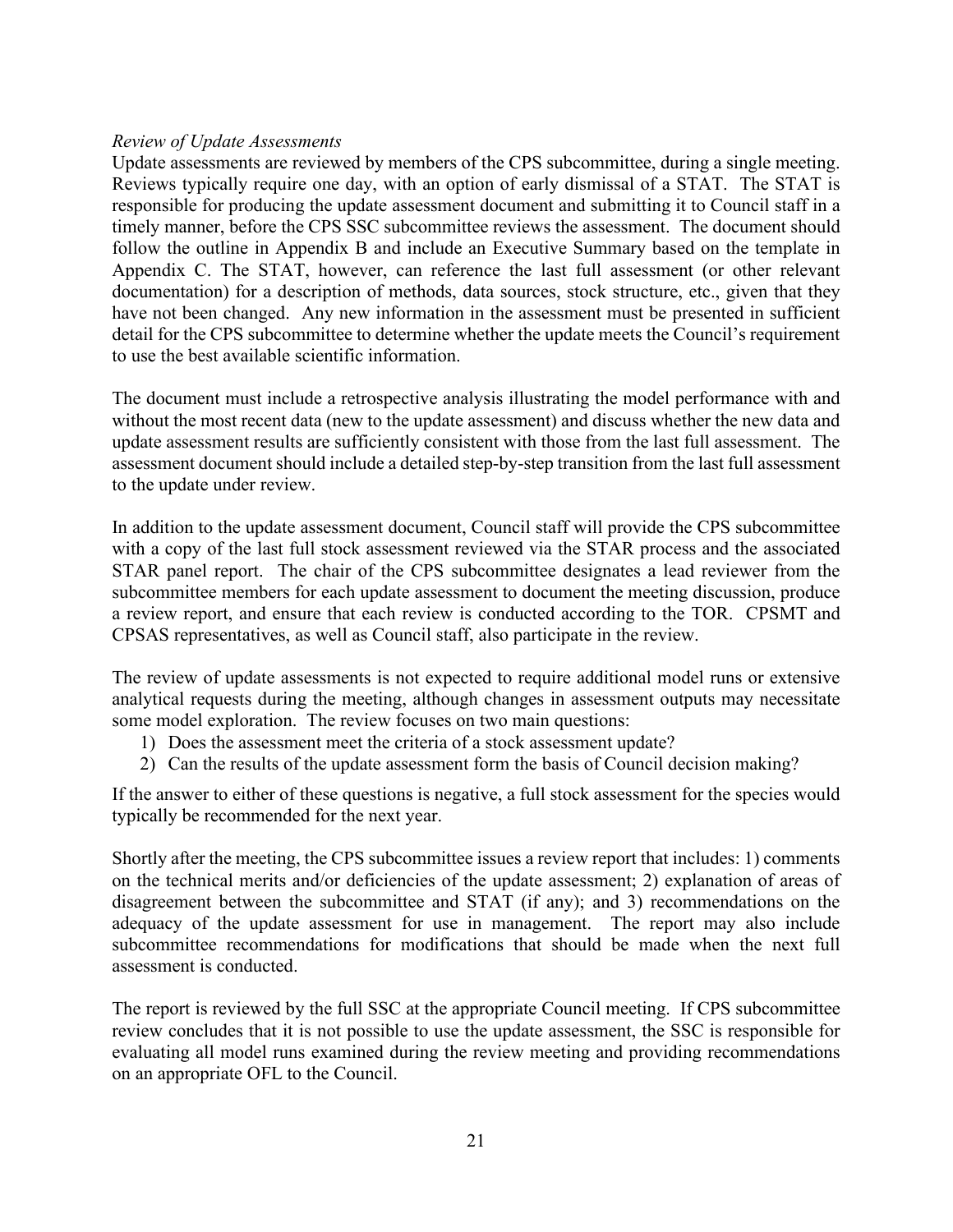#### <span id="page-22-0"></span>**8. CATCH-ONLY AND CATCH AND CLIMATE-ONLY PROJECTIONS**

In some circumstances, a STAT may be asked to produce an update assessment using only recent fisheries catch or catch and climate information to generate stock projections. Assessments of this type do not include the most recent survey abundance index estimates. Projections with only catches revised will have no new data to inform the stock-recruitment relationship in the model. Projections with catches and climate may have new data to inform the deviations around the stockrecruitment relationship in the model. All projections become more uncertain with increasing the projection period. This is particularly an issue for short-lived CPS species, for which recruitment is highly variable, and predictive power of catch-only projections is particularly low. Full ACL or HG attainment should be assumed for the catch projections in the absence of a strong rationale from the CPSMT that an alternative assumption is appropriate. Additional requests can also be made to the STAT if the amount of uncertainty associated with assessment results (e.g., due to highly variable recruitment) should be evaluated further. Catch-only and catch and climate-only projections are initially reviewed by the CPS subcommittee and subsequently by the full SSC.

The selection of catch streams for catch-only projections should be made by the STAT. Catch streams should include full attainment of HGs as well as lower levels, for example based on recent average catches. The STAT, in consultation with the CPSMT, will provide the catches for catchonly projections using the same stratification as the original assessment. Results of these projections including the OFL, ABC, HG, and spawning biomass projections must be provided in a table such as [Table 1.](#page-22-1) The catch data used in the catch-only projection should be compared to the previous assessment or update and differences from catch estimates in years prior to the end of that previous assessment should be explained. If differences result in substantial changes in model outputs or estimates, a benchmark or update assessment may be preferable. Projections that use climate time series must provide plots or tables of the time series used in the projections.

| Fishing year* | <b>USA</b><br><b>ACT</b> | <b>USA</b><br>ACL | <b>USA Catch</b> | <b>Mexico Catch</b> | Canada Catch | Summary<br>biomass<br>$(\text{age }1+)$ | <b>Spawning</b><br>Output |
|---------------|--------------------------|-------------------|------------------|---------------------|--------------|-----------------------------------------|---------------------------|
| 2017-18       | 4,000                    | 8,000             | 372              | 6,032               | $\mathbf{0}$ | 57,213                                  | 30,724                    |
| 2018-19       | 4,000                    | 7,000             | 655              | 33,070              | $\mathbf{0}$ | 40,954                                  | 28,069                    |
| 2019-20       | 4,000                    | 4,514             | 705              | 48,025              | $\mathbf{0}$ | 77,066                                  | 31,763                    |
| 2020-21       | 4,000                    | 4,288             | 764              | 48,025              | $\mathbf{0}$ | 48,856                                  | 42,270                    |
| 2021-22       | 4,000                    | 4,288             | 764              | 48,025              | $\theta$     | 27,369                                  | 25,874                    |

<span id="page-22-1"></span>**Table 1. Example of the table to be included in catch-only projections. The fishing year start in July of first year and ends in June of second year. Annual catch target (ACT) and annual catch values (ACL), USA catch, updated catch values, summary age 1+ biomass, and spawning biomass are shown.**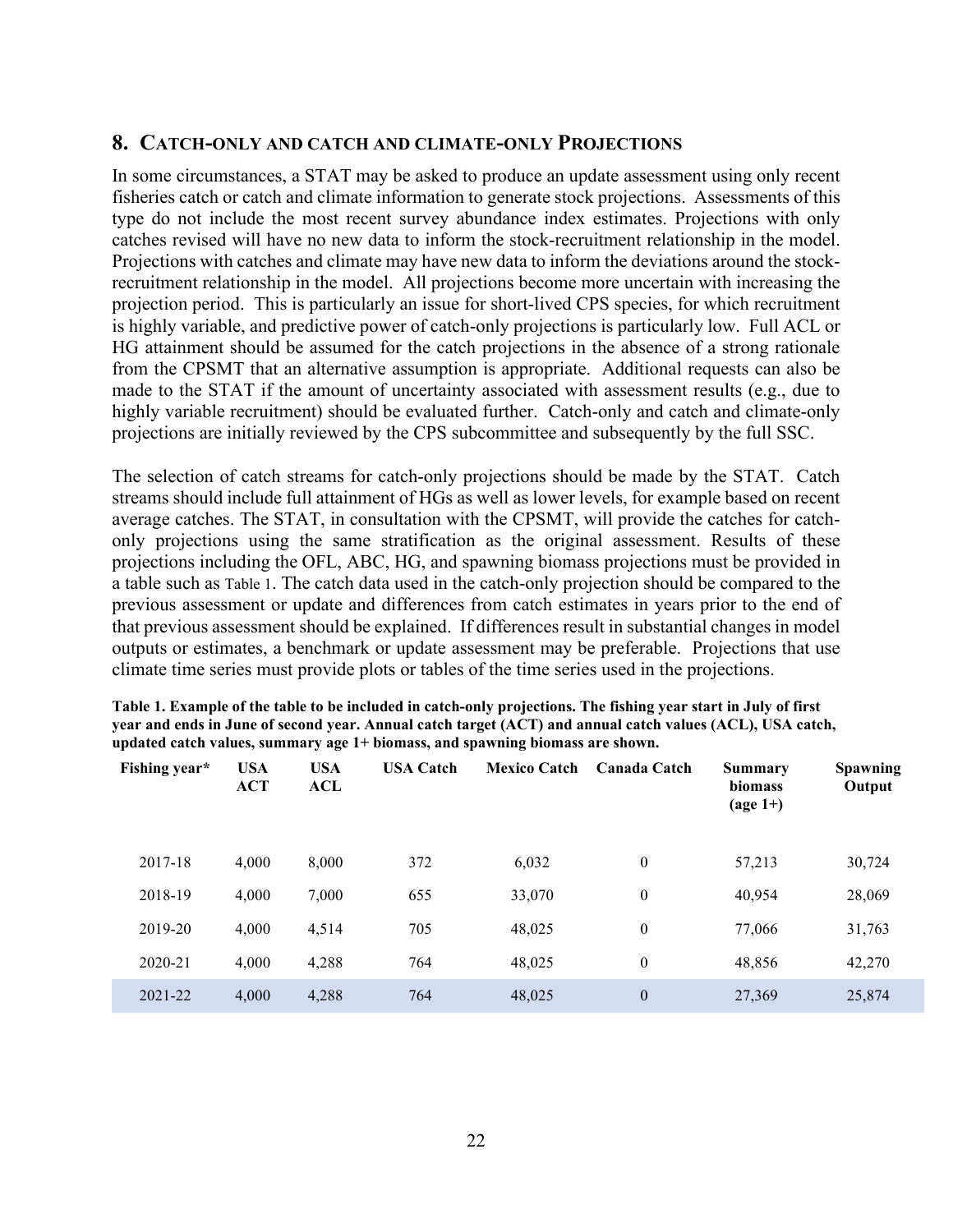A catch-only projection report should follow a format similar to what is used for the executive summary of a full or update assessment, with a few additional items. The report should include the following sections:

- Title page, using the same format as for a full or update stock assessment.
- Introduction explaining the need for the catch-only projection.
- Stock description.
- Catches, including comparison plots (if needed) of changes in the catch series.
- Data and assessment.
- Stock biomass and dynamics.
- Recruitment.
- Exploitation status.
- Ecosystem considerations.
- Harvest control rules.
- Management performance.
- Unresolved problems and major uncertainties.
- Research and data needs.
- Table with summary time series for the base model.

See Appendix C for more details on the contents of most of these items.

## <span id="page-23-0"></span>**9. CATCH REPORTS**

In certain cases, only limited new data are available to inform the assessment. In such cases, it is appropriate for the STAT to provide a catch report, which documents recent removals and compares them to the ACLs established for the stock. For a catch report, if the estimated removals of a species are near the value projected by the previous assessment/rebuilding analysis, the STAT does not need to conduct model runs since no new insight would be obtained by rerunning the assessment model.

Catch reports are reviewed by the SSC. The STAT is responsible for producing the catch report and submitting it to Council staff in a timely manner, before the SSC reviews it. The report should be brief and provide enough details on how total removals were estimated. It should provide only essential information about the stock and refer to the last assessment (or other relevant documentation) for full description of methods, data sources, model structure, etc. used to estimate the status of the stock and generate projections.

In common with a review of an assessment update, Council staff will provide the SSC with the catch report, along with a copy of the last full stock assessment reviewed via the STAR process, and the associated STAR panel report. CPSMT and CPSAS representatives, as well as Council staff, should also be present for the review.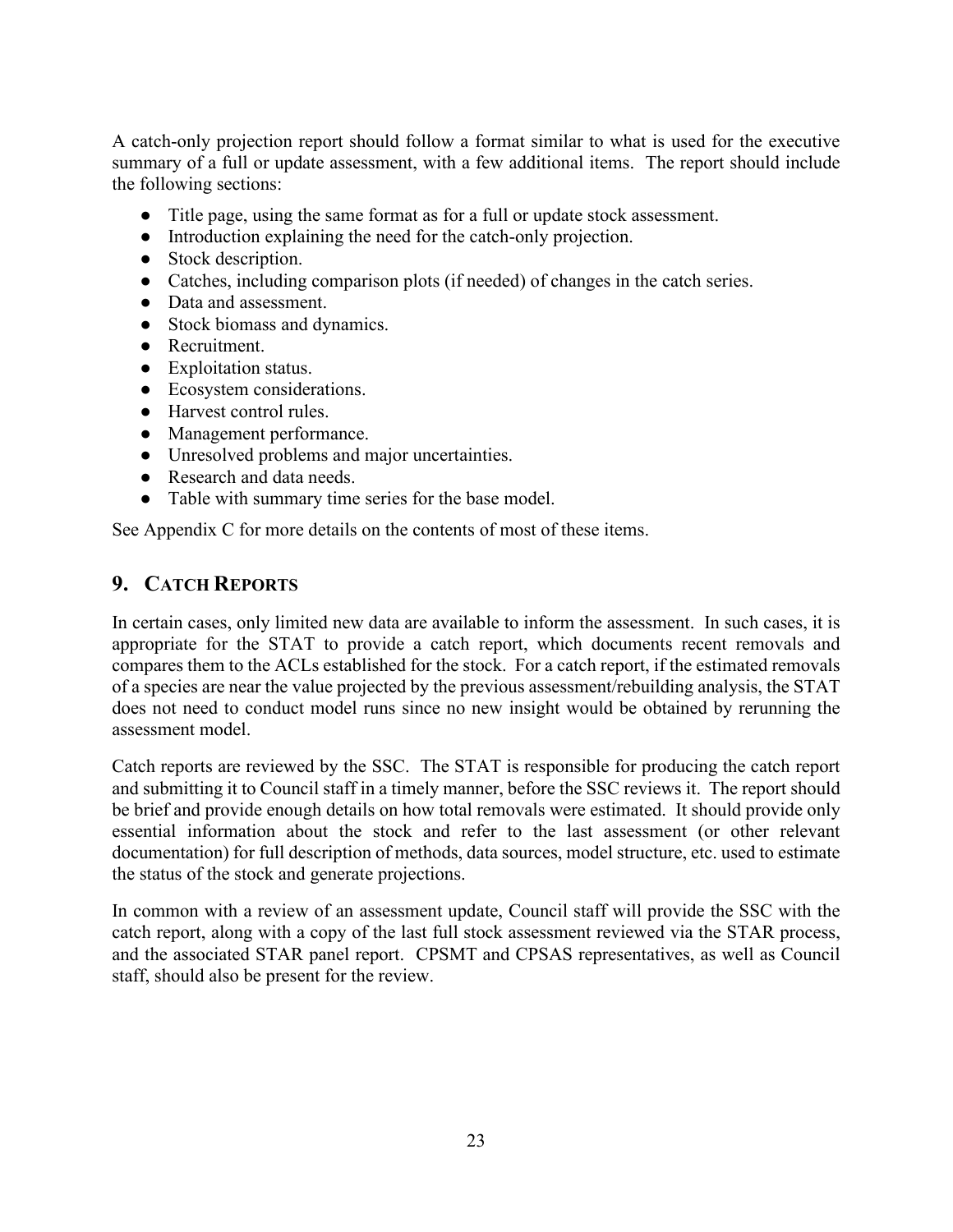## <span id="page-24-0"></span>**10. LITERATURE CITED**

- Hilborn, R. and C. J. Walters. 1992. Quantitative Fisheries Stock Assessment: Choice, Dynamics and Uncertainty. Chapman and Hall, New York.
- MacCall, A. D., R. A. Klingbeil, and R. D. Methot. 1985. Recent increased abundance and potential productivity of Pacific mackerel (Scomber japonicus). Calif. Coop. Oceanic Fish. Invest. Rep. 26:119-129.
- Privitera-Johnson, K. M. and A. E. Punt. 2020. Leveraging scientific uncertainty in fisheries management for estimating among-assessment variation in overfishing limits. ICES J. of Mar.Sci. 77:515-526.
- Wetzel, C.R. and O. Hamel. 2019. Accounting for increased uncertainty in setting precautionary harvest limits from past assessments. Agenda Item G.3. Supplemental Revised Attachment 3.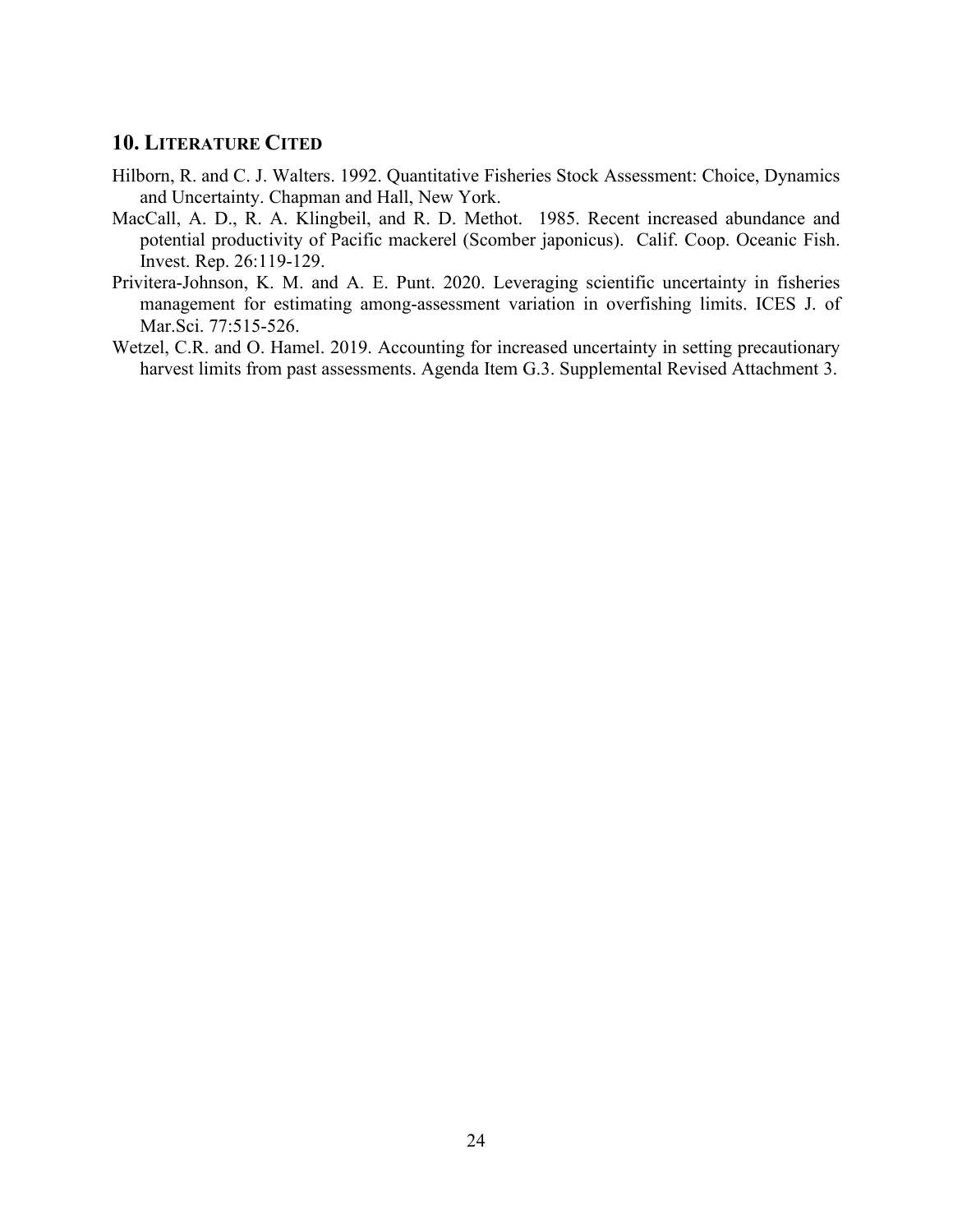| APPENDIX A: 2023 CPS STOCK ASSESSMENT REVIEW CALENDAR |  |  |  |  |  |
|-------------------------------------------------------|--|--|--|--|--|
|-------------------------------------------------------|--|--|--|--|--|

<span id="page-25-0"></span>

| <b>Review Meeting</b> | Data<br><b>Distribution</b><br><b>Deadline</b> | <b>Initial Review</b><br><b>Deadline</b> | <b>Document</b><br><b>Distributio</b><br>n Dates | <b>STAR Panel</b><br><b>Dates</b> | Location                 | <b>Species</b>   | <b>Lead Stock Assessor</b> |
|-----------------------|------------------------------------------------|------------------------------------------|--------------------------------------------------|-----------------------------------|--------------------------|------------------|----------------------------|
| Catch Report          | n/a                                            | n/a                                      | n/a                                              | n/a                               | April Council<br>Meeting | Pacific Sardine  | <b>TBD</b>                 |
| <b>STAR Panel</b>     | February 7                                     | April 11                                 | April 18                                         | May 2-4, 2023                     | <b>TBD</b>               | Pacific Mackerel | <b>TBD</b>                 |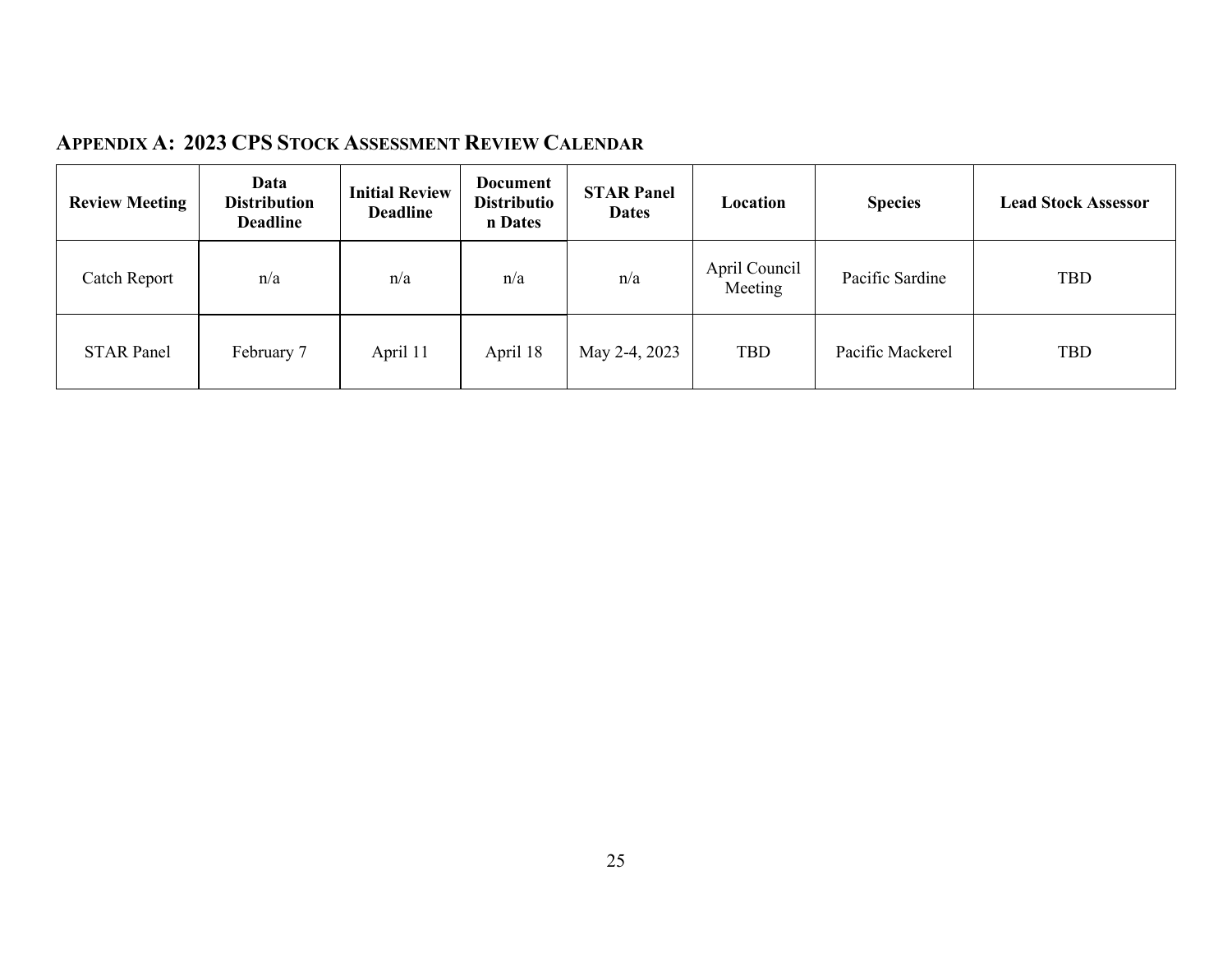## <span id="page-26-0"></span>**APPENDIX B: OUTLINE FOR FULL AND UPDATE STOCK ASSESSMENT DOCUMENTS**

This is a general outline of elements that should be included in full and update stock assessment documents for CPS managed by the Council. Not every item listed in the outline is relevant (or available) for every assessment. Therefore, this outline should be considered a guideline on how to organize and communicate stock assessment results. Some items are identified as being optional for draft assessment documents prepared for STAR panel meetings but should be included in the final document. Also, some items are identified as being not applicable for a final assessment document associated with an assessment rejected by the STAR panel or withdrawn by the STAT. A check-list of elements to be included in full or update stock assessment documents is included in Appendix D and a list of tables and figures to include in assessment documents or associated electronic indices are described in Appendix G.

Tables placed in assessment documents should not use a font-size smaller than 10 point and preferably should be in editable form (i.e., tables that can be copied or converted from the document, not images). For assessments undergoing review, all tables should be available upon request in editable, electronic files in text or spreadsheet format.

#### A. Title page and list of preparers

The names and affiliations of the stock assessment team either alphabetically or as first and secondary authors.

1. The back of the title page should include text on how to cite the assessment document, based on the following example.

This report may be cited as:

Kutiyama, P.T., Zwonlinki, J.P, Hill, K.T. and P.R. Crone. Assessment of the Pacific sardine resource in 2020 for U.S. management in 2020-2021. Available from <https://www.pcouncil.org/stock-assessments-and-fishery-evaluation-safe-documents/>

B. Executive Summary (should follow the template in Appendix C). Where possible the executive summary should paraphrase the shared content of the body of the report to minimize redundancy. **The executive summary is not required (though is useful) in a draft assessment undergoing review and not submitted to a Council Briefing Book.**

C. Introduction **\*An update assessment may include abbreviated information from each of the following items, citing the previous full assessment for additional information, if there has not been new or changed understanding of the following attributes.**

- 1. Scientific name, distribution, the basis for the choice of stock structure, including regional differences in life history or other biological characteristics that should form the basis of management units.
- **2.** A map showing the scope of the assessment and depicting boundaries for fisheries or data collection strata. **\*Not required for an update assessment.**
- 3. Important features of life history that affect management (e.g., migration, sexual dimorphism, bathymetric demography).
- 4. Ecosystem considerations that include relevant information on how environmental drivers,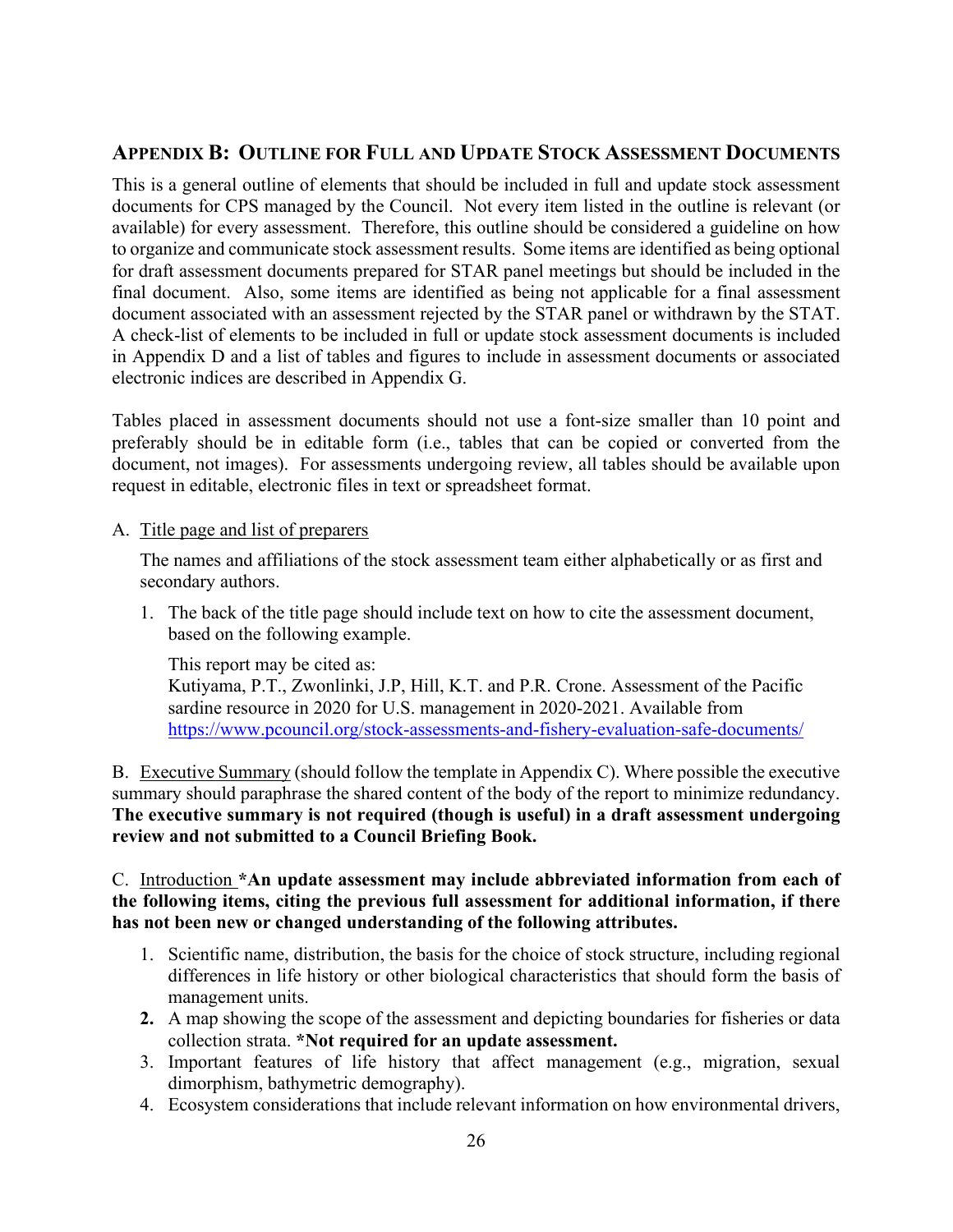prey, competition, predation, and/or (habitat requirements/preferences may affect stock's status, vital rates (growth, survival, productivity, recruitment), or range and distribution. Ecosystem considerations may also include how these factors, cross-FMP interactions with other fisheries and human social dynamics that may affect the stock (e.g., reliance and dependence by fishing communities, non-target species constraining harvest rates). The length and depth of this section will depend on availability of information from published studies and Integrated Ecosystem Assessment reports, expertise of the STAT, and whether ecosystem factors contribute quantitative information to the assessment. **\*Not required for an update assessment if a citation to the previous assessment is provided.**

- 5. Important features of current fishery and relevant history of fishery.
- 6. Summary of management history (e.g., changes in mesh sizes, trip limits, or other management actions that may have significantly altered selection, catch rates, or discards).
- 7. Management performance, including a table or tables comparing Overfishing Limit (OFL), Annual Catch Limit (ACL), Harvest Guideline (HG), landings, and catch (i.e., landings plus discard) for each area and year. Investigation into how these methods differ is beyond the scope of a benchmark assessment. The rationale for modeling discard mortality can also be provided. This should be included in all update assessments.
- 8. Description of fisheries for this species off Canada and/or Mexico, including references to any recent assessments of those stocks. STATs are strongly encouraged to include a summary of catches and estimates of stock size and stock status for the most recent ten years, if such information can be assembled without excessive difficulty. **\*Not required for an update assessment.**

#### D. Data

Description of all data and sources, used in the assessment; if not all data sources are used, provide the rationale for excluding particular data sources; report on consulting with CPSAS and CPSMT representatives regarding the use of various data sources.

- 1. Fishery-dependent data: Commercial fisheries landings by state, year and gear (PacFIN is the standard source for recent domestic commercial landings), historical catch estimates, discards, recreational fisheries catches, foreign removals; sample size information for length- and age-composition data by state, year and gear, including both the number of trips and fish sampled. Description of methods to estimate abundance indices, sample size information by survey and year. Include complete tables and figures and date of data extraction.
- 2. Fishery-independent data: Description of surveys used in the assessment, description of methods to estimate abundance indices, sample size information for length- and agecomposition data by survey and year, including b number of samples taken by any given sampling method and fish sampled
- 3. Sources used to estimate biological parameters (e.g., natural mortality, growth, maturity schedules, etc.)
- 4. Environmental or ecosystem data or model products used in the stock assessment model and/or in the preparation of data or estimation of biological parameters. If environmental or ecosystem data are incorporated in the stock assessment model, provide a report of consultations with technical teams that evaluate ecosystem data or methodologies used in the assessment.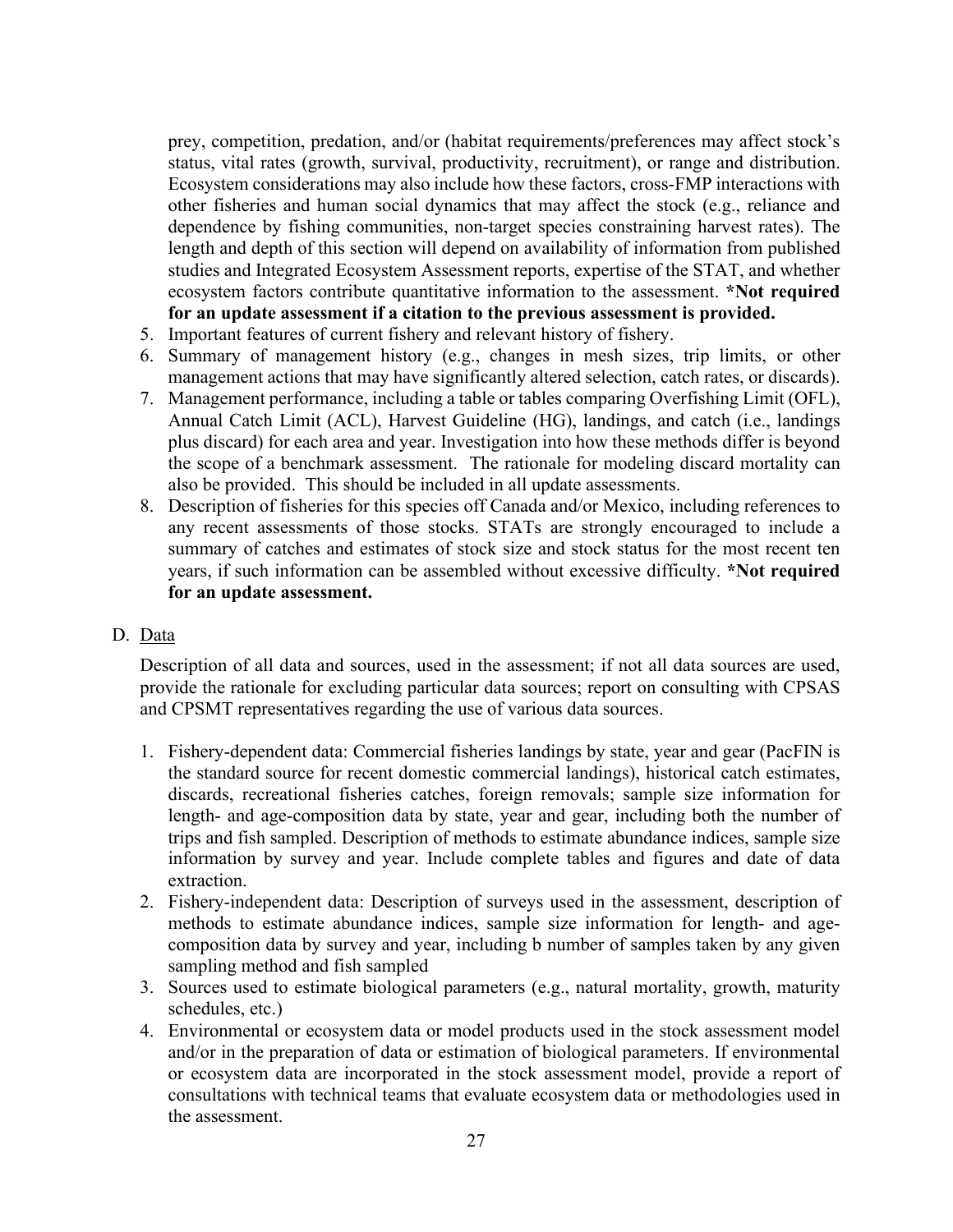#### E. Model

- 1. History of modeling approaches used for this stock. **\*Not required for an update assessment.**
- 2. Response to the most recent previous STAR panel and SSC recommendations for remedying deficiencies in the most recent previous full assessment. **\*Not required for an update assessment.**
- 3. Description of new modeling approaches and changes made from the last assessment, with rationale. **\*Not required for an update assessment.**
- 4. Assessment program and its version used for the assessment (i.e., date executable program file was compiled), description of model structure, definitions of fleets and areas. Description of how the first year that is included in the model was selected and how the population state at the time is defined  $(e.g., B<sub>0</sub>, stable age structure, etc.).$
- 5. Model parameters: estimated and fixed parameters, constraints on parameters, selectivity assumptions, natural mortality, treatment of age reading bias and/or imprecision, and other fixed parameters, description of stock-recruitment constraints or components, critical assumptions and consequences of assumption failures.

#### F. Base model(s) selection and evaluation

- 1. Figures showing data and model changes that produce the greatest change in spawning biomass trend and stock status in the new base model compared to the previous stock assessment model accepted for management decision making.
- 2. Evidence of search for balance between model realism and parsimony. Key model assumptions and structural choices (e.g., asymptotic vs. domed selectivities, constant vs. time-varying selectivities). Summary of alternate model configurations that were examined but rejected. **\*Not required for an update assessment.**
- 3. Evaluation of model parameters. Likelihood profile for the base model over key parameters (e.g., natural morality, stock-recruit steepness, survey catchability). The profile should indicate all likelihood values for individual components (e.g., indices by survey, compositional data for each type and fleet). Are parameter estimates (e.g., survey catchability) consistent with estimates for related stocks?
- 4. Residual analysis for the base-run configuration, e.g., residual plots, time series plots of observed and predicted values, etc.
- 5. Convergence status and convergence criteria for the base-run model (or proposed baserun). Randomization of starting parameter value run (e.g., jitter) results or other evidence of search for global best estimates.
- G. Base-model(s) results
	- 1. Table listing all explicit parameters in the stock assessment model used for base model, their purpose (e.g., recruitment parameter, selectivity parameter) and whether or not the parameter was actually estimated in the stock assessment model. Include the associated asymptotic standard error estimates.
	- 2. Population numbers and biomass at age  $\times$  year  $\times$  sex (if sex-specific M, growth, or selectivity) (may be provided as a text or spreadsheet file). **\*Not required in draft assessment undergoing review.** Can be included in electronic appendices (SS report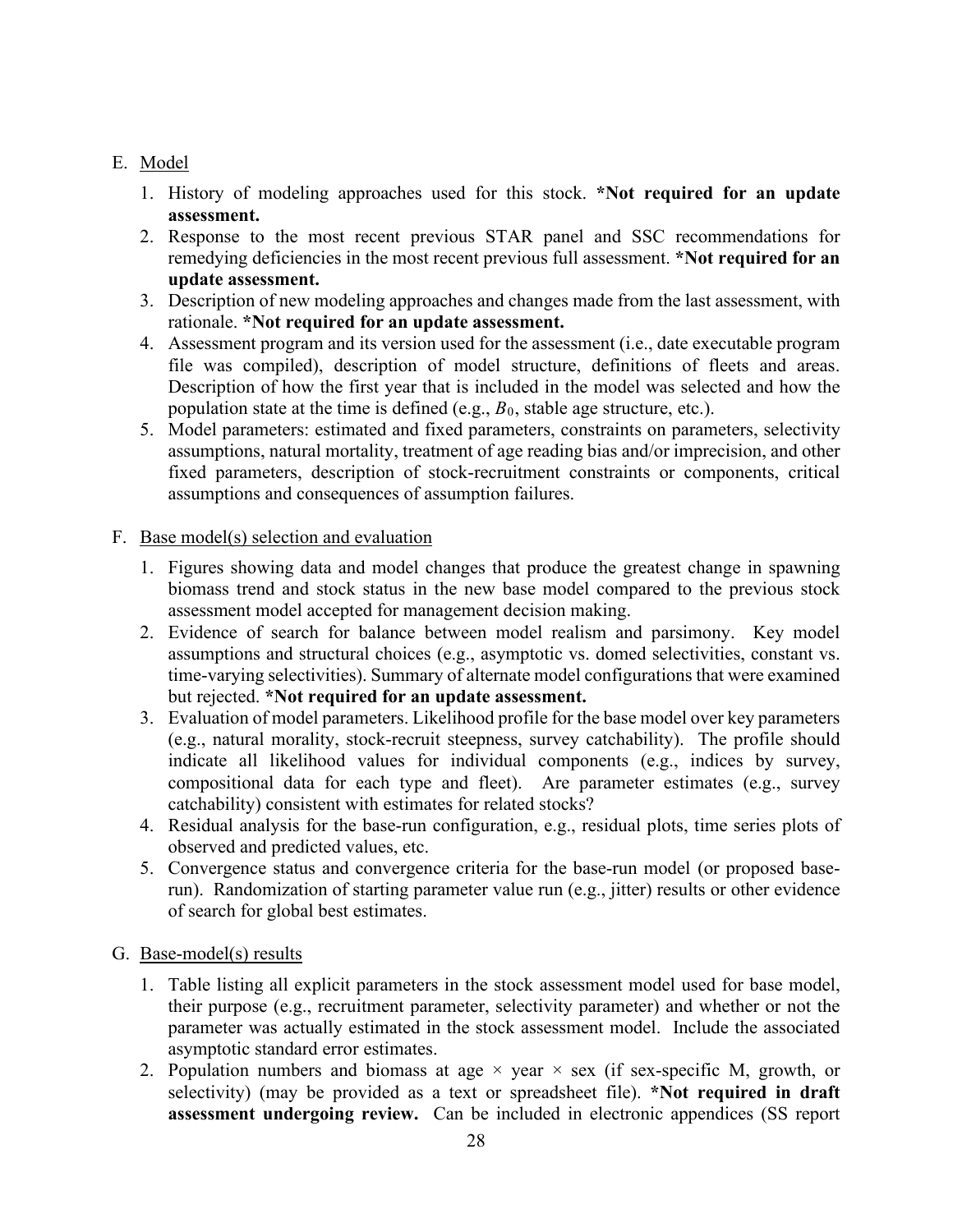files), should be provided as supplementary material for assessments developed with alternative assessment platforms.

- 3. Time-series of total biomass, 1+, summary biomass, and spawning biomass (and/or spawning output), recruitment and fishing mortality (1-SPR) (or exploitation rate estimates if fishing mortality not available) (table and figures).
- 4. Selectivity estimates (if not included elsewhere).
- 5. Stock-recruitment relationship.
- 6. Clear description of units for all outputs.
- 7. Description of how discard is included in yield estimates.
- H. Evaluation of uncertainty in model results.
	- 1. Sensitivity to assumptions about model structure, i.e., model specification uncertainty.
	- 2. Sensitivity to data set choice (e.g., using emphasis factors to selectively remove data sources) and weighting schemes (e.g., MacAllister & Ianelli weighting versus Francis weighting vs. Dirichlet weighting for compositional data), which may also include a consideration of recent patterns in recruitment.
	- 3. Parameter uncertainty (variance estimation conditioned on a given model, estimation framework, data set choice, and weighting scheme), including likelihood profiles for important assessment parameters (e.g., natural mortality, steepness, and  $R_0$ ). This element for evaluating uncertainty includes expressing uncertainty in derived outputs of the model and estimating CVs using appropriate methods (e.g., bootstrap, asymptotic methods, Bayesian approaches, such as MCMC).
	- 4. Retrospective analysis, where the model is fitted to a series of shortened input data sets, with the most recent years of input data being dropped.
	- 5. Historical analysis (plot of actual estimates from current and previous assessments).
	- 6. If a range of model runs is used to characterize uncertainty it is important to provide some qualitative or quantitative information about relative probability of each. If no statements about relative probability can be made, then it is important to state that all scenarios (or all scenarios between the bounds depicted by the runs) are equally likely.
- I. Harvest control rules and management advice

The OFL, ABC and HG harvest control rules for Pacific sardine and Pacific mackerel apply to the U.S. (California, Oregon, and Washington) harvest recommended for the next fishing year and are defined as follows:

- $\bullet$  OFL = BIOMASS  $*$  F<sub>MSY</sub>  $*$  U.S. DISTRIBUTION
- $\bullet$  ABC = BIOMASS \* BUFFER \*  $F_{MSY}$  \* U.S. DISTRIBUTION
- ACL LESS THAN OR EQUAL TO ABC
- HG = (BIOMASS-CUTOFF) \* FRACTION \* U.S. DISTRIBUTION
- ACT EQUAL TO HG OR ACL, WHICHEVER VALUE IS LESS

where  $F_{\text{MSY}}$  is the fishing mortality rate that maximizes catch biomass in the long-term.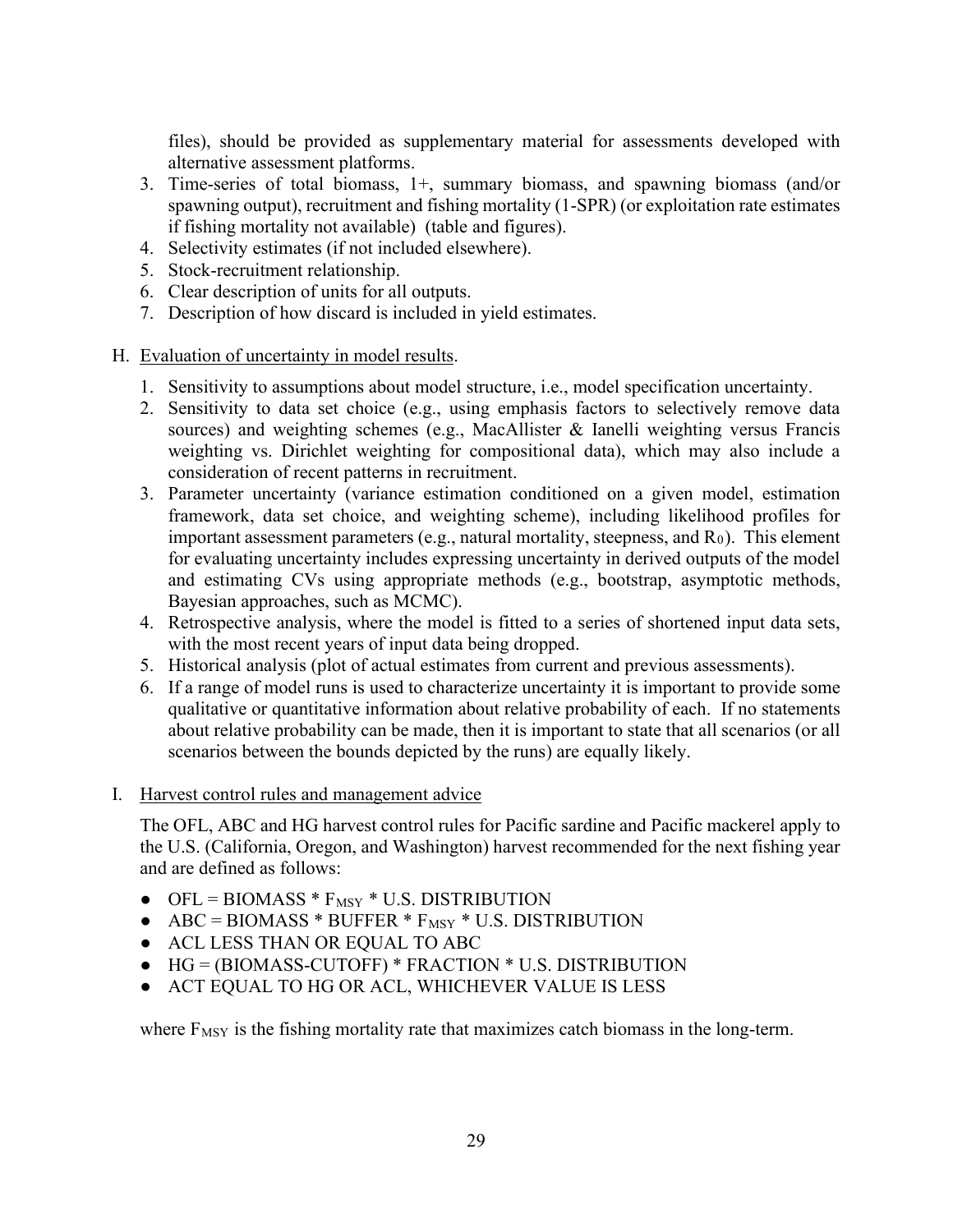#### *Implementation for Pacific Sardine*

- 1. BIOMASS is the estimated stock biomass (ages  $1+$ ) at the start of the next year from the current assessment,
- 2. CUTOFF (150,000 mt) is the lowest level of estimated biomass at which directed harvest is allowed,
- 3. FRACTION is an environment-based percentage of biomass above the CUTOFF that can be harvested by the fisheries. Given that the productivity of the sardine stock has been shown to increase during relatively warm-water ocean conditions, the following formula has been used to determine an appropriate (sustainable) FRACTION value:

 $F_{MSY} = -18.46452 + 3.25209(T) - 0.19723(T^2) + 0.0041863(T^3)$ 

where T is the temperature term derived from the CalCOFI sea surface temperature index. Under the harvest control rule, FRACTION is constrained and ranges between 0 and 25% for the OFL and 5% and 20% for the ABC depending on the value of T.

4. U.S. DISTRIBUTION is the percentage of BIOMASS in U.S. waters (87%).

#### *Implementation for Pacific Mackerel*

- 1. BIOMASS is the estimated stock biomass (ages  $1+$ ) at the start of the next year from the current assessment,
- 2. CUTOFF (18,200 mt) is the lowest level of estimated biomass at which harvest is allowed,
- 3. FRACTION (30%) is the fraction of biomass above CUTOFF that can be taken by fisheries, and
- 4. U.S. DISTRIBUTION (70%) is the average fraction of total BIOMASS in U.S. waters.

The CUTOFF and FRACTION values applied in the Council's harvest policy for mackerel are based on simulations published by MacCall et al. in 1985.

Assessment reports for the central subpopulation of northern anchovy should provide the information needed to apply the framework of Figure 1. Harvest control rules for other stocks can be found in Section 4.6.1 of the CPS FMP.

#### J. Unresolved problems and major uncertainties. **\*Not required in draft assessment undergoing review**.

Describe any special issues (e.g., unbalanced or questionable data, missing survey data) that complicate scientific assessment, questions about the best model scenario.

K. Evaluation of scientific uncertainty.

Fully document the calculation of the base model's sigma associated with the current year's OFL value.

L. Regional management considerations.

Discussion of whether there is biological evidence for a regional management approach. If a regional management approach is desirable for the stock, but there are insufficient data for it,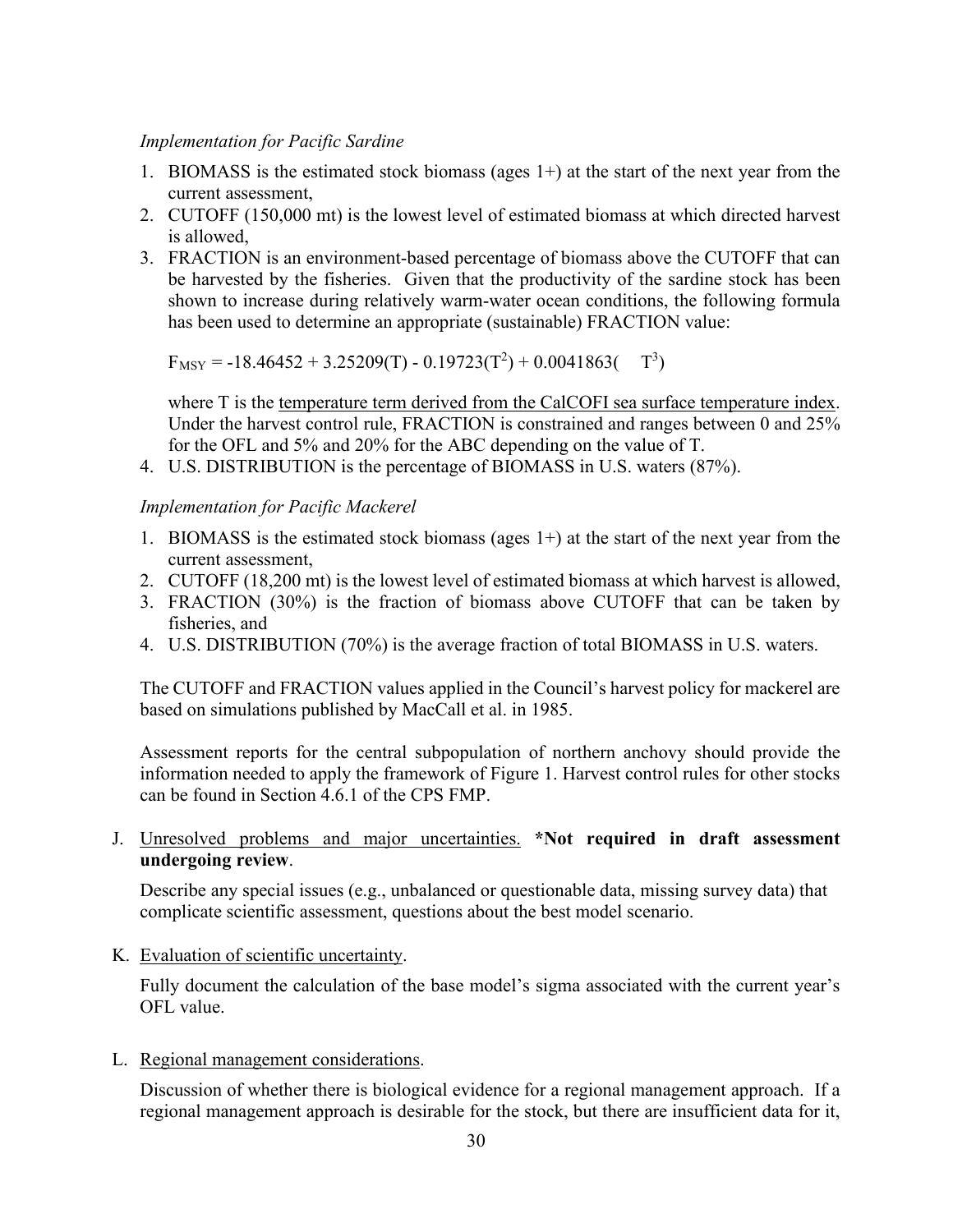what are the research and data needs to address this issue?

- M. Research and data needs.
	- 1. Describe progress on Research and Data Needs items identified in the most recent previous stock assessment document and associated STAR Panel report.
	- 2. Describe new research and data needs and specify their priority (high, medium, low).
- N. Acknowledgments.

Include STAR panel members and affiliations as well as names and affiliations of persons who contributed data, advice or information but were not part of the assessment team. **\*Not required in draft assessment undergoing review.**

- O. Literature cited.
- P. Auxiliary files.

A list naming the required text files (complete parameter and data files in the native code of the stock assessment program) and any other supplementary electronic files that will accompany the assessment document when archived with the PFMC.

For assessments conducted using Stock Synthesis, the following files should be included and archived with the stock assessment document: starter.ss, forecast.ss, Fishstock.ctl, Fishtock.dat, Report.sso and the Stock Synthesis model executable.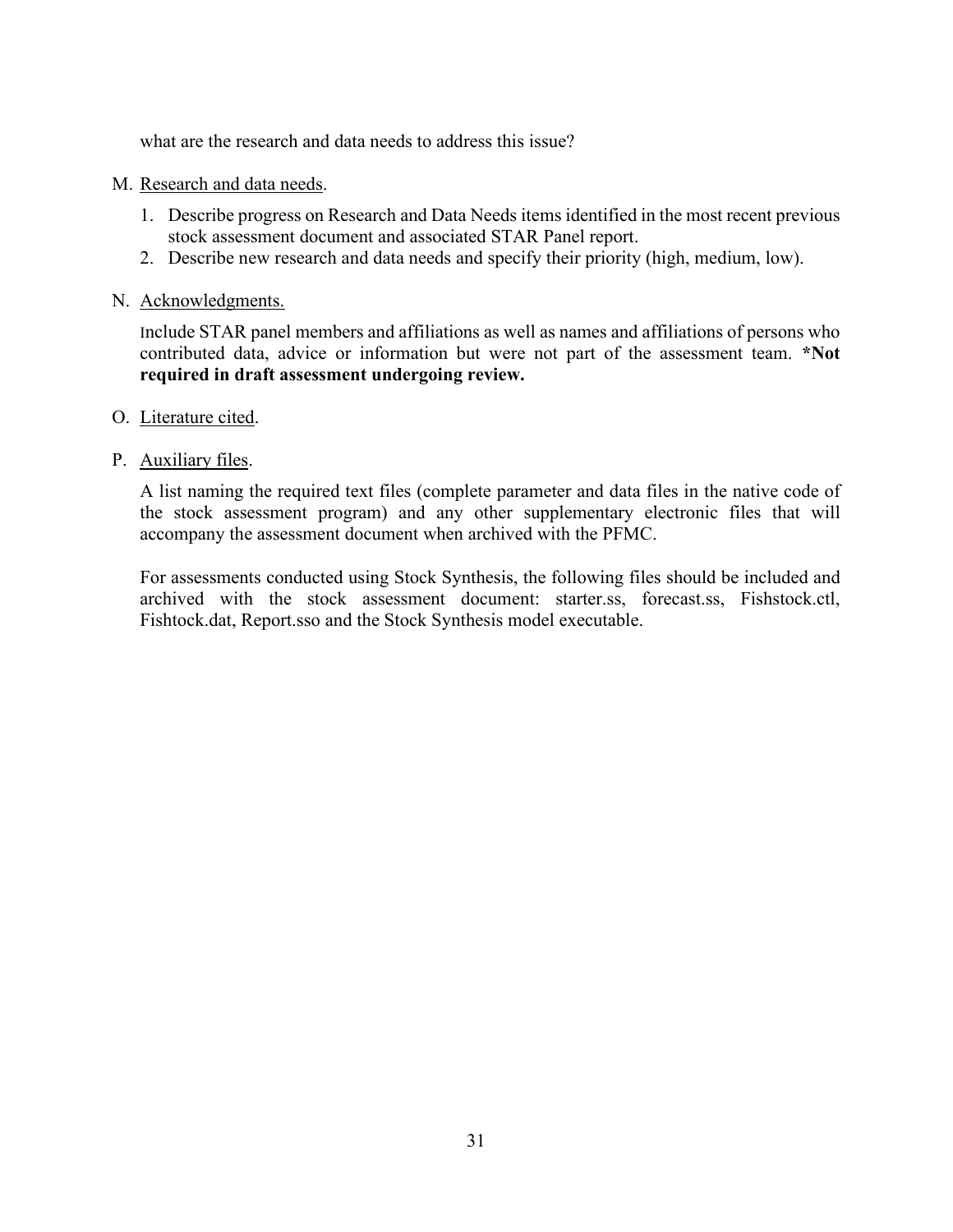## <span id="page-32-0"></span>**APPENDIX C: TEMPLATE FOR AN EXECUTIVE SUMMARY FOR FULL AND UPDATE STOCK ASSESSMENT DOCUMENTS**

Items marked with an asterisk (**\***) are optional for draft assessment documents prepared for STAR panel meetings but should be included in the final document. Items with double asterisks (\*\*) are not applicable for a final assessment document associated with an assessment rejected by its STAR panel or withdrawn by its STAT.

| <b>Stock</b>                      | Species/area, including an evaluation of any potential            |
|-----------------------------------|-------------------------------------------------------------------|
|                                   | biological basis for regional management.                         |
| <b>Catches</b>                    | Trends and current levels - include table for last ten years and  |
|                                   | graph with long term data.                                        |
| Data and assessment               | Date of last assessment, type of assessment model, data           |
|                                   | available, new information, and information lacking.              |
| <b>Stock biomass and dynamics</b> | Trends and current levels relative to historical levels,          |
|                                   | description of uncertainty-include table for last 10 years and    |
|                                   | graph with long term estimates.                                   |
| Recruitment                       | Trends and current levels relative to historical levels-include   |
|                                   | table for last 10 years and graph with long term estimates        |
| <b>Exploitation status</b>        | Exploitation rates (i.e., total catch divided by exploitable      |
|                                   | biomass, or the annual SPR harvest rate) - include a table with   |
|                                   | the last 10 years of data and a graph showing the trend in        |
|                                   | fishing mortality relative to the target (y-axis) plotted against |
|                                   | the trend in biomass relative to the target (x-axis).             |
| <b>Ecosystem considerations</b>   | A summary of reviewed environmental and ecosystem                 |
|                                   | factors that appear to be correlated with stock dynamics.         |
|                                   | These may include variability in the physical environment,        |
|                                   | habitat, competitors, prey, or predators that directly or         |
|                                   | indirectly affects the stock's status, vital rates (growth,       |
|                                   | survival, productivity/recruitment) or range and distribution.    |
|                                   | Note which, if any, ecosystem factors are used in the             |
|                                   | assessment and how (e.g., as background information, in data      |
|                                   | preparations, as data inputs, in decisions about model            |
|                                   | structure).                                                       |
| <b>Reference points</b>           | Results of applying any control rules to compute the harvest      |
|                                   | guideline, including specification of each of the quantities on   |
|                                   | which the harvest guideline is based (BIOMASS, CUTOFF,            |
|                                   | FRACTION, U.S. DISTRIBUTION)                                      |
| <b>Management performance</b>     | Catches in comparison to OFL, ABC, HG, and OY/ACL                 |
|                                   | values for the most recent 10 years (when available),             |
|                                   | overfishing levels, actual catch and discard. Include OFL         |
|                                   | (encountered), OFL (retained) and OFL (dead) if different         |
|                                   | due to discard and discard mortality.                             |
| <b>Unresolved problems and</b>    | Any special issues that complicate scientific assessment,         |
| major uncertainties               | questions about the best model scenario, etc.                     |
| <b>Scientific Uncertainty</b>     | State the sigma value and the basis for its calculation.          |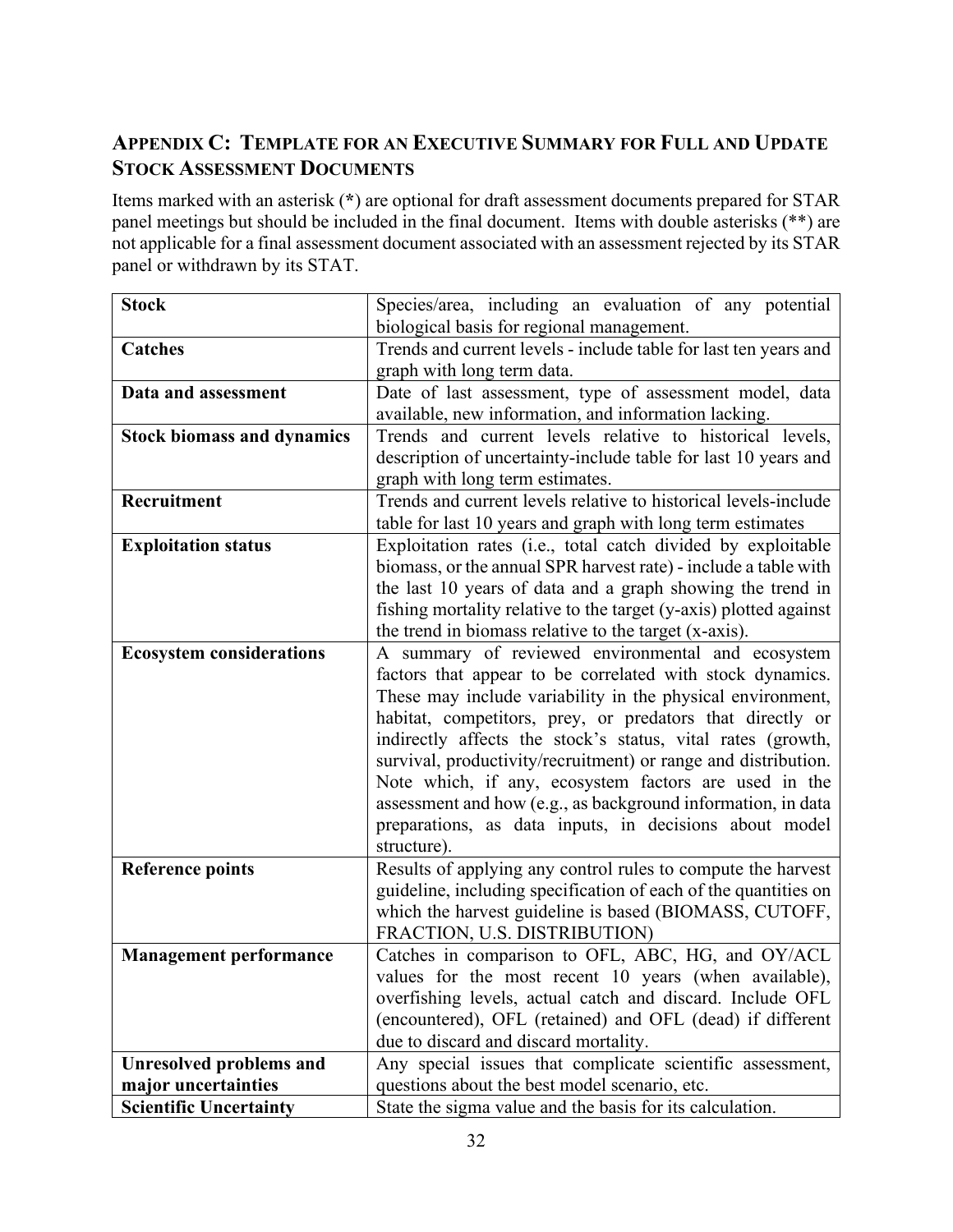| <b>Research and data needs</b>  | Identify information gaps that seriously impede the stock      |
|---------------------------------|----------------------------------------------------------------|
|                                 | assessment.                                                    |
| <b>Rebuilding Projections *</b> | Reference to the principal results from rebuilding analysis if |
|                                 | the stock is overfished.                                       |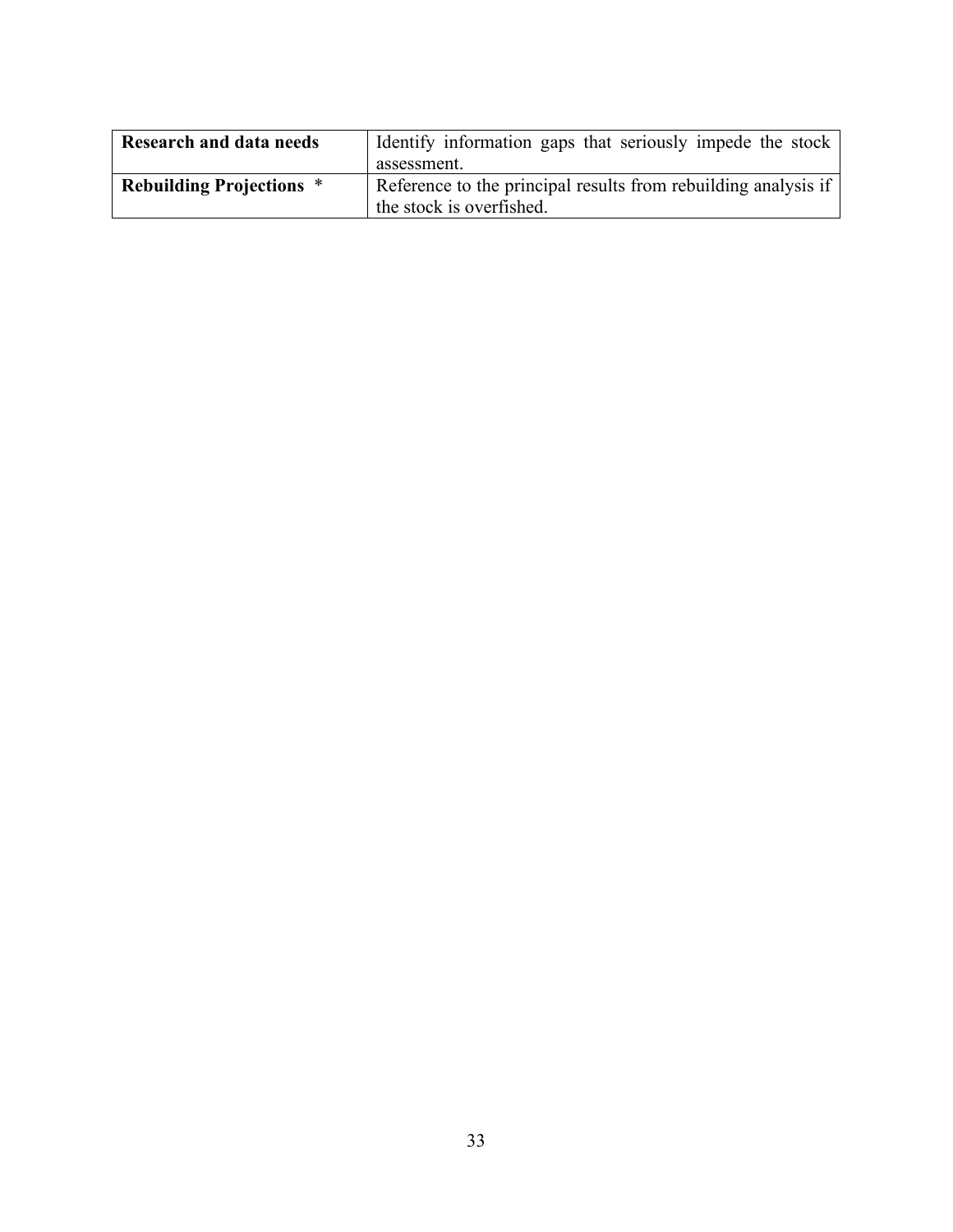## <span id="page-34-0"></span>**APPENDIX D: CHECK LIST OF ELEMENTS TO BE INCLUDED IN FULL AND UPDATE ASSESSMENT DOCUMENTS**

| Section       | Element description                                                                                                                             |
|---------------|-------------------------------------------------------------------------------------------------------------------------------------------------|
| A             | STAT names and affiliations                                                                                                                     |
| $\mathbf{A}$  | Citation instructions, on the back of the title page.                                                                                           |
| $\bf{B}$      | <b>Executive Summary</b>                                                                                                                        |
|               | * Not required in draft assessment undergoing review.                                                                                           |
| B             | Exec. Summ., Stock description: Species and area; basis for regional management.                                                                |
| B             | Exec. Summ., Catches: Table with last 10 years; graph with long term information.                                                               |
| $\mathbf B$   | Exec. Summ., Data & assessment: Date and type of last assessment, model type,                                                                   |
| B             | Exec. Summ., Stock biomass and dynamics: Trends table with last 10 years;<br>graph with long term information.                                  |
| B             | Exec. Summ., Recruitment: Trends and current levels; table with last 10 years;<br>graph with long term information.                             |
| B             | Exec. Summ., Exploitation status: Exploitation rates ; table with last 10 years;<br>Kobe (phase) plot with long term information.               |
| B             | Exec. Summ., Ecosystem considerations: Summary of relevant environmental and<br>ecosystem factors                                               |
| B             | Exec. Summ., Harvest control rules                                                                                                              |
| B             | Exec. Summ., Management performance: Catches compared to OFLs, ABCs,<br>table with values for last 10 years. (To be provided by Council staff). |
| B             | Exec. Summ., Unresolved problems and major uncertainties: Special issues that<br>complicate the assessment                                      |
| B             | Exec. Summ., Scientific uncertainty: Sigma and how calculated.                                                                                  |
| B             | Exec. Summ., Research and data needs: Identify information gaps                                                                                 |
| B             | Exec. Summ., Rebuilding projections: Reference to principal results from the<br>rebuilding analysis (if applicable)                             |
| $\mathcal{C}$ | Introduction: 1. Scientific name, distribution, choice of stock structure,                                                                      |
| $\mathcal{C}$ | Introduction: 2. A map showing the scope of the assessment *Not required for                                                                    |
|               | update assessments. May refer to the most recent full assessment for additional                                                                 |
|               | information.                                                                                                                                    |
| $\mathcal{C}$ | Introduction: 3. Important features of life history *Not required for update                                                                    |
|               | assessments. May refer to the most recent full assessment for additional<br>information.                                                        |
| $\mathcal{C}$ | introduction: 4. Ecosystem considerations *Not required for update                                                                              |
|               | assessments. May refer to the most recent full assessment for additional                                                                        |
|               | information.                                                                                                                                    |
| $\mathcal{C}$ | Introduction: 5. Important features of current fishery *Not required for update                                                                 |
|               | assessments. May refer to the most recent full assessment for additional                                                                        |
|               | information.                                                                                                                                    |
|               |                                                                                                                                                 |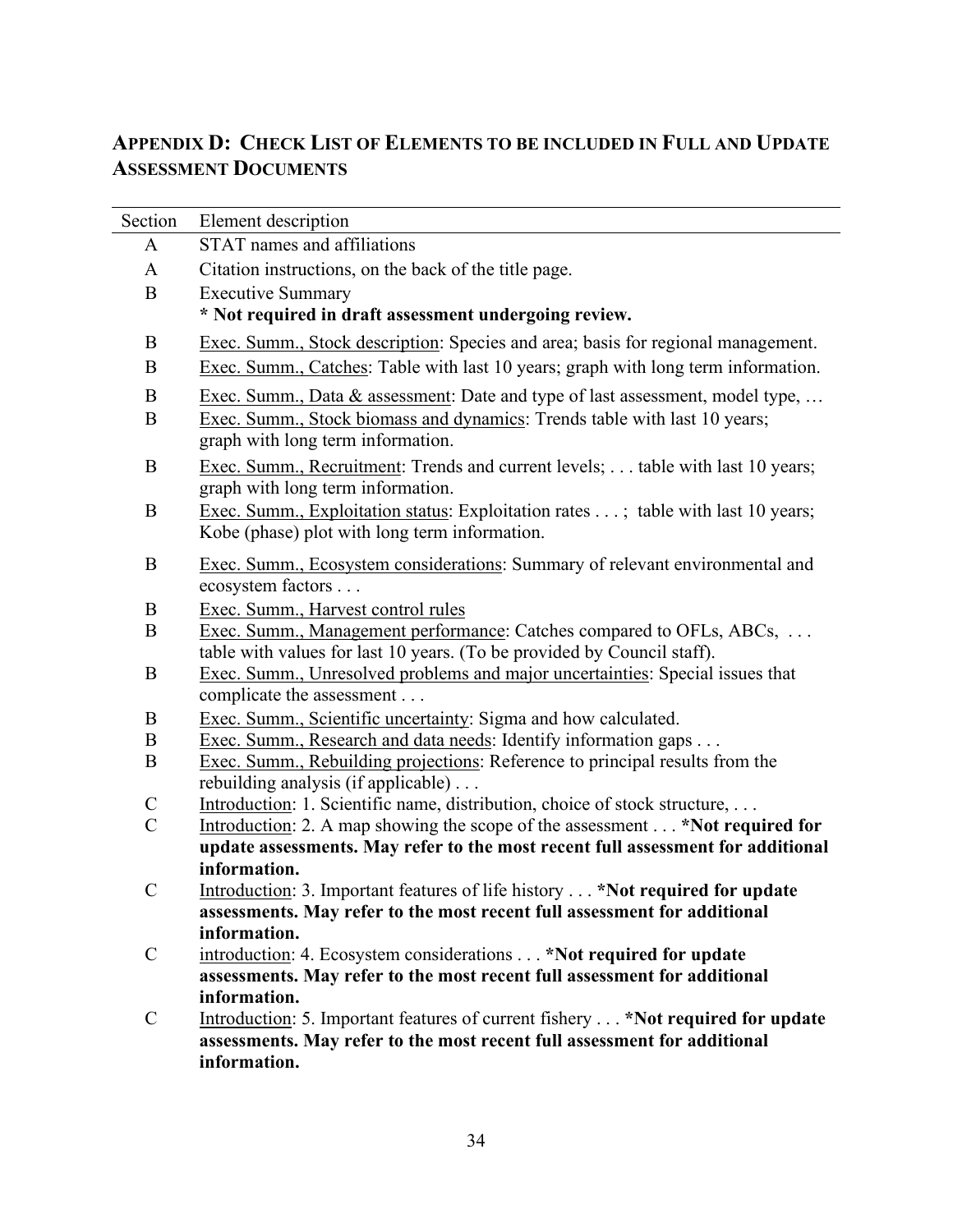| Section                   | Element description                                                                                                               |
|---------------------------|-----------------------------------------------------------------------------------------------------------------------------------|
| $\mathbf C$               | Introduction: 6. Summary of management history. *Not required for update                                                          |
|                           | assessments. May refer to the most recent full assessment for additional                                                          |
|                           | information.                                                                                                                      |
| $\mathbf C$               | Introduction: 7. Management performance, including a table with OFLs ACLs,                                                        |
|                           | HGs, landings, and catch                                                                                                          |
| $\mathcal{C}$             | Introduction: 8. Description of fisheries for this species off Canada, and/or Mexico.                                             |
|                           | *Not required for update assessments. May refer to the most recent full                                                           |
|                           | assessment for additional information.                                                                                            |
| D                         | Data: 1. Fishery-dependent data: Commercial fisheries landings by state, year and                                                 |
|                           | $gen \dots$                                                                                                                       |
| D                         | Data: 2. Fishery-independent data: Description of surveys used                                                                    |
|                           | Table with sample size information for length- and age-composition data $\dots$ ,                                                 |
|                           | including both the number of tows and fish sampled.                                                                               |
| D                         | Data: 3. Sources used to estimate biological parameters (e.g., natural mortality,                                                 |
| D                         |                                                                                                                                   |
| E                         | Data: 4. Environmental or ecosystem data used.<br>Model: 1. History of modeling approaches used for this stock. *Not required for |
|                           | update assessments. May refer to the most recent full assessment for                                                              |
|                           | additional information.                                                                                                           |
| E                         | Model: 2. Response to most recent past STAR panel recommendations *Not                                                            |
|                           | required for update assessments. May refer to the most recent full assessment                                                     |
|                           | for additional information.                                                                                                       |
| E                         | Model: 4. Description of new modeling approaches and changes from the last                                                        |
|                           | assessment. *Not required for update assessments. May refer to the most                                                           |
|                           | recent full assessment for additional information.                                                                                |
| E                         | Model: 5. General model specifications: Assessment program, model structure, area                                                 |
|                           | and fleet definitions, initial conditions.                                                                                        |
|                           |                                                                                                                                   |
| E                         | Model: 6. Model parameters: estimated and fixed parameters, parameter constraints,                                                |
| $\boldsymbol{\mathrm{F}}$ | priors, selectivity assumptions,                                                                                                  |
|                           | Base model selection: 1. Figure with changes when bridging from the previous to<br>the new base model.                            |
| $\boldsymbol{F}$          | Base model selection: 2. Evidence of search for balance between model realism and                                                 |
|                           |                                                                                                                                   |
|                           | parsimony *Not required for update assessments. May refer to the most<br>recent full assessment for additional information.       |
| F                         | Base model evaluation: 3. Evaluation of model parameters.                                                                         |
|                           | Likelihood profile for natural mortality;                                                                                         |
|                           | Likelihood profile for steepness;                                                                                                 |
|                           | Likelihood profile for $R_0$ .                                                                                                    |
| F                         | Base model evaluation: 4. Residual analysis, residual plots, time-series of observed                                              |
|                           | and predicted values.                                                                                                             |
|                           |                                                                                                                                   |
| F                         | Base model evaluation: 5. Convergence status and convergence criteria,                                                            |
|                           | randomization runs.                                                                                                               |
| G                         | Base-model results: 1. Table with all explicit parameters in the base model and                                                   |
|                           | associated SDs.                                                                                                                   |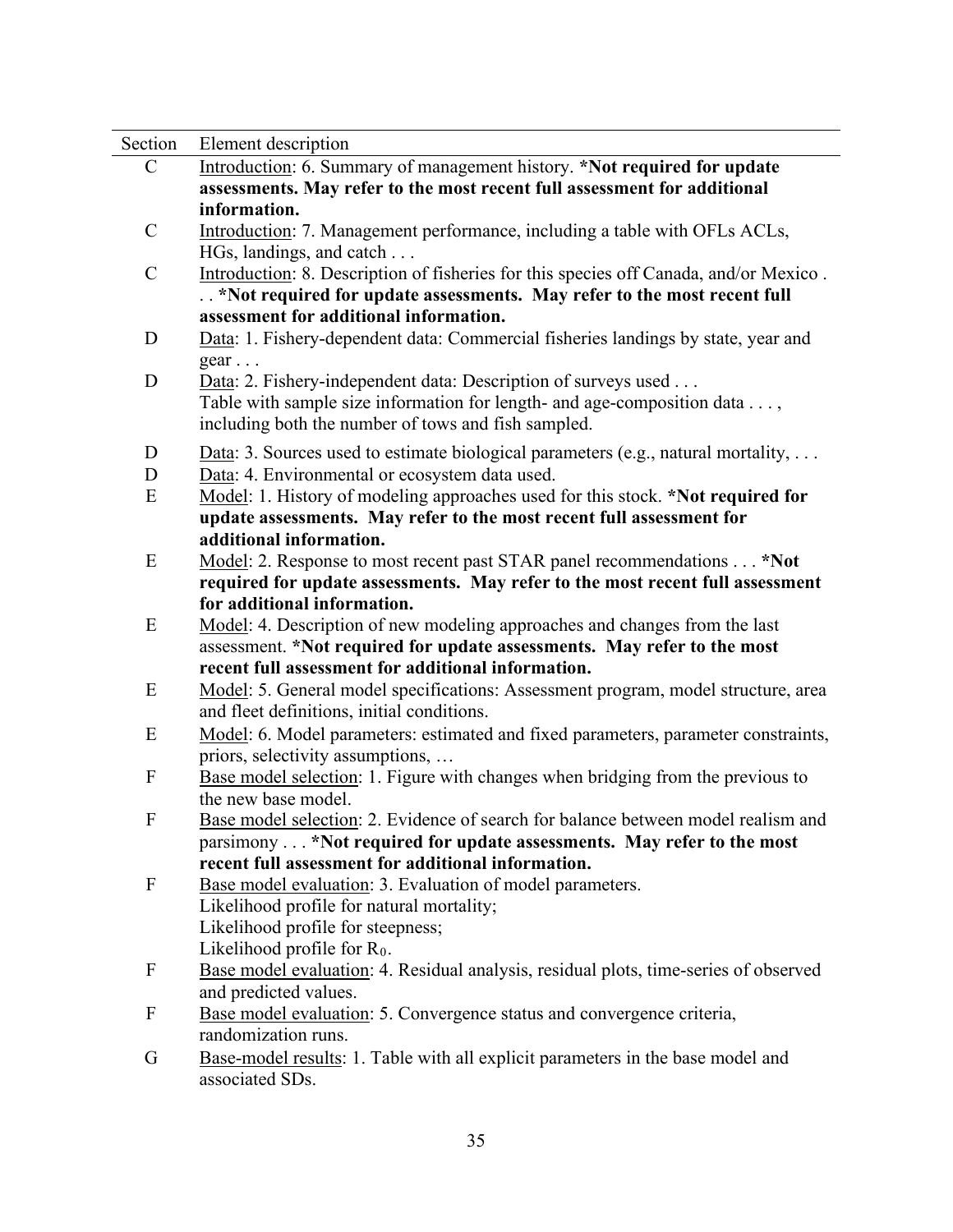| Section | Element description                                                       |                                                                                                       |                          |                |  |  |  |  |  |  |  |  |  |
|---------|---------------------------------------------------------------------------|-------------------------------------------------------------------------------------------------------|--------------------------|----------------|--|--|--|--|--|--|--|--|--|
| G       |                                                                           | <u>Base-model results</u> : 2. Table with population numbers at age $\times$ year $\times$ sex, which |                          |                |  |  |  |  |  |  |  |  |  |
|         |                                                                           | may be included as a text or spreadsheet file. *Not required in a draft assessment                    |                          |                |  |  |  |  |  |  |  |  |  |
|         | undergoing review.                                                        |                                                                                                       |                          |                |  |  |  |  |  |  |  |  |  |
| G       |                                                                           | Base-model results: 3. Table with time-series of total biomass, summary biomass,                      |                          |                |  |  |  |  |  |  |  |  |  |
|         | spawning biomassrecruitment,                                              |                                                                                                       |                          |                |  |  |  |  |  |  |  |  |  |
| G       | Base-model results: 4. Selectivity estimates (if not included elsewhere). |                                                                                                       |                          |                |  |  |  |  |  |  |  |  |  |
| G       |                                                                           | Base-model results: 5. Stock-recruitment relationship.                                                |                          |                |  |  |  |  |  |  |  |  |  |
| G       |                                                                           | Base-model results: 6. OFL, ABC, and ACL, HG. for recent years.                                       |                          |                |  |  |  |  |  |  |  |  |  |
| G       |                                                                           | Base-model results: 7. Clear description of units for all outputs.                                    |                          |                |  |  |  |  |  |  |  |  |  |
| G       |                                                                           | Base-model results: 8. Description of how discard is included in yield estimates.                     |                          |                |  |  |  |  |  |  |  |  |  |
| G       |                                                                           | Base-model results: 9. Description of environmental or ecosystem data.                                |                          |                |  |  |  |  |  |  |  |  |  |
| H       |                                                                           | Evaluation of uncertainty: 1. Sensitivity runs to evaluate assumptions about model                    |                          |                |  |  |  |  |  |  |  |  |  |
|         | structure.                                                                |                                                                                                       |                          |                |  |  |  |  |  |  |  |  |  |
| H       |                                                                           | Evaluation of uncertainty: 2. Sensitivity to data set choice and weighting schemes:                   |                          |                |  |  |  |  |  |  |  |  |  |
|         |                                                                           | removal of data sources; alternative weighting methods for compositional data.                        |                          |                |  |  |  |  |  |  |  |  |  |
| H       |                                                                           | Evaluation of uncertainty: 3. Parameter uncertainty                                                   |                          |                |  |  |  |  |  |  |  |  |  |
|         |                                                                           | Uncertainty estimates for parameters and derived quantities;                                          |                          |                |  |  |  |  |  |  |  |  |  |
|         |                                                                           | Likelihood profiles (tabular format) for M, $h$ , and $R_0 \ldots$                                    |                          |                |  |  |  |  |  |  |  |  |  |
| H       |                                                                           | Evaluation of uncertainty: 4. Retrospective analysis, $\dots$                                         |                          |                |  |  |  |  |  |  |  |  |  |
| H       |                                                                           | Evaluation of uncertainty: 5. Historical analysis                                                     |                          |                |  |  |  |  |  |  |  |  |  |
| H       |                                                                           | Evaluation of uncertainty: 6. If a range of models runs for characterizing uncertainty                |                          |                |  |  |  |  |  |  |  |  |  |
|         |                                                                           | information on their relative probability.                                                            |                          |                |  |  |  |  |  |  |  |  |  |
| H       |                                                                           | The following model runs in the table below are required.                                             |                          |                |  |  |  |  |  |  |  |  |  |
|         | Parameter(s) $/$                                                          | <b>Base Model Run</b>                                                                                 | <b>Sensitivity Model</b> | <b>Notes</b>   |  |  |  |  |  |  |  |  |  |
|         | <b>Issue</b><br>Run                                                       |                                                                                                       |                          |                |  |  |  |  |  |  |  |  |  |
|         |                                                                           |                                                                                                       |                          |                |  |  |  |  |  |  |  |  |  |
|         | Then: Single M<br>Age or sex                                              |                                                                                                       |                          |                |  |  |  |  |  |  |  |  |  |
|         | specific M                                                                | If: Sex specific M                                                                                    |                          |                |  |  |  |  |  |  |  |  |  |
|         | Weighting of                                                              | Francis (2011)                                                                                        | McAllister and           | STATs may also |  |  |  |  |  |  |  |  |  |
|         |                                                                           |                                                                                                       |                          |                |  |  |  |  |  |  |  |  |  |

Selectivity If: All dome shaped Then: One fleet

50-100 jitter model runs with a strong preference for 100 jitter runs when feasible.

Ianelli (1997) harmonic mean

asymptotic

NA

explore the Thorson et al. (2016) Dirichlet

multinomial likelihood.

compositional

data

Confirm convergence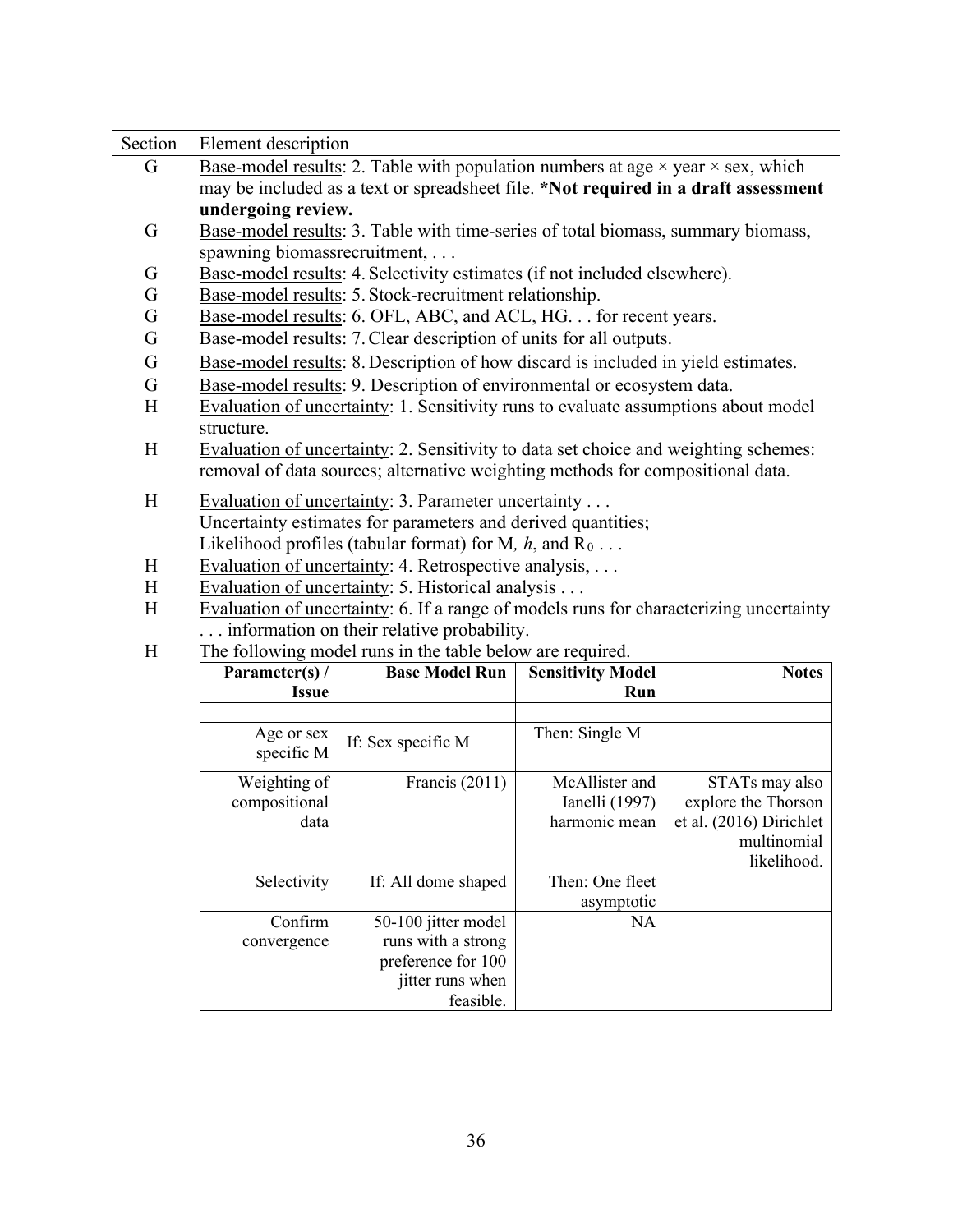| Section      | Element description                                                                                                                                                                                                         |  |  |  |  |  |  |  |  |
|--------------|-----------------------------------------------------------------------------------------------------------------------------------------------------------------------------------------------------------------------------|--|--|--|--|--|--|--|--|
| I            | Harvest control rules: The OFL, ABC and HG harvest control rules:                                                                                                                                                           |  |  |  |  |  |  |  |  |
|              | Implementation for sardine                                                                                                                                                                                                  |  |  |  |  |  |  |  |  |
|              | BIOMASS; CUTOFF; FRACTION; AND U.S. DISTRIBUTION.                                                                                                                                                                           |  |  |  |  |  |  |  |  |
|              | Implementation for Pacific mackerel                                                                                                                                                                                         |  |  |  |  |  |  |  |  |
|              | BIOMASS; CUTOFF; FRACTION; AND U.S. DISTRIBUTION.                                                                                                                                                                           |  |  |  |  |  |  |  |  |
|              | For anchovy, the values needed to apply the framework of Figure 1 should be listed.                                                                                                                                         |  |  |  |  |  |  |  |  |
| J            | Unresolved problems and major uncertainties: Describe any special issues                                                                                                                                                    |  |  |  |  |  |  |  |  |
| K            | Evaluation of scientific uncertainty. Sigma and how it was calculated.                                                                                                                                                      |  |  |  |  |  |  |  |  |
| L            | Regional management considerations.                                                                                                                                                                                         |  |  |  |  |  |  |  |  |
|              | Discuss biological evidence for a regional management approach and provide the<br>estimates of survey biomass in each management region using the standard survey<br>index standardization software used in the assessment. |  |  |  |  |  |  |  |  |
| M            | Research and data needs: 1. Describe progress on research and data needs identified<br>in the most recent previous assessment                                                                                               |  |  |  |  |  |  |  |  |
| N            | Acknowledgments: Include STAR Panel members and affiliations                                                                                                                                                                |  |  |  |  |  |  |  |  |
|              | * Not required in a draft assessment undergoing review.                                                                                                                                                                     |  |  |  |  |  |  |  |  |
| O            | Literature cited:                                                                                                                                                                                                           |  |  |  |  |  |  |  |  |
| $\mathbf{P}$ | Auxiliary files: A list naming the required text files $(\ldots)$ and any other                                                                                                                                             |  |  |  |  |  |  |  |  |
|              | supplementary electronic files                                                                                                                                                                                              |  |  |  |  |  |  |  |  |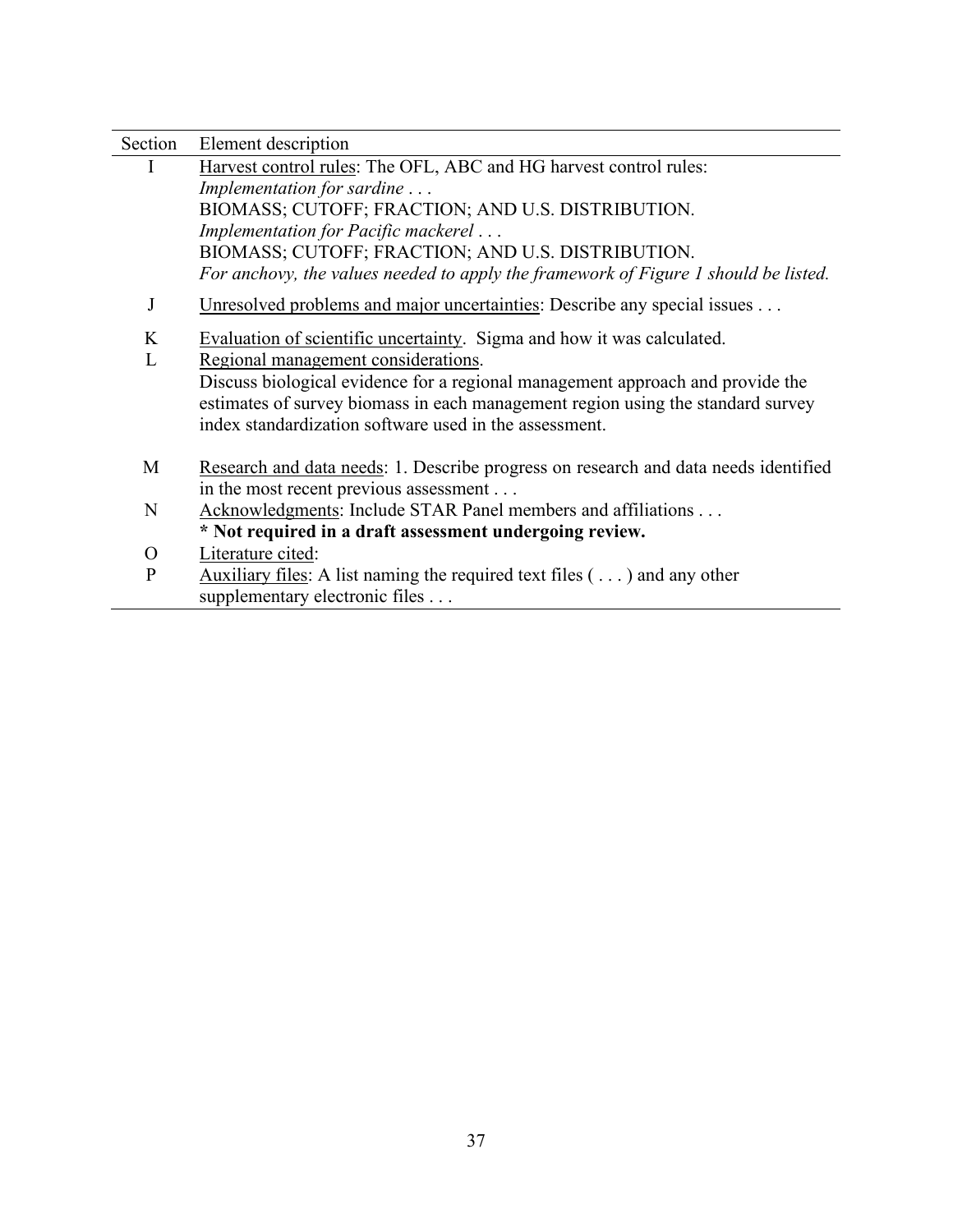## <span id="page-38-0"></span>**APPENDIX E: DEFINITIONS OF SPECIES CATEGORIES FOR CPS ASSESSMENTS AND RULES FOR MAKING CATEGORY ASSIGNMENTS FOR FULL OR UPDATE ASSESSMENTS**

|                                                                                                | a           | No reliable catch history. No basis for establishing OFL.                                                                                                                                                                                                                                                                                                                                      |
|------------------------------------------------------------------------------------------------|-------------|------------------------------------------------------------------------------------------------------------------------------------------------------------------------------------------------------------------------------------------------------------------------------------------------------------------------------------------------------------------------------------------------|
| <b>Category 3:</b><br>OFL is derived from<br>historical catch.                                 | $\mathbf b$ | Reliable catches estimates only for recent years. OFL is the<br>average catch during a period when stock is considered to be<br>stable and close to B <sub>MSY</sub> equilibrium on the basis of expert<br>judgment.                                                                                                                                                                           |
|                                                                                                | a           | M*survey biomass assessment (as in Rogers 1996).                                                                                                                                                                                                                                                                                                                                               |
|                                                                                                | $\mathbf b$ | Historical catches, fishery-dependent trend information only.<br>An aggregate population model is fit to the available<br>information.                                                                                                                                                                                                                                                         |
| <b>Category 2:</b><br>OFL is derived from model                                                | $\mathbf c$ | Historical catches, survey trend information, or at least one<br>absolute abundance estimate. An aggregate population<br>model is fit to the available information.                                                                                                                                                                                                                            |
| output (or natural<br>mortality).                                                              | d           | Full age-structured assessment, but results are substantially<br>more uncertain than assessments used in the calculation of<br>the P* buffer. The SSC will provide a rationale for each<br>stock placed in this category. Reasons could include that<br>assessment results are very sensitive to model and data<br>assumptions, or that the assessment has not been updated for<br>many years. |
| <b>Category 1:</b><br>OFL is based on E <sub>MSY</sub> or<br>E <sub>MSY</sub> proxy from model |             | Reliable compositional (age and/or size) data sufficient to<br>resolve year-class strength and growth characteristics. Only<br>fishery-dependent trend information available. Age/size<br>structured assessment model.                                                                                                                                                                         |
| output.<br>ABC based on P* buffer.                                                             | $\mathbf b$ | As in 1a, but trend information is also available from<br>surveys. Age/size structured assessment model.                                                                                                                                                                                                                                                                                       |
|                                                                                                | $\mathbf c$ | Age/size structured assessment model with reliable<br>estimation of the stock-recruit relationship.                                                                                                                                                                                                                                                                                            |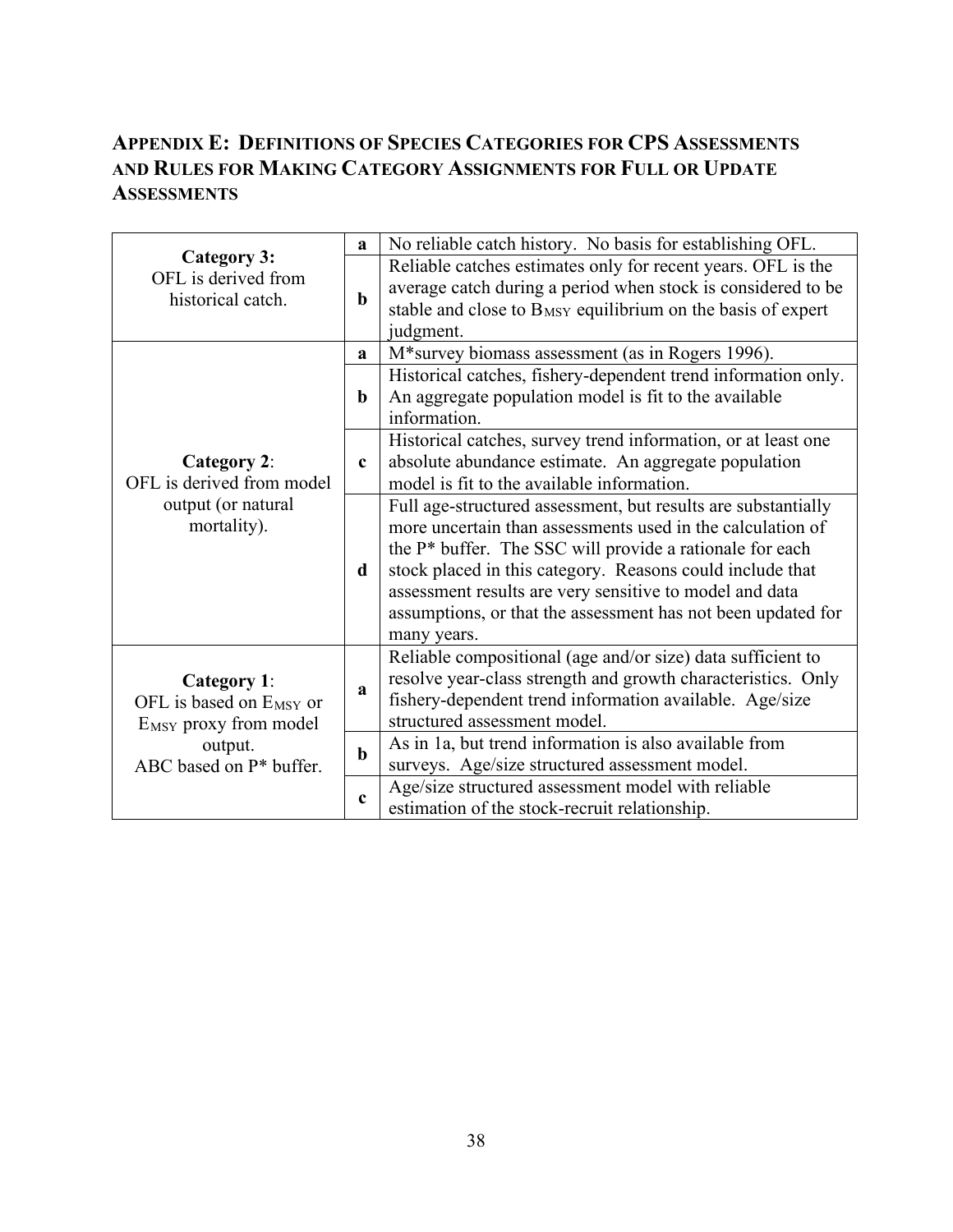<span id="page-39-1"></span>

| Event                                                               | Timing                                                            | <b>STAT</b>    | <b>STAR</b> | Panel<br>Chair          | Counc<br>il<br><b>Staff</b> | <b>SSC</b><br><b>CPS</b><br><b>SUB</b> | <b>NMFS</b><br>POC | MT<br>Rep.  | AS<br>Rep.              |
|---------------------------------------------------------------------|-------------------------------------------------------------------|----------------|-------------|-------------------------|-----------------------------|----------------------------------------|--------------------|-------------|-------------------------|
| Assessment<br>prioritization<br>finalized                           | Nov. of even years                                                |                |             |                         |                             |                                        |                    |             |                         |
| <b>STAR Panel</b><br>schedule drafted                               | After June Council<br>meeting in even<br>years                    |                |             |                         |                             |                                        | $\mathbf X$        |             |                         |
| Pre-assessment<br>workshop                                          | Stock dependent                                                   | $\overline{X}$ |             | $\overline{X}$          | $\overline{X}$              |                                        |                    | X           | $\mathbf X$             |
| Final data cutoff                                                   | 12 weeks before<br>STAR panel                                     | $\overline{X}$ |             |                         | $\overline{X}$              |                                        |                    |             |                         |
| Pre-STAR draft<br>stock assessment<br>document<br>submitted         | 3 weeks before<br>STAR panel                                      | $\mathbf X$    |             |                         |                             |                                        |                    |             |                         |
| Pre-review for<br>completion and<br>compliance with<br><b>TOR</b>   | 3 weeks before<br>STAR panel                                      |                |             | $\mathbf X$             | $\mathbf X$                 |                                        | $\mathbf X$        |             |                         |
| Pre-STAR draft<br>assessment<br>distributed to<br><b>STAR Panel</b> | 2 weeks before<br>STAR panel                                      |                |             | $\mathbf X$             | $\mathbf X$                 |                                        |                    |             |                         |
| <b>STAR Panel</b>                                                   | Various                                                           | X              | X           | $\mathbf X$             | X                           |                                        |                    | X           | $\mathbf X$             |
| <b>STAR Panel</b><br>complete report due                            | 2 weeks after end<br>of STAR panel                                |                | $\mathbf X$ | $\mathbf X$             | $\mathbf X$                 |                                        |                    | X           | $\mathbf X$             |
| Comments on draft<br>assessment report<br>due                       | 2 weeks after end<br>of STAR panel                                |                | $\mathbf X$ | $\mathbf X$             |                             |                                        |                    |             |                         |
| Revised draft<br>assessment                                         | 3 weeks after<br>STAR panel                                       | $\overline{X}$ |             |                         |                             |                                        |                    |             |                         |
| Post-STAR review<br>for compliance with<br><b>TOR</b>               | 2 weeks after<br>revised draft<br>assessment<br>submission        |                |             | $\mathbf X$             | X                           |                                        | $\mathbf X$        |             |                         |
| Pre-SSC draft<br>assessment                                         | <b>Briefing Book</b><br>deadline when<br>Assessment<br>Considered | $\mathbf X$    |             |                         |                             |                                        |                    |             |                         |
| <b>SSC Review</b>                                                   | Council meeting at<br>which assessment<br>is adopted              |                |             | X                       | $\mathbf X$                 | $\overline{X}$                         |                    |             |                         |
| Final version of<br>assessment report                               | Three months after<br>assessment is<br>adopted                    | $\overline{X}$ |             |                         |                             |                                        |                    |             |                         |
| All files submitted<br>to assessment<br>archive                     | Three months after<br>assessment is<br>adopted                    | $\mathbf X$    |             |                         |                             |                                        |                    |             |                         |
| Post-assessment<br>process review<br>meeting                        | Dec. of odd years<br>(if needed)                                  |                |             | $\overline{\textbf{X}}$ | $\mathbf X$                 | $\mathbf X$                            |                    | $\mathbf X$ | $\overline{\textbf{X}}$ |

# <span id="page-39-0"></span>**APPENDIX F: TIMELINE TABLE FOR CPS STOCK ASSESSMENT AND REVIEW**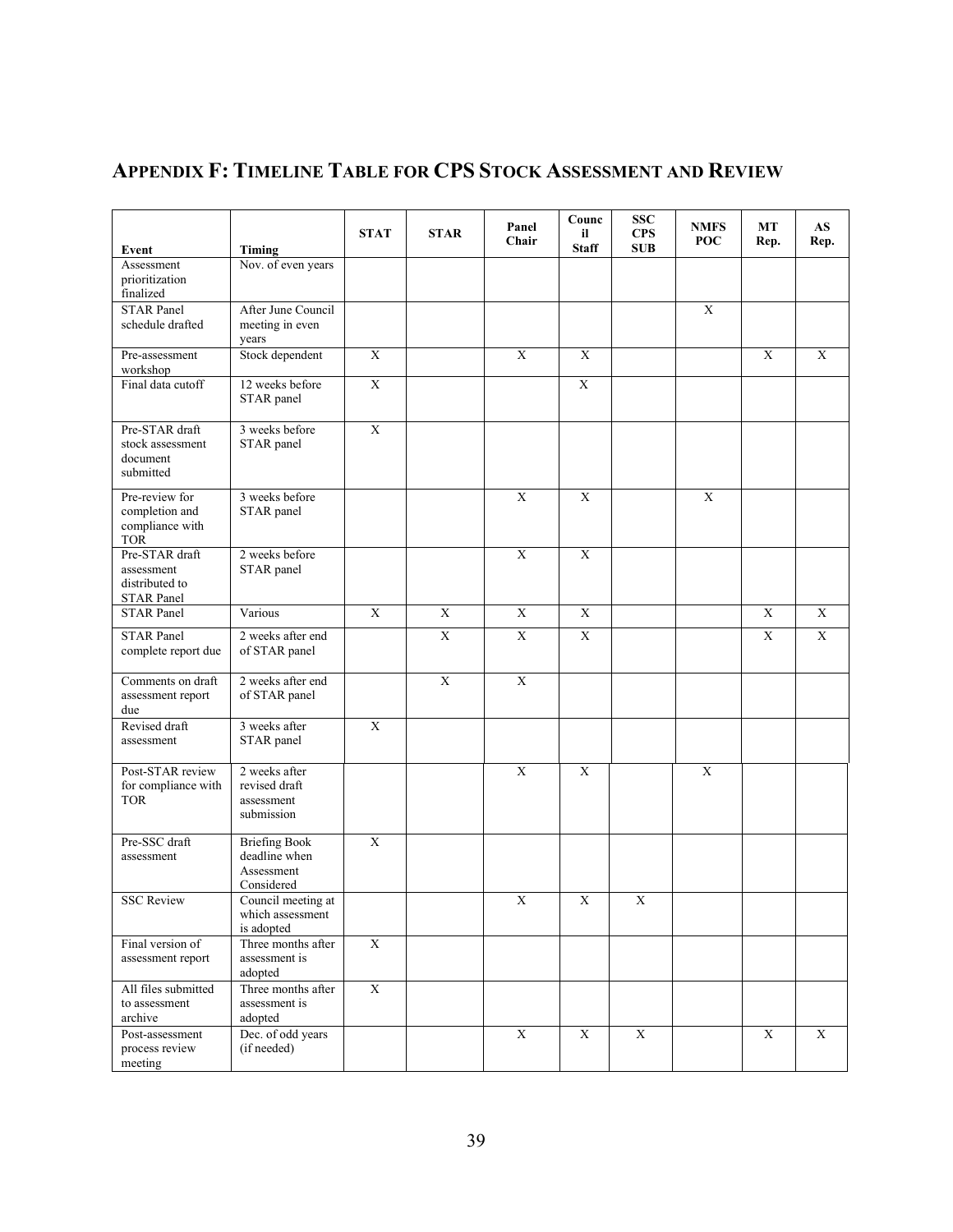## **APPENDIX G: TABLES AND FIGURES TO BE INCLUDED IN CPS STOCK ASSESSMENT REPORTS OR IN ASSOCIATED ELECTRONIC INDICES**

|                      |                                                                         |           |                  | <b>Electronic</b> |
|----------------------|-------------------------------------------------------------------------|-----------|------------------|-------------------|
| Section<br>Executive | Figure (f) / Table (t)<br>t:10 yr. catches                              | Keep<br>x | <b>Eliminate</b> | <b>Index</b>      |
| Summary              | f:all yrs. catches                                                      |           |                  |                   |
|                      | $t:10$ yr. SB, 1+ biomass                                               | x         |                  |                   |
|                      | f:all yrs. SB, 1+ biomass                                               | x         |                  |                   |
|                      | t: 10 year recruits, recruitment deviations                             | x         |                  |                   |
|                      |                                                                         | x         |                  |                   |
|                      | f: all yrs. recruitments                                                | x         |                  |                   |
|                      | f: all yrs. recruitment deviations                                      |           | x                |                   |
|                      | t: management performance                                               | x         |                  |                   |
|                      | t: projections 1+ biomass, recruitments                                 | x         |                  |                   |
|                      | t: harvest control rule tables                                          | x         |                  |                   |
| Introductio          | f: assessment area map                                                  |           | x                |                   |
| n and Data           | t: all year landings                                                    | x         |                  |                   |
|                      | t: management performance (OFL, ACL,<br>discard estimates)<br>Landings, | x         | x                |                   |
|                      | t: historical management actions                                        |           | x                |                   |
|                      | t: number of tows, samples, and N                                       |           |                  | X                 |
|                      | t: survey estimates                                                     |           | x                |                   |
|                      | f: data used in the model for each fleet                                | x         |                  |                   |
|                      | and across years                                                        |           |                  |                   |
|                      | f: catch figures                                                        | x         |                  |                   |
|                      | f: all indices used in the model                                        | x         | $\gamma$         |                   |
|                      | f: general data figures (compositions)                                  | x         | $\overline{?}$   |                   |
|                      | f: parameter prior distributions                                        | x         |                  |                   |
|                      | f: assorted biology plots                                               | X         |                  |                   |
| Model                | t: model set-up description                                             | x         |                  |                   |
|                      | t: parameters in the model                                              | х         |                  |                   |
|                      | t: parameter estimates/fixed and<br>distributions                       | x         |                  |                   |
|                      | t: time-series table                                                    | x         |                  |                   |
|                      | t: jitter results                                                       | x         |                  |                   |
|                      | t: data weights by data type                                            | х         |                  |                   |
|                      | t: likelihood and parameters from base<br>and sensitivities             | x         |                  |                   |
|                      | t: profile likelihoods                                                  | x         |                  |                   |
|                      | t: numbers-at-age                                                       |           |                  | X                 |
|                      | f: estimated biology                                                    | X         |                  |                   |
|                      | f: stock synthesis version comparison and                               | x         |                  |                   |
|                      | simple bridging                                                         |           |                  |                   |
|                      | f: all fits to data                                                     | X         |                  |                   |
|                      | f: selectivity estimates                                                | x         |                  |                   |
|                      | f: population time series (SSB, recruits, 1+<br>biomass)                | X         |                  |                   |
|                      | f: sensitivity results                                                  | x         |                  |                   |
|                      | f: profiles (Piner plots preferred)                                     | X         |                  |                   |